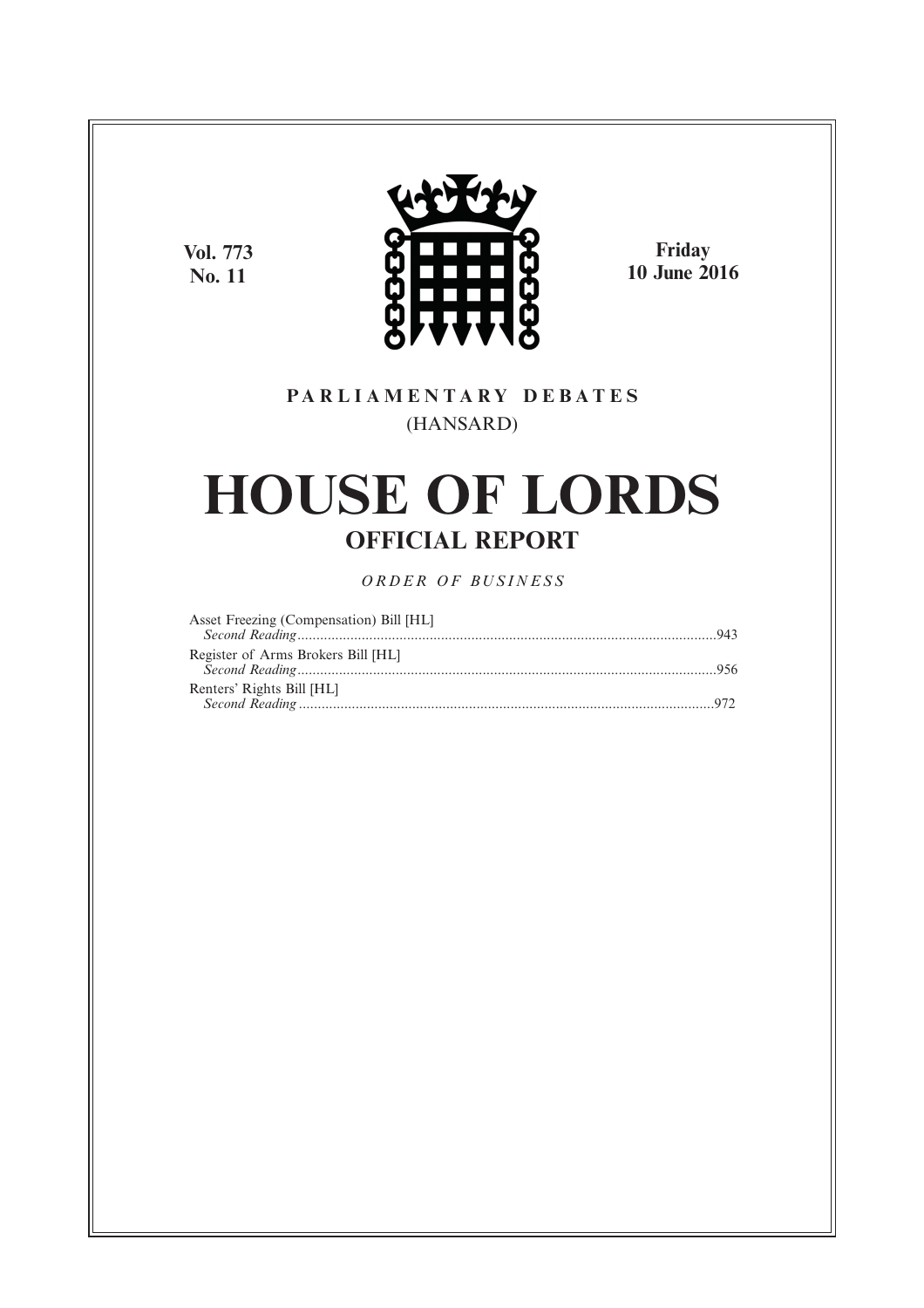Lords wishing to be supplied with these Daily Reports should give notice to this effect to the Printed Paper Office.

No proofs of Daily Reports are provided. Corrections for the bound volume which Lords wish to suggest to the report of their speeches should be clearly indicated in a copy of the Daily Report, which, with the column numbers concerned shown on the front cover, should be sent to the Editor of Debates, House of Lords, within 14 days of the date of the Daily Report.

> *This issue of the Official Report is also available on the Internet at* https://hansard.parliament.uk/lords/2016-06-10

The first time a Member speaks to a new piece of parliamentary business, the following abbreviations are used to show their party affiliation:

| <b>Abbreviation</b> | <b>Party/Group</b>                  |
|---------------------|-------------------------------------|
| CB.                 | Cross Bench                         |
| Con                 | Conservative                        |
| <b>DUP</b>          | Democratic Unionist Party           |
| GP                  | Green Party                         |
| Ind Lab             | Independent Labour                  |
| Ind LD              | <b>Independent Liberal Democrat</b> |
| Ind SD              | <b>Independent Social Democrat</b>  |
| Ind UU              | Independent Ulster Unionist         |
| Lab                 | Labour                              |
| LD                  | Liberal Democrat                    |
| LD Ind              | Liberal Democrat Independent        |
| Non-afl             | Non-affiliated                      |
| PC                  | Plaid Cymru                         |
| <b>UKIP</b>         | UK Independence Party               |
| UUP                 | <b>Ulster Unionist Party</b>        |

No party affiliation is given for Members serving the House in a formal capacity, the Lords spiritual, Members on leave of absence or Members who are otherwise disqualified from sitting in the House.

© Parliamentary Copyright House of Lords 2016,

*this publication may be reproduced under the terms of the Open Parliament licence, which is published at www.parliament.uk/site-information/copyright/.*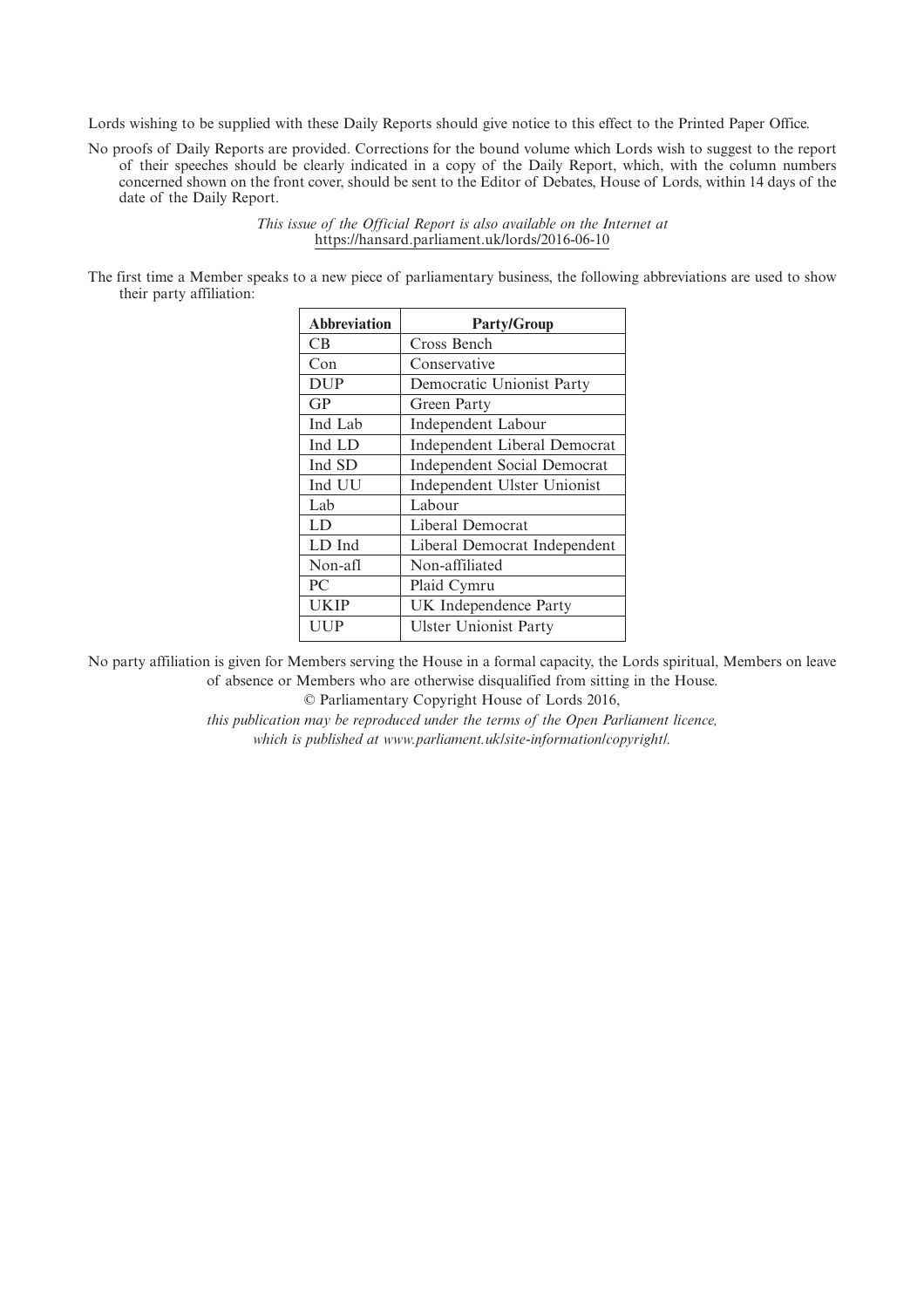# House of Lords

*Friday 10 June 2016*

*10 am*

*Prayers—read by the Lord Bishop of Derby.*

#### **AssetFreezing(Compensation)Bill[HL]**

*Second Reading*

*10.06 am*

*Moved by Lord Empey*

That the Bill be now read a second time.

**Lord Empey (UUP):** My Lords, this is the second consecutive year that I have drawn No. 1 in the ballot for Private Members' Bills.

#### **Noble Lords:** Oh!

**Lord Empey:** Fifty-one Members put Bills forward in this year alone, so assuming a similar number did so last year, the odds were very high indeed. So I wish to place on record my thanks to the Legislation Office of the House, and to Nicole Mason in particular, for turning our scribblings into a real Bill in such a short time. I will be trying, if I am spared, for a hat trick next year.

The Bill is not mine alone. It is the brainchild of the all-party support group for the UK victims of Libyan-IRA terrorism—chaired by Romford MP, Andrew Rosindell—of which I am a member. Earlier this year, we decided to pursue our aims by attempting to change the law by introducing a Bill in Parliament. At this point, I want to set the scene for noble Lords as to why the support group exists and why it is campaigning for real change in the attitude of Her Majesty's Government towards the Libyan issue and the environment for the numerous victims of Gaddafi-sponsored terrorism throughout the United Kingdom.

On 23 February this year, a Westminster Hall debate was secured by Poplar and Limehouse MP, Jim Fitzpatrick. It was the nearest date he could get to the 20th anniversary of the London Docklands bombing, in which two people were killed and 39 seriously injured, some of them permanently. Mr Fitzpatrick has long campaigned on behalf of the Docklands Victims Association.

There has been a perception that Gaddafi-sponsored terrorism was primarily a Northern Ireland issue, but I assure noble Lords that this is not the case. Although most victims are located in that part of the United Kingdom, they are far from alone. If we look at the number of GB-based soldiers who were killed or wounded during incidents such as the Hyde Park bombing, the Baltic Exchange bombing and the Docklands bombing, it is clear that people across the UK have a keen interest in these matters. In the past week, we have been reminded of the tragedies that have occurred over the years, such as the Birmingham pub bombing, and it goes to show that victims of IRA terror are located all around the United Kingdom.

One must ask why it is that people have to wait, sometimes for decades, before they get an opportunity for either justice or legitimate compensation. We have witnessed the long struggle of the Hillsborough families, and that tragedy had no terrorist involvement. Is there something peculiar in our judicial system that spawns these long-running campaigns?

During the early 1970s, Gaddafi began to ship weapons to the IRA because he sympathised with their cause. He was also impressed with the 1981 IRA hunger strikes. After the Government of Margaret Thatcher allowed UK bases to be used by US war planes to attack Libya in 1986, Colonel Gaddafi began to hit back at the UK by providing training bases for IRA terrorists and others on his territory. He began to smuggle arms to Ireland on an industrial scale, with, it is believed, four massive shipments of weapons and explosives successfully getting through. Only the last of the five shipments was intercepted, when the "MV Eksund" was boarded by the French navy in the Bay of Biscay on 1 November 1987.

The sheer volume of weaponry that was supplied to the IRA, ranging from rifles, ammunition, RPGs, machine guns and missiles to tonnes of the Czech explosive Semtex, along with loads of cash, meant that at the peak of its campaign the IRA had an oversupply of weapons. However, Semtex was the game-changer for the IRA, as it is hard to detect, has a long shelf life and could detonate homemade explosives to make the threat from terrorists much more credible. There were more victims and fatalities resulting from Semtex than from all the other weapons in the IRA arsenal put together, to say nothing of the physical damage.

I submit that the actions of the Government of Libya from the early 1970s until the 1990s were a clear attack on the integrity of the United Kingdom and that Libya was prosecuting a war by proxy on the British people. In retrospect, I find it chilling that, given the widespread intelligence that we now know was available to our Government of Libyan involvement in supplying weapons to the IRA, no action appears to have been taken to prevent Libya pursuing its proxy war.

The Bill is an attempt to provide Her Majesty's Government with the means to right the wrong that has been done to the many victims of Gaddafi-sponsored terrorism. As the House Library note for this debate states:

"Clause 1 subsection 1 of the Bill would require that the Treasury must 'take all actions necessary' to prevent the release of particular assets based in the UK (outlined in subsection 3) that have been frozen under European Union Council Regulations, until circumstances described in subsection 5 have been met".

In the debate in Westminster Hall on 23 February this year, responding for the Government, Exchequer Secretary Damian Hinds MP indicated that HMG are bound by both EU Council regulations and UN resolutions, and therefore are unable to help the victims out of the massive £9.5 billion of Libyan Gaddafi assets frozen in London.

I fully understand that the UK has to work along with our partners in the EU and via the UN to ensure that sanctions are implemented and assets seized internationally. New European Council regulations came into force on 18 January this year in view of the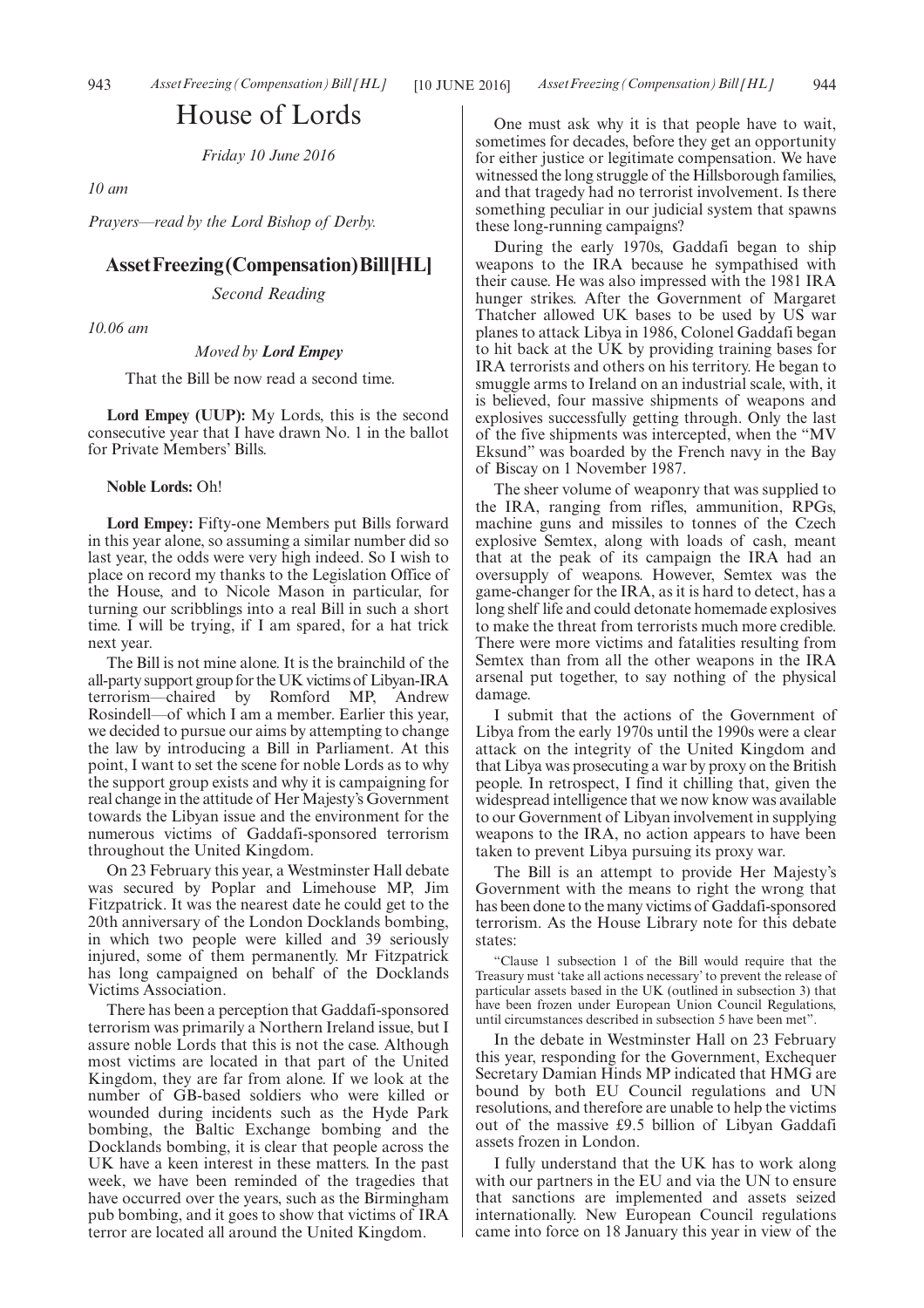[LORD EMPEY]

situation in Libya, which repealed EU Regulation 204/2011. Articles 8, 9, 10, 11, 13 and 14 of the regulations deal with derogations that can apply in certain circumstances. Thus the principle is well established that "frozen" does not mean "untouchable". There is also mention of the prospect of a lien or judgment being in force in Article 9. This could be of interest to the victims as well.

My sadness through all this—and I have been writing to various Governments since 2002, when the then MP Mike O'Brien was at the Foreign Office—is at the lack of any sense of urgency on the part of Her Majesty's Government, let alone any burning desire to seek justice and recompense for the victims. Other nations seem to have more fire in their bellies and show a greater determination to see that their citizens get the best deal possible. Why is this?

It is not good enough to hide behind a European Council regulation. What representations have Her Majesty's Government made to our European partners to encourage them to agree to a specific derogation for our victims, even if it is just for humanitarian reasons? Humanitarian issues are referred to in the regulations and Minister Hinds mentioned this in the Westminster Hall debate.

I wrote to the Prime Minister on 30 August 2011 to ask about the frozen Libyan assets being used to pay compensation. The PM replied to me on 15 November in the following terms:

"As I told the House of Commons on 5 September"—

that is, 2011—

"the issue of compensation for UK victims of IRA terrorism will be an important priority for a revitalised relationship between Britain and the new Libyan authorities. I have raised this with NTC chairman Jalil and the new Prime Minister, al-Kib. To take the issue forward, I have asked the Foreign Office to prepare detailed plans for a sustainable and effective partnership with the new Libyan government, which will provide a forum to address all outstanding legacy issues dating from the Gaddafi period and the many victims affected by his actions. Our objective is a comprehensive resolution of these legacy issues. You asked if frozen assets could be used pending a successful negotiation with Libya. I have examined the case closely and concluded that, as the assets belong to the people of Libya, we have no legal basis for withholding Libyan assets once the Libyan entities meet the conditions for unfreezing as set in UN Council Resolution 2009

… We will engage the new Libyan Government on the case for voluntarily setting aside assets as a gesture of good faith and intent while negotiations proceed".

So it is clear that the Prime Minister was very keen at that time to ensure that a resolution to this issue was found. I subsequently went to see his national security adviser, Sir Kim Darroch, in 2013—he is now our ambassador in Washington DC—because the Libyan Government of that time collapsed and the state has become effectively a lawless area ever since.

But that was not what shocked me most. In January 2014, I asked a routine Parliamentary Question—as I have done from time to time—to see how the Libyan issue was going. On 22 January 2014, the noble Baroness, Lady Warsi, who was the Foreign Office Minister at the time, replied in the following terms:

"The Government is not involved in any negotiations with the Libyan government on securing compensation payments for the British victims of Qadhafi sponsored Irish Republican Army (IRA) terrorism".—[*Official Report*, 22/1/14; col. *WA 136*.]

So the Government were effectively saying that, from 2011 to 2014, they were not involved in any negotiations. That illustrates a chaotic approach. On the one hand, the Government were saying, "We're going to pursue this vigorously", while, on the other, they were saying, "We're not actually engaged in any negotiations". This was a dramatic change and the contrast with the Prime Minister's position in 2011 is disturbing.

The question is: will this Parliament and Government tackle the issue seriously and with purpose? If not, why not? As this Bill moves through its stages, every opportunity will be provided for Her Majesty's Government to revise their consideration of the issue. I do not believe that it is enough to say to the victims that Her Majesty's Government will be quite happy if they take out individual legal actions against the Libyans. Some have started down that road with their legal advisers, but that does not absolve the Government of their wider and primary responsibility to protect their citizens, which I believe that successive Governments have singularly failed to do.

With a fledgling Libyan Government beginning to emerge, yet another opportunity arises to resolve these issues. One of any new Government's requests will be for the release of frozen assets. I do not doubt for one moment that the greatest number of victims flowing from the Gaddafi years is to be found among the Libyan people themselves. Nobody can deny that many were tortured and killed by a brutal dictator. Nevertheless, Her Majesty's Government have a responsibility to look after the interests of the people of the United Kingdom, and, with good will, appropriate arrangements can be arrived at. A condition of releasing those assets should be a resolution of the compensation issue for our victims. Now may well be the time. Will the Minister give an undertaking to take this proposal back to his colleagues?

While reluctant to pick out any individual in this campaign, I must put on record my thanks to stalwart campaigner and former Member of the other place Andrew MacKinlay for his contribution to this Bill and the tenacity that he has shown over many years of hard work on behalf of the victims.

Given the circumstances in which we now find ourselves and the new potential opportunities, I hope that the Government will seize the chance to resolve this issue once and for all. The Hillsborough families have been fighting for decades on behalf of the people they lost and it is disturbing that, while other countries such as France, Germany and the United States of America have resolved matters on behalf of their citizens, we, with the largest number of victims, are the only major country that has achieved nothing for our victims. We owe them all a great debt and it is our bounden duty to see that the matter is resolved. I beg to move that this Bill be given a Second Reading.

#### *10.20 am*

**Lord Brennan (Lab):** My Lords, having consulted the Clerk of the Parliaments, I wish to make the following declaration of interests. I have appeared in Northern Ireland against the Real IRA for the families of the Omagh bombing; for a group of plaintiffs in the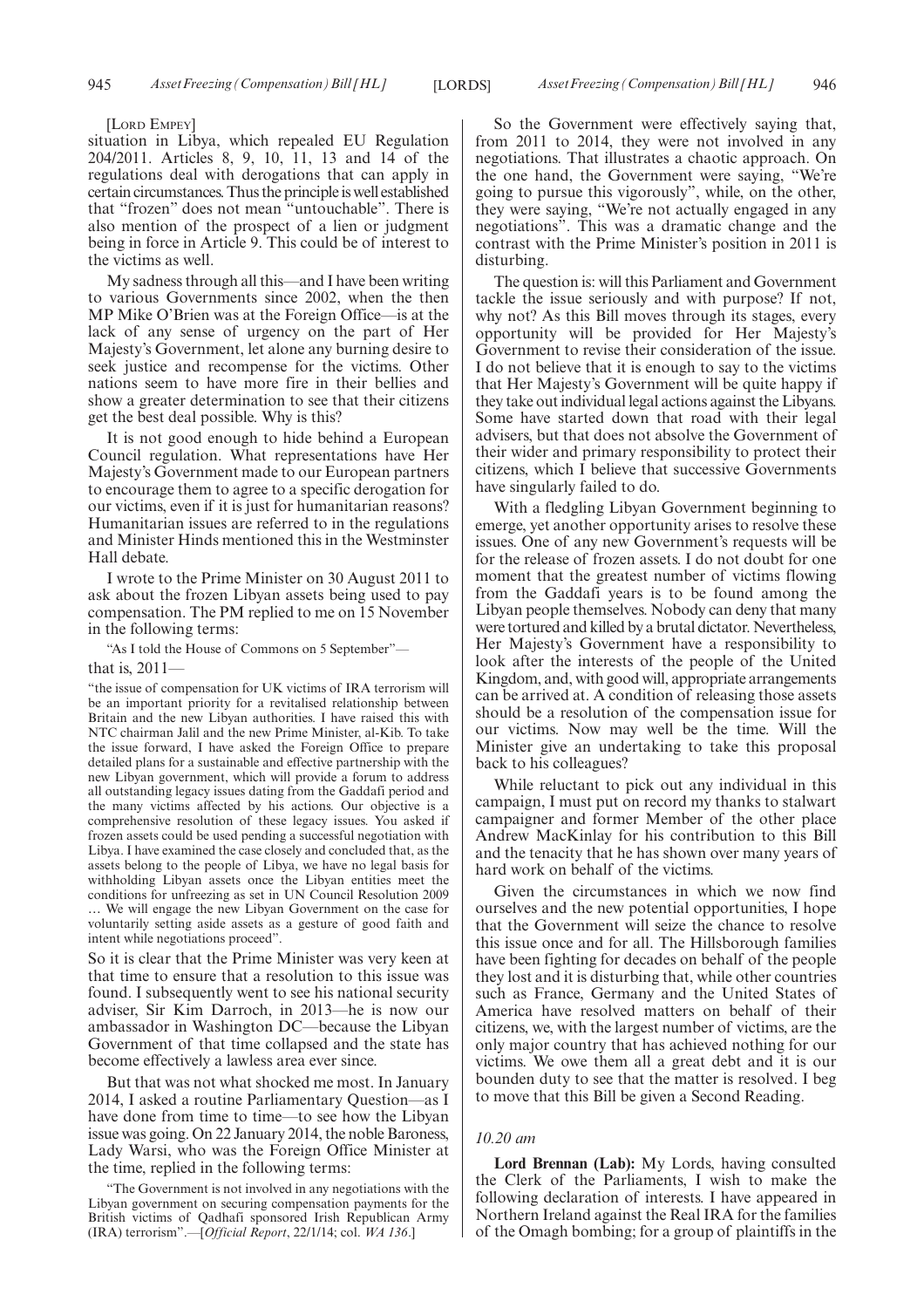United States against Libya in the Gaddafi period; and recently against a Libyan investment agency in respect of sanctions. None of what I am about to say affects this Bill or the content of what I wish to put to the House. In addition, I need to point out that I went to Libya in 2009 with a parliamentary delegation involving, among others, the noble Lord, Lord Bew. We negotiated for a broad reconciliation settlement for Northern Ireland but did not succeed.

I commend the Bill to the House. It is reasonable in its scope, necessary in its objectives and gives Parliament the occasion to exercise one of its ultimate duties—to protect its citizens against terrorism and its consequences.

Let me start with necessity. The noble Lord, Lord Empey, is right that the decision by Libya to supply Semtex to the Provisional IRA and other agencies of the IRA was a contributory factor to the explosions that occurred all over the United Kingdom. In Northern Ireland, in Enniskillen on Remembrance Day 1987, there was absolute carnage, and there have been many more explosions in Northern Ireland since. In London there were explosions at London Bridge, St Mary Axe, the Baltic Exchange, London Docklands and the street outside Harrods. It was terrible. It is not to our advantage historically to say that that has passed. It has not.

Semtex was used by the IRA as the trigger explosive for car bombs. You could load the boot with enough fertiliser to create a major explosion. The evil of supplying Semtex was that it enlarged the area of blast damage. In the first number of metres it blew people apart; in the next number of metres there was thermal damage, which burned people alive; and shrapnel damage from the car itself was spread over several hundred metres. These days the car bomb is more controlled but suicide bombers operate the same technique. They wear a waist belt packed with explosives, nails, bullets and all kinds of projectiles which will be sent out to damage people once they have blown themselves up. This is a constant.

What should we do about it? The United States in 2008 required Libya—capital "R"required—if it wanted to come off the terrorist list, to pay American victims of bombings \$1.5 billion or else it would stay on the terrorist list. It was a straightforward, tough negotiation in public and it led to a settlement. Libya was taken off the terrorist list and then resumed its protection under the American sovereign immunity legislation. My case in America, to which I have referred, ended because of that settlement, after which the President issued an executive order terminating all other foreign claims. They were simply stopped. State immunity was returned to Libya and our case died the year after. The presidential order said that negotiations for those citizens from other countries claiming compensation should be left to them or to their Governments to achieve a settlement. That was the message in 2008.

The objectives of the Bill are necessities. Something has to be done. Is it reasonable in its scope? First, unlike America, under our law states do not have immunity. If they kill, injure or destroy property they can be sued or held responsible in our courts, as might occur under this Bill in a negotiation. Secondly, although Gaddafi has gone, under the principle of successor state liability, the state takes on the obligations of the

past—otherwise the world would be in chaos. In April 2011, soon after the Libyan civil war started, Mr Jalil, the head of the then National Transitional Council, issued a statement of reconciliation, negotiated by lawyers from England, in which he said that Libya would look favourably in the longer term on a settlement because it was felt to be a national obligation. Since then there has been nothing except the interregnum which the noble Lord, Lord Empey, described. The Government have admitted that they did nothing until 2014, when matters resumed with an investigation by the Northern Ireland Affairs Committee in the other place. This is not your Government or my Government but every Government for the past 15 years.

I shall finish on the question of sanctions and reasonable scope. Sanctions are the product of political negotiation which is then framed in a legal text. It is open to Governments to negotiate what goes into sanctions and what can be taken out in relief, such as is contained in the Bill. The motivation, therefore, is essentially political from now on, not legal. The framework may be put into legal form, but the initiative has to be political.

What should Parliament do? The reason the Americans settled as they did was that Congress said, "If you don't, Libya stays on the terrorist list". Congress forced the settlement on the American side. We can do the same here in a parliamentary way; it is up to us. The Americans have been matched by France and Germany. When a French plane was shot down over Africa, the French simply punished Libya financially and they tried its head of military intelligence in absentia and gave him a jail sentence. After our explosions, nothing of that kind was even contemplated.

Forgive me for being forceful but the people we are here to represent, and represent legislatively, can expect us to act—to adapt the words in the first reading at Prayers this morning,

"from whence cometh my help".

The Bill is short, to the point and effective. The victims of terrorism are the front line in our societies—the conscripted "military" who suffer the injuries. They are not volunteers and they take the consequences. When they do, we should look after them, and this Bill seeks to do that.

#### *10.31 am*

**Lord Rogan (UUP):** My Lords, the primary duties of a Government are to protect the life and liberty of their citizens and to ensure that justice is available to all, without favour. Sadly, the partnership of terror between the Provisional Sinn Fein/IRA and Gaddafi's Libya and the litany of death, destruction and misery which it inflicted on British citizens both in Ireland and on the mainland has exposed a disturbing failure of Government in these duties.

Gaddafi's affections for Sinn Fein/IRA were deep rooted and well established. In 1973, the Irish Navy intercepted a vessel, the "Claudia", with some five tonnes of weaponry supplied by Libya and bound for Sinn Fein/IRA. However, there were suspicions that three other shipments plus considerable amounts of cash did get through. More shipments came in the 1980s, spurred by Gaddafi's admiration of Sinn Fein/IRA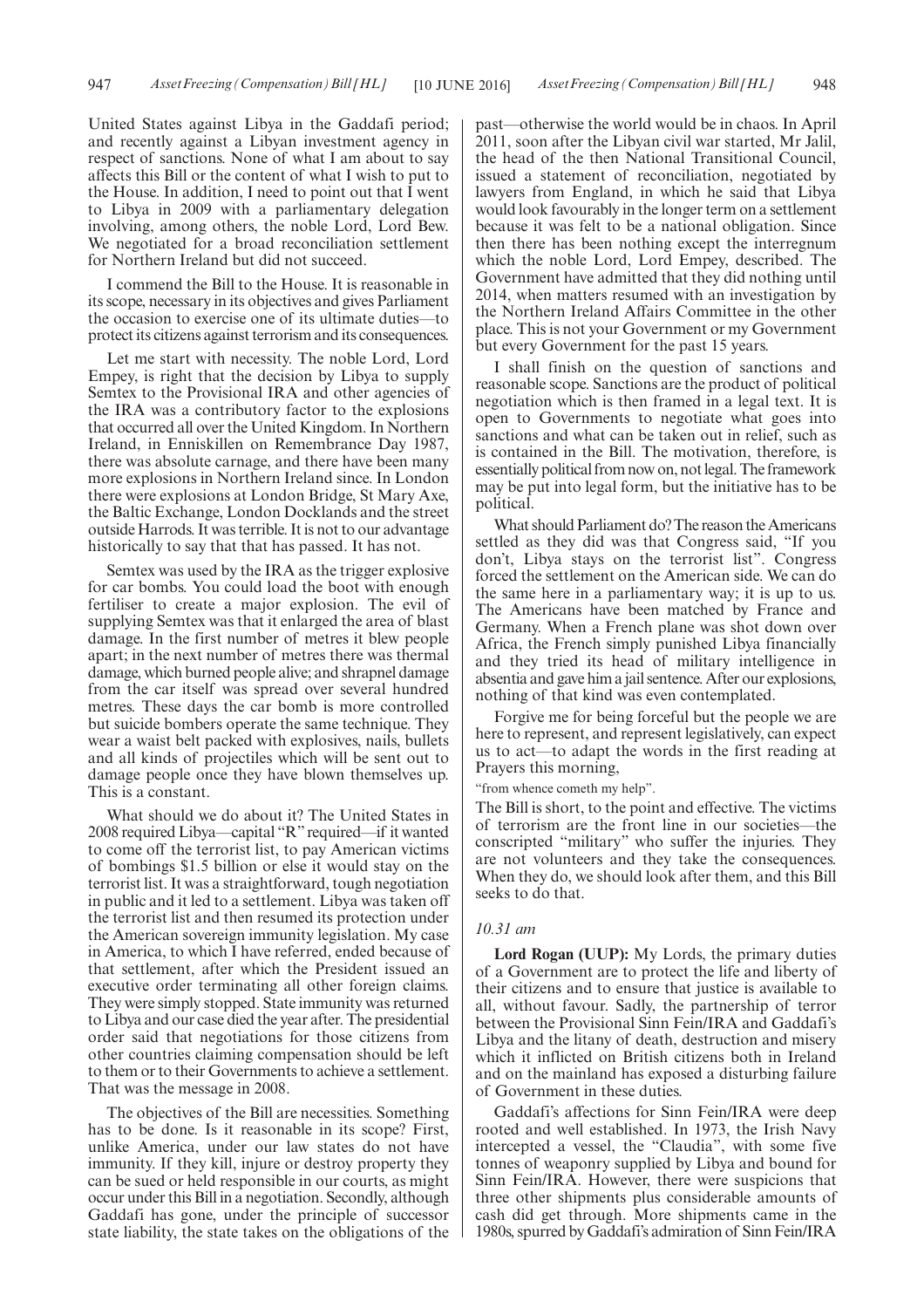#### [LORD ROGAN]

and his hatred of Britain. It has been argued that these shipments contained enough materiel to equip two infantry battalions. To put that in context, the British Army today has 47 infantry battalions, so the weapons that were sent by Gaddafi could supply 5% of the British infantry. The undetected shipments are alleged to have included heavy machine guns, handguns, rifles, surface-to-air missiles, and most potently and importantly, Semtex. Both the noble Lord, Lord Empey, and the noble Lord, Lord Brennan, mentioned Semtex several times in their speeches and I will continue to do so. Another vessel, the "Eksund", was famously intercepted in 1986 with a cargo that included two tonnes of Semtex, but nevertheless four similar shipments had already made it through.

Even as recently as February of this year dissident republican terrorists were boasting that they have more than a tonne of Semtex plastic explosive that escaped the decommissioning process and could now be used against mainland British targets. Provisional IRA veterans who disagreed with the peace process in Northern Ireland and who have experience of handling Semtex are among those who have access to the secret weapons dumps. They claim to have tested it and confirmed that it is still viable, even though it was smuggled to Ireland via Libya in the 1980s.

Semtex, which is both powerful and easy to conceal, gave new life to Sinn Fein/IRA's terrorist campaign. The atrocities included the Poppy Day bombing at Enniskillen, a bomb at a fun run in Lisburn in 1988 which left six soldiers dead, the Ballygawley bus bombing, the Docklands bomb, the Hyde Park bomb and the Baltic Exchange bomb. It was also a Semtex bomb which murdered Ian Gow in the driveway of his constituency home in 1990.

With such a trail of misery, one would have expected that Her Majesty's Government would strain every sinew and muscle to ensure that those who were injured and those who were left behind to pick up the pieces of their broken lives would be better and well looked after. One would have anticipated that, apart from seeking to prosecute those who had caused such carnage, the Government would be unfailing in their pursuit of Gaddafi, the paymaster and quartermaster of much of Sinn Fein/IRA's terror. However, unfortunately that is not the impression that many victims have been left with.

Our American allies also suffered grievously at the hands of Gaddafi, especially through the Lockerbie bombing with the destruction of Pan Am flight 103, which killed 243 passengers, 16 crew members and 11 civilians on the ground in Scotland. The Americans certainly tried their best, securing £1 billion in compensation from the Libyan regime in 2003. The noble Lord, Lord Brennan, mentioned how the US obtained this compensation to help American citizens. However, one of the distasteful strings attached to the US deal with Libya was that Gaddafi's payout would be a one-off and the regime would have immunity from future terrorism-related law suits. British claims were excluded from the settlement.

Concerns have also been raised that our former Prime Minister, Mr Tony Blair, helped broker this deal between the USA and Libya. One must therefore ask how strongly did Tony Blair, who was then a Middle East peace envoy, represent the interests of his fellow British citizens. It has become hard to get an answer to that question because Mr Blair has not had the time in his diary to attend the Northern Ireland Affairs Committee to address some of these vital points. Seemingly, he has not had too much time either to spend responding to written questions, as the committee has described his evidence as "superficial". What of another British Prime Minister, Mr Gordon Brown? Mr Brown met with Gaddafi in 2009. Naturally enough, victims of Gaddafi's Sinn Fein/IRA-backed terror were keen to hear what the Libyan dictator had to say on the matter when pressed by the Prime Minister. The response was that it would not be "appropriate" to formally raise the issue of compensation with Libya as it was an essential partner in the fight against terrorism.

We now have the manifestly unjust situation whereby the American victims of Sinn Fein/IRA's Harrods bomb have received up to £6 million in compensation while the British victims of the same bomb have received nothing. The UK Government are currently sitting on frozen Libyan assets of £9.5 billion. I would like an assurance from the Minister that Her Majesty's Government are doing everything they can to think creatively and positively about how to help the victims of Sinn Fein/IRA-Libyan terror. I certainly hope that there is some substance to the recent press speculation that the Government are seeking a  $\overline{£}300$  million slice of those funds.

However, given the length of time taken, some victims believe that there has been a dereliction of duty on the part of their Government, and I have to say that I sympathise with that view. For others time is pressing on and age is exacerbating the consequences of their injuries. Now is the time to act. Failure to do so would be to perpetuate and accentuate an injustice that has been inflicted on too many who have suffered too much already. For that and other reasons, I commend the noble Lord, Lord Empey, for bringing forward this timely Bill.

#### *10.39 am*

**Lord Davies of Oldham (Lab):** My Lords, I, too, commend the noble Lord, Lord Empey, on having the luck to bring in a second Bill in consecutive years. I understand, of course; I have not mastered the skills myself. If I had, I would be informing some of my Back-Benchers of feats equal to his. I hope the House will offer me at least some consolation. On each occasion the noble Lord has been successful, I have had to respond from the Dispatch Box. Last time it was on transport, on airports policy. Only yesterday did it become clear that the Treasury was expected to respond to this Bill. That is why I am addressing the House. If the noble Lord is successful next year, I hope he chooses a subject somewhat distant from those for which I take some responsibility.

Nevertheless, I have encouragement for him in the official response of my party. He mentioned that my honourable friend in the Commons, Jim Fitzpatrick MP, who is also a personal friend—I helped him in the last election, so he owes me a favour or two—raised this issue, because he is very conscious of its importance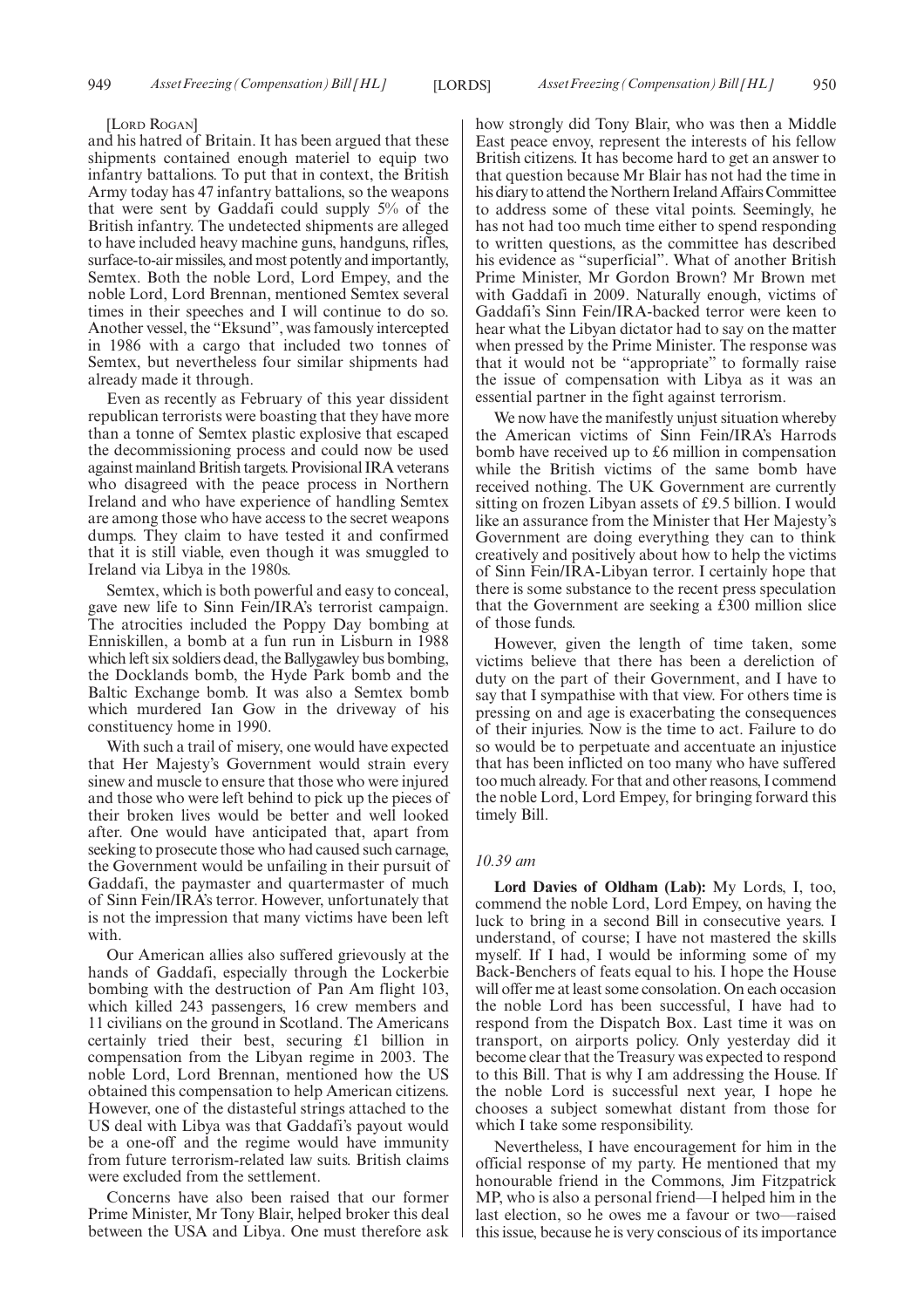and that it is time that progress is made. Of course, we will have to look to the other place in due course for strength of support, which obliges the Government to be more responsive than they have been.

We also look forward to having my noble friend Lord Brennan interested in this issue, as was demonstrated in his splendid speech. On addressing groups outside the House I often comment on the level of expertise that we experience here, as I am sure other noble Lords do. The lawyers are frequently mentioned, because we all value the contribution that many of them make. My noble friend made a speech soon after my arrival in this House and I was very impressed indeed with the way he marshalled the arguments. I am sure that the whole House has been impressed today. Those of us in favour of the Bill are very fortunate to have my noble friend with his expertise, amply demonstrated in his speech, to assist in the arguments.

My party wants to emphasise that it has enormous sympathy with the Bill and that it wants to see progress made. I am conscious of the past delays, some of which were under past Labour Governments. Not much progress has been made subsequent to 2010, so the present Government have to face up to responsibilities. But we all know what the noble Lords, Lord Empey and Lord Rogan, were reminding us of. They illustrated their arguments with those great devastating outrages that affected the British mainland, as well as Northern Ireland, during the period of maximum IRA activity. There was a time, which many noble Lords will recall, when we all found great difficulty getting to Westminster because the threats of action were enough to disrupt our transport system, particularly the Underground. We all know that the country was appalled at the level of activity then. Now it has become clear that the deadly Semtex that was so generally used was so readily available because of links with Gaddafi.

I bear in mind what was said about the progress the Americans have made. Surely we must follow that example. We owe it to the relatives of those killed and those who were injured in past devastating developments. Mercifully, we all rejoice in the fact that the politics of Northern Ireland and the position there is so much more favourable than it was during those terrible times, but we have a duty to respond to a clear and declared need. The Opposition will give every support that they can to the Bill.

#### *10.45 am*

**Viscount Younger of Leckie (Con):** My Lords, I am grateful for the opportunity to contribute and to speak about this important issue. I thank the noble Lord, Lord Empey, for securing not just the number one slot, as others have alluded to, but this debate and for proposing the Bill, and I thank all noble Lords for their contributions.

The Bill seeks to prevent the release of frozen assets in the UK that belong to persons involved in supplying arms used in terrorist attacks in the UK, so that they could be used as compensation for the victims. While I have much sympathy for the noble Lord's intentions, I have some difficulties with the legal implications of the Bill and how it would work in practice. As noble Lords might imagine, I have had considerable discussions

with officials. The conclusion is that it is likely that, by using the powers that would be granted by the Bill, the UK would be in breach of its obligations under UN Security Council resolutions, EU sanctions regulations and the European Convention on Human Rights.

The human rights issues relate in particular to the settlements referred to in Clause 1(5). Depending on what is meant by this provision, it could amount to the denial of a fair trial in breach of Article 6 of the ECHR, or a breach of the right to enjoyment of property in Article 1 of Protocol 1 of the ECHR. The person, entity or state whose assets are frozen may be forced to pay extortionate compensation simply to get the asset freeze lifted. They may also then take legal action against the UK to make good their losses.

It is also important to note that various EU and UN sanctions regimes freeze the assets of individuals and entities but give no power to transfer ownership of these assets. Further, these regimes also allow the Treasury to issue licences for the release of frozen assets for specific purposes, such as to meet basic needs or cover reasonable legal expenses of the sanctioned individual, but the Bill would prevent the Treasury doing so. The Bill would also allow the Treasury to release these funds to third parties. Both actions would place the UK in contravention of EU regulations and UN Security Council resolutions. This would leave the UK exposed to infringement proceedings by the European Commission, as well as domestic judicial review proceedings and claims under the Human Rights Act.

I want to be as helpful as I can to the noble Lord, Lord Empey, by going into a little more detail about the derogations, specifically on the circumstances in which the frozen assets can be unfrozen. While sanctions remain in force, access to the frozen assets can be licensed only in accordance with the grounds set out by the UN and the EU. In the UK, as the competent authority for administering sanctions, HM Treasury is responsible for licensing derogations from financial sanctions.

Seven licensing grounds are applicable in the Libya sanctions regime. To summarise, they allow for payments in the following categories: the basic needs of the designated person; the legal fees of the designated person; fees for the routine maintenance of frozen assets; extraordinary expenses of the designated person; satisfaction of judicial or administrative orders enforceable in the EU; humanitarian purposes; and obligations arising under contracts prior to the imposition of sanctions.

It is important to remember that different sanctions regimes will have different derogations. To clarify further, a Treasury licence would not compel the payment to be made but would simply provide that the payment would not be in breach of financial sanctions. In this case, it is the UK Government's view that there are no grounds in the EU regulation and therefore no legal basis that would permit a licence to be issued for the purposes of releasing frozen funds to compensate victims of Gaddafi-sponsored IRA attacks.

However, the Bill also proposes to use the Terrorist Asset-Freezing etc. Act 2010—so-called TAFA—to supplement EU sanctions regimes, although it is unlikely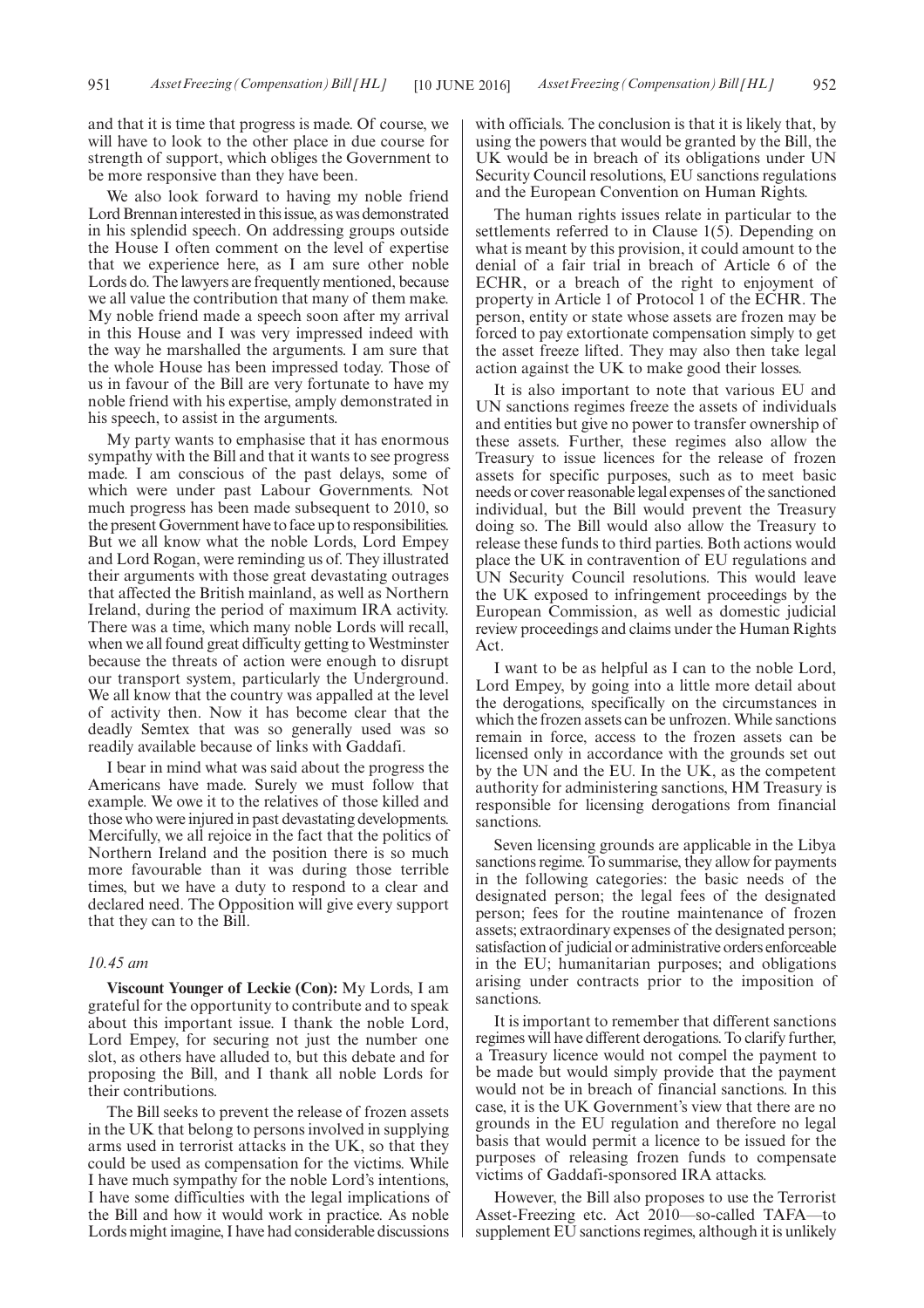#### [VISCOUNT YOUNGER OF LECKIE]

that this would be possible. Designation under TAFA currently involves strict legal tests, including that the use of the power is necessary to protect members of the public from terrorism. It is difficult to see how this test would be fulfilled where funds have already been frozen under EU sanctions. It is also difficult to see how TAFA would enable compensation to be paid, as TAFA provides no power to transfer ownership of funds.

I understand that the noble Lord has, with good intentions, tabled this Bill to allow Libyan frozen assets to be used to pay compensation to victims of Gaddafi-sponsored IRA attacks both in Northern Ireland and across Great Britain. I completely agree about the importance of taking the correct approach towards compensation for victims of these terrible attacks, but the difficulties with the Bill that I have outlined are relevant to all the sanctions regimes, including the Libya regime. Also, in relation to the Libya regime, the nearly £9.5 billion in frozen Libyan assets in the UK are largely part of sovereign wealth funds and very little belongs to individuals, for whom in any event it would be difficult to establish a direct link to IRA-related terrorism in the UK.

It is right that those whose lives were affected by these senseless attacks should be able to seek redress and compensation. This morning, I have been moved by the comments of the noble Lords, Lord Rogan and Lord Empey, who mentioned a number of atrocities as a reminder for the House—as if the House needed reminding. I was particularly moved by the comments of the noble Lord, Lord Brennan, who outlined in some graphic detail the effects on the victims of these outrages. He stated that the victims were in the front line of terrorism. Of course, he is absolutely right. We will do all we can to facilitate efforts by victims and their families to seek compensation. However, the provisions of the Bill as they stand are not a suitable remedy.

The Government maintain the position that we want to see a fair solution for all victims of terrorism, including attacks perpetrated by the IRA and in particular Gaddafi-sponsored IRA terrorism, but these compensation claims are private matters that are best pursued directly with the Libyan authorities. However, I am aware that the Foreign and Commonwealth Office provides facilitation support to campaign groups when requested through its Libya reconciliation unit and continues to stress to the new Libyan Government of National Accord—the so-called GNA—that legacy issues are a priority for Government. Mr Ellwood, the FCO Minister responsible for Libya, raised the issue of redress with Prime Minister Fayez Sarraj in Tunis last November, and officials reiterated this point during the Foreign Secretary's visit to Tripoli on 18 April—quite recently.

Also, the Northern Ireland Affairs Committee, which is doing great work on legacy issues and championing the cause of victims, is currently looking into government support for UK victims of Gaddafi-sponsored IRA terrorism. I understand that the inquiry is still ongoing. The FCO gave evidence to it in September 2015 and in March 2016. A report will be published in due course. I am keen that the Government continue with these

efforts, which I hope give some comfort to the noble Lord, Lord Empey, and to the noble Lord, Lord Rogan, who raised the issue of timing. It is an important issue, but I have outlined the difficulties with the legal implications of the Bill and how it will work in practice, particularly in relation to the Libya sanctions regime.

I finish with an important point that the noble Lord, Lord Empey, raised. He stated that the Governments of the US, France and Germany have had some success in acting on this. I think he was claiming that the UK had not. I do not agree with him on that. I should also point out that the US, French and German Governments' claims were for direct atrocities, of which Lockerbie and the dreadful Berlin discotheque bombings are part. Those were highlighted in UN resolutions, where the responsibility could be assigned to the Libyan state. I should stress to the House that there has been no such UN resolution in relation to the IRA bombings. With that, I thank the noble Lord, Lord Empey, once again for securing this important debate.

#### *10.54 am*

**Lord Empey:** My Lords, I take this opportunity to thank the participants in this debate. First, I thank the noble Lord, Lord Brennan, for his vivid and chilling explanation of the actual effects of Semtex, and his dealing with the stance of the United States in 2008, the successor-state liability principle and of course the fact that Congress forced the settlement. The words of my colleague and noble friend Lord Rogan, with his considerable experience and knowledge of the outworkings of Semtex in our own part of the United Kingdom, and his concern that a certain volume of that material still exists in the hands of dissident terrorists, are also something to be worried about. Of course, his reference to the difference in treatment between victims of the Harrods bombing illustrated why we have this Bill before the House today. I thank the noble Lord, Lord Davies of Oldham, speaking on behalf of Her Majesty's Opposition, for expressing his, as he put it, enormous sympathy with the Bill, his reference to the United States example, and to his friend Jim Fitzpatrick, who, as the noble Lord rightly pointed out, has been in the trenches on this one for many years, and continues to be, and who represents his constituents to the very best of his ability.

I must say that the Minister, on behalf of the Government, shocked me to some extent with his reply. Only we, in this part of Europe let alone anywhere else, could come up with the European Convention on Human Rights as an obstacle in the path of getting funds for the victims. What about the rights of the people who were blown to smithereens? Have we got the world on its head that that is a defence for doing nothing? We are talking here about the state of Libya, the successor to Gaddafi, whenever it emerges from whatever struggles it is having.

I understand and quoted from the articles from the European Union's decision of 18 January and the EU resolutions. I asked in my speech whether we have asked our European colleagues for help with this. Have we just asked them? Have we put forward proposals to amend this or put in another derogation? Have we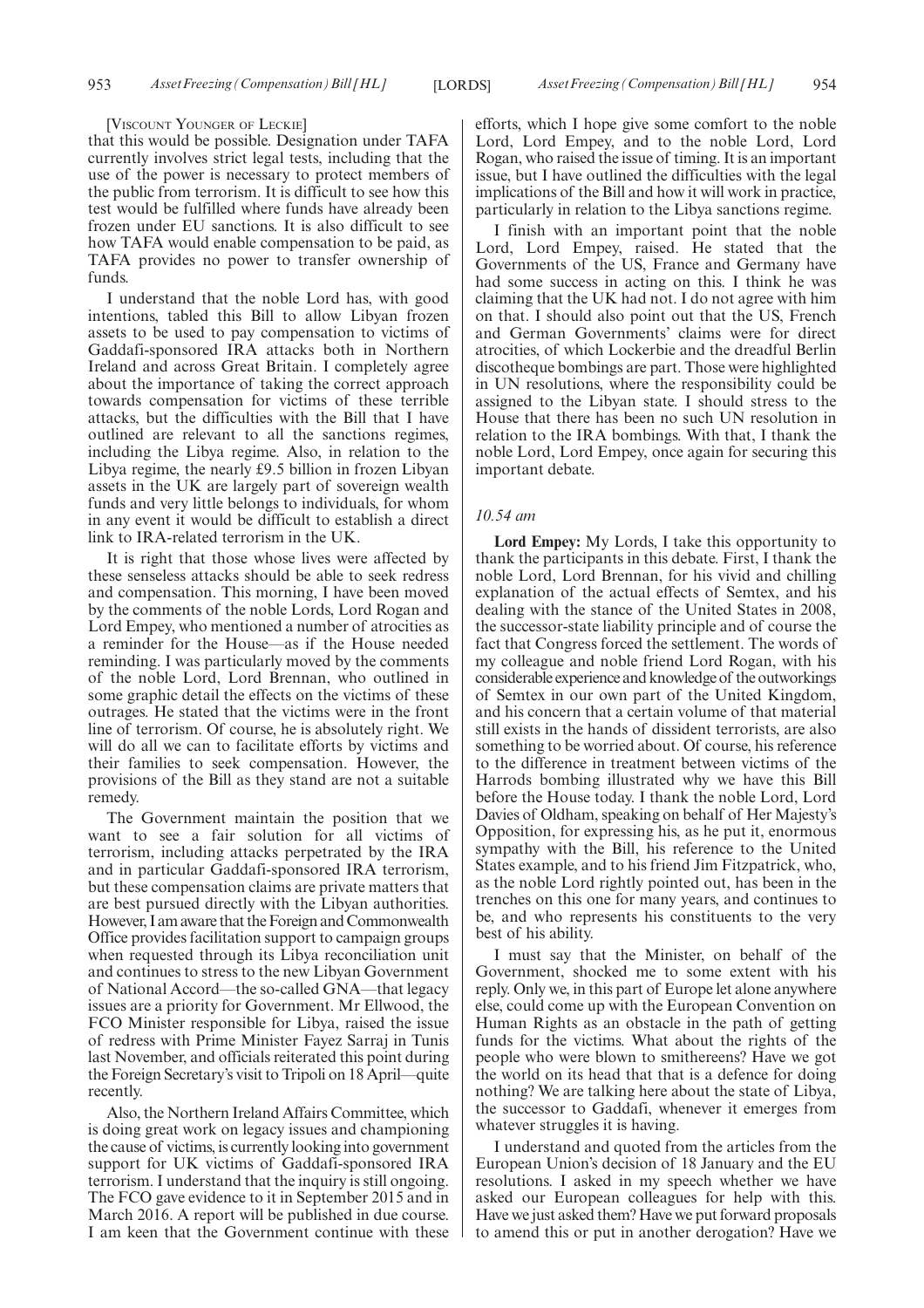gone to the United Nations and asked it for help or put forward proposals? Have any of these people turned us down? That is what we need to find out. We are not asking for anything so why not? Is there a hidden hand somewhere, or a deal in the background that we know nothing about? Why not? Our responsibility is to the people of the United Kingdom first and last. What happens to the rights of individuals named in the United Nations list is not our primary concern. Our primary concern is our own people.

I must say to the Minister, with the greatest respect to him—I have enormous admiration for him—that it is precisely that approach that is the root cause of the failure to make progress on this issue. It is not a private matter between individuals and the Government of Libya. As the noble Lord, Lord Brennan, said, the United Kingdom Government plc should be up front and centre dealing with this matter—and fighting.

**Lord Cormack (Con):** Will my noble friend enter into early discussions with the Minister to see whether some amendments can be framed that would enable this Bill to be accepted by government?

**Lord Empey:** I thank the noble Lord for his, as usual, helpful intervention. As a former long-serving chair of the Northern Ireland Select Committee in the other place, he knows the subject well. I have it absolutely clear, and we all know the rules as regards Private Members' Bills. We know what we are doing and we know what it is about. I would be delighted to sit down with the Minister and look at this, and so would all our colleagues in both Houses and in all parties. He knows, as well as I do, that a Member is limited in the amount of help that he or she can obtain for a Private Member's Bill. A few weeks ago, the Legislation Office was crammed with all the other Bills, is very short-staffed and can do only a certain amount. I accept that a lot of the technicalities of the Bill are not perfect. That is why we have a parliamentary process. That is why we go through different stages. I entirely agree with the noble Lord and would be delighted to do what he suggests. We cannot simply leave things as they are. They are totally unacceptable.

If we are talking about human rights, what about the rights of the people who have had to live with the consequences of these actions throughout their lives? The legal niceties about the European Council regulations, or resolution this and resolution that, are secondary: we are dealing with people, individuals and families. Our task is to ensure that they get a fair deal out of all this. We are not asking to plunder the people of Libya. I said earlier that the vast majority of the victims are the Libyan people themselves, and we know that, but we have a specific group of people who have been left to fall down the grating and slip through the cracks on this issue. I appeal to the Minister to go back to his colleagues and revisit some of those issues. Those of us who are behind these proposals would be very happy to sit down with him, or anybody else, and discuss any amendments, or anything we could do, as the noble Lord, Lord Cormack, suggested. We would be delighted to talk to both Front Benches on this issue to see whether we can get a consensus.

**Lord McAvoy (Lab):** I assure the noble Lord and your Lordships' House that the Labour Opposition would be pleased to fulfil a role in such negotiations.

**Lord Empey:** I am deeply grateful to the noble Lord, Lord McAvoy, for that very helpful intervention.

*Bill read a second time and committed to a Committee of the Whole House.*

#### **Register of Arms Brokers Bill [HL]** *Second Reading*

*11.02 am*

#### *Moved by Baroness Jolly*

That the Bill be now read a second time.

**Baroness Jolly (LD):** My Lords, responsible and robust arms controls are one of the most crucial ways that we can ensure that the rule of law and the protection of civilians from violence and repression continue to remain a cornerstone of the key principles that hold the international community together. We are committed to the new international Arms Trade Treaty, and we believe it is imperative to tighten our own controls over the arms trade. To that end this Private Member's Bill seeks to amend the Export Control Act 2002 and mandate the Secretary of State to create a register of arms brokers. It would make the registration last three years, insist on a fit-and-proper test for the individual, and take into consideration issues such as a criminal record, past export control violations, company ownership details and tax status.

Who can be a broker? The answer is quite simple: it could be you or it could be me. It could be anyone. I should make it clear that I am sure many brokers and arms companies do an honest job and do it well. They do not abuse the current system. Although this Bill would include them, they were not who we had in mind when it was drafted. Those playing by the rules should not see this as additional red tape. They also have systems that are routinely audited by BIS. They already keep the necessary records and always register with the appropriate authorities, so a register of arms brokers such as that proposed is no more burdensome on them.

From the outset I have to confess that the world of arms brokering was to me a closed book. My understanding came largely from John le Carré's character, Richard Roper, in *The Night Manager*, although those who know about these things tell me that the Nicolas Cage film, "Lord of War" is far nearer the mark. But for a more accessible film, you have only to go to YouTube and look at a Channel 4 "Dispatches" film broadcast over five years ago, entitled "After School Arms Club". To prove the point that indeed anyone could broker arms, a group of schoolchildren set themselves up as arms brokers for the TV programme. They discovered that someone from the UK could broker AK47s from China to Chad. The guns did not touch British soil and all that was needed was a licence granted by the Export Control Organisation based in BIS—no name and no background check.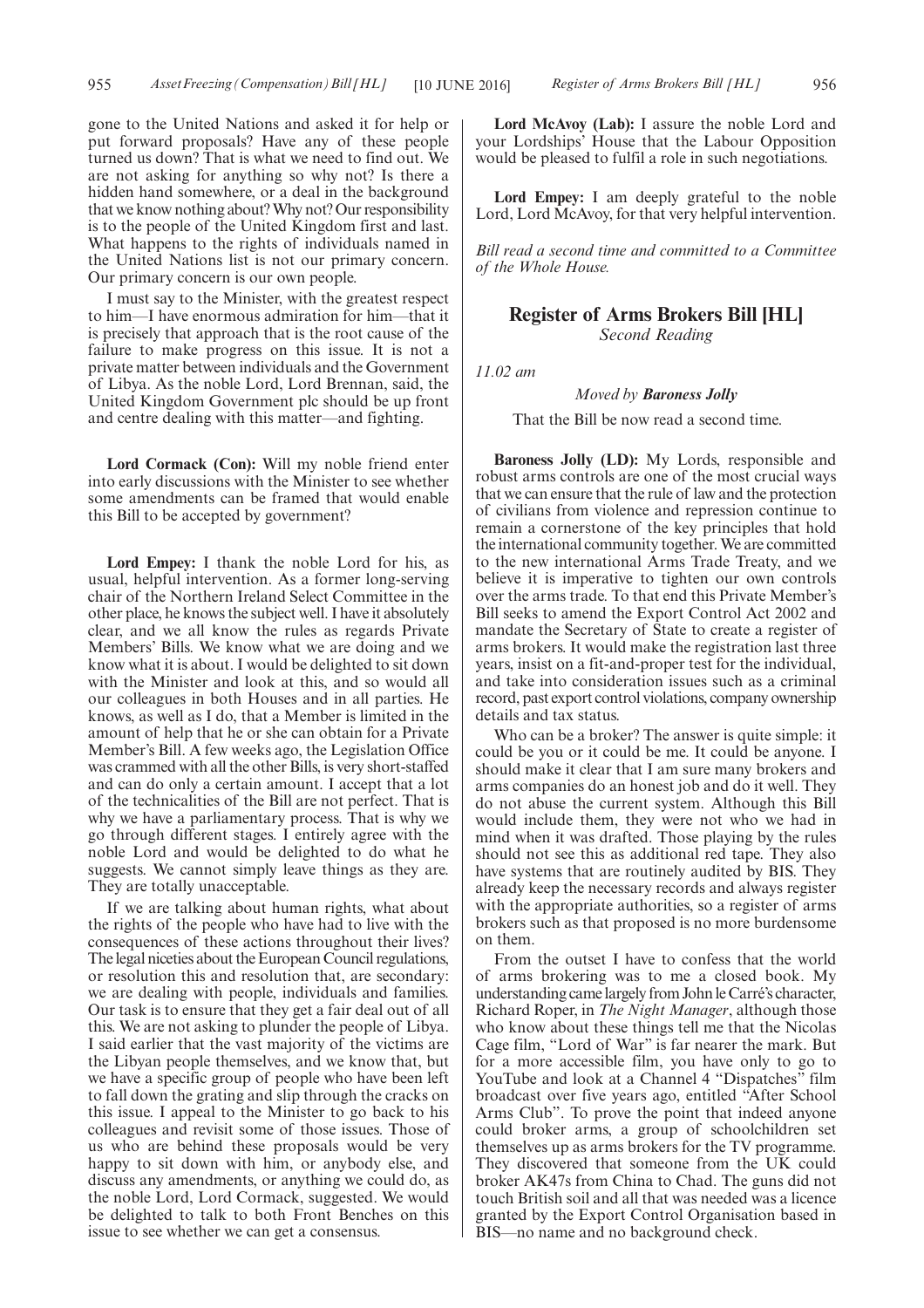[BARONESS JOLLY]

The *Consolidated EU and National Arms Export Licensing Criteria* determine what should be considered in granting a licence, and by and large focus on conditions in the country of final destination and in the UK. Consideration is given to the respect that the country of final destination has for human rights and international humanitarian law, local and regional tensions and conflicts, peace and stability, and its behaviour within the international community. The deal should also respect the UK's international obligations, commitments and any sanctions of the UN Security Council or EU. In short, is the transaction proposed appropriate for the country of final destination and its region, and does it meet UK commitments and satisfy our interests?

As an aside, looking at some of the deals, noble Lords might be excused for wondering whether the criteria were satisfied completely in all cases. However, there is no requirement to look at the brokers, the pattern of their deals or whether they were using offshore mechanisms in countries such as Gibraltar or the British Virgin Islands. In fact, some of the companies concerned are clients of Mossack Fonseca. Evidence clearly shows that UK brokers have routinely used such offshore vehicles to hide their most damning activities from scrutiny and detection. Nor is there a check on whether a broker has a prior conviction or has previously violated arms trade rules. In fact, there is no need to know anything about the broker whatsoever.

The Commons Committees on Arms Export Controls has repeatedly called on the Government to introduce a register of arms brokers in addition to the existing licensing system. The previous chair, Sir John Stanley, said that the regulatory system for brokers needs to be tightened up. He said that more should be done to create a "proper exchange of information" between all those involved in the regulation of UK-based traders selling weapons domestically and abroad. In 2009, Sir John was part of a delegation to Kiev advising the Ukrainians about their surplus Soviet weapons. To the delegates'surprise, the Ukrainian Deputy Foreign Minister had some key information regarding the UK. He had a list of UK arms brokers active in Ukraine dealing with the Ukrainian surplus weaponry. This list was handed to Sir John and included end destinations of serious concern such as Libya, Rwanda, Uganda and Sri Lanka. When he passed it to BIS, it appeared to have had no knowledge or sight of the list. The then Foreign Secretary, David Miliband, ordered an investigation which found that eight of the brokers were known to the British authorities and were approved by the Export Control Organisation within BIS. So, who else believes we should have a register?

The UN Arms Trade Treaty recommends a broker register. Furthermore, the Arms Trade Treaty toolkit recommends that prospective brokers could be asked to provide details of: their country of nationality and residence; their ownership of any entity or involvement in any relevant business used to facilitate brokering activities; and the range of conventional weapons that the broker may wish to be involved in brokering. Article 4 of the EU common position on the control of arms brokers recommends a vetting and registration system. Article 5 requires that member states share information on registered brokers, record of brokers and denials of brokers. Article 10 of the UN Arms Trade Treaty requires states to regulate brokering and recommends a system of registration. Article 12 of the EU firearms directive, after its forthcoming review, will require states to verify the professional integrity and abilities of firearms dealers and to ensure that provisions also apply to arms brokers. The UK has chosen to ignore all these requirements for arms brokers.

I have deliberately tried to avoid recent conflicts and recent allegations, concentrating on policy and process, and looking at the criteria for a licence to broker a deal and inaction on the part of successive Governments. I seriously wonder why we resist. I understand the need to reduce red tape but we have set our face against this in an illogical way and, without fail, everyone I speak to is astounded at our inaction in this regard. It would not be ground-breaking; we are doing nothing new. We are not in the vanguard. The US, Australia, Canada and most of the EU states are already there. They operate in a transparent manner, confident in their brokers' records, characters and financial deals. They are able to share intelligence and can feel some confidence that deals will not allow arms to fall into the hands of regimes, organisations or states and cause death and distress, let alone repression or abuse of human rights.

Registration would bring controls on arms brokers from the UK into line with those for a series of related processes, such as the Section 5 firearms registration process—for UK-based gun deals—and national security vetting for contractors working under UK MoD projects. These systems all require a series of background checks, including on past criminal activity and an assessment of the claimant's suitability. It is, therefore, illogical that the individuals wishing to broker thousands of small arms overseas are themselves subject to virtually no eligibility testing.

This is a modest measure. As the noble Lord, Lord Empey, said earlier about his Bill it is not perfect and we acknowledge that. But it would not prove expensive indeed, it should be self-financing. As a nation, we expect registration of our doctors, our lawyers and even our care workers. Surely the time has now come to add arms brokers to the list. I beg to move.

#### *11.12 am*

**The Lord Bishop of Derby:** My Lords, I rise to support the noble Baroness, Lady Jolly, and to make three simple points about why this such a powerful and necessary case. First, it builds upon existing legislation about licensing and export control, so we have a set of criteria and an assessment process in place so that all companies involved are scrutinised and licensed. We are doing the work that would provide the register. So the principle of identifying and monitoring arms brokers is established.

Secondly, there has been a recommendation from the House of Commons Committees on Arms Export Controls that the Government establish a register of UK arms brokers. So besides having a principle of identifying and licensing brokers, even in our own parliamentary system there has been some expert scrutiny of that principle and a recommendation that it is taken forward to a formal system of registration.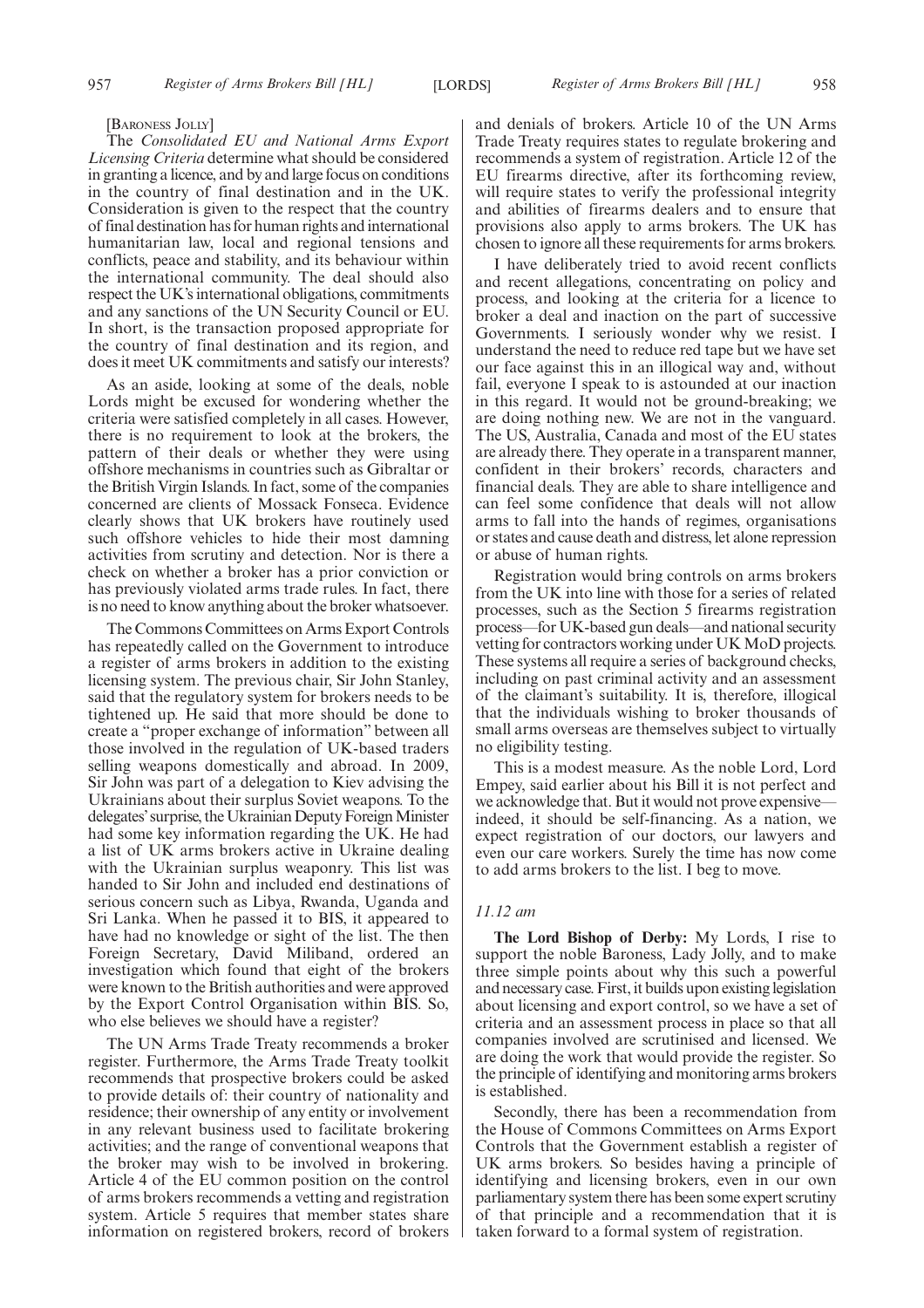My third point comes from my recent experience of being involved in the crafting and implementation of the Modern Slavery Act, both on the Joint Select Committee and as it now unfolds. In the language of that world, which is analogous, there is the issue of what is called supply-chain transparency: how people trade and make it transparent for the benefit of all concerned, pushing back against temptations towards corruption.

We all know that there is pressure on business for low margins and quick wins. There are fast-moving economic transactions that are blurred by the complexities of crossing the boundaries of different jurisdictions. In all that complexity, there is enormous opportunity for serious crime, which is one of the most powerful economic disturbers and causes of enormous upset on the international stage. We have to have ways of being vigilant in order to identify and challenge corrupt and illegal practice and to create the space for good practice to develop. That requires, I think, public identification and registration of companies so that they can be properly accountable. When you have a registration system—as we are trying to establish with companies about employment and the fight against slavery—it allows people to name, compare and be proud of good practice. Companies can benefit by being part of a registration system and showing that they want to be models of good practice.

I am sure that arms brokers, like many industries in a complex, international world, will be subject to the temptations, pressures and opportunities that serious crime presents. Certainly, with the fight against slavery, we find that the more there can be public identification and accountability of operators, the more chance there is of consolidating good practice, identifying bad practice and pursuing those responsible for it in a proper way. I think that we owe that to our Government and our citizens, and I hope that this Bill will make good progress.

#### *11.15 am*

**Baroness Smith of Newnham (LD):** My Lords, I welcome the Bill brought forward by my noble friend Lady Jolly. The excellent speech with which she introduced it means that very little needs to be added, so I shall keep my remarks relatively short. This is a very important initiative. Indeed, it is rather shocking that we do not already have such a register. The idea of introducing the concept of a fit and proper person test seems entirely appropriate.

In an excellent debate in your Lordships' House yesterday on the relationship between the Executive and Parliament, there was much discussion about the nature of draft legislation going through Parliament in recent years, in particular the fact that draft Bills have shifted from being about 24 clauses in length to 49 clauses. This Bill is admirable in being remarkably brief, with just two clauses. It is very clear and the proposals that it contains reflect a judicious balance between appropriate controls versus undue bureaucracy. A three-year period of registration—rather than, say, a one-year period, which might be too restrictive and overly bureaucratic for arms brokers, or a five-year period, which might not give adequate safeguards—seems to be exactly the right balance. It is relatively light-touch, but it is also hugely important. It would help the United Kingdom to engage internationally in reducing the risks of illicit arms brokering, something that we clearly would not support.

As Amnesty International and Saferworld have argued, there is a risk at present of arms brokers operating under the radar, beyond the knowledge and reach of UK export control enforcement. That is surely something that we should be trying to avoid. This is particularly important at a time when there are so many non-state actors seeking arms and armaments for terrorist and other activities. It is hugely important that we, as the United Kingdom, make greater efforts to ensure that illicit arms brokering cannot occur or, if it does occur, that we act against it.

This is not an attempt to limit the activities of bona fide arms brokers. It is a way of taking responsibility to avoid illicit activity. I am aware that the consultation in 2014 saw defence industries in particular saying that they were concerned about a register and that it might be overly bureaucratic. We should be clear that this Bill does not aim to work against defence industries—bona fide industries should have no problems getting registered—but it should work against those who are working illicitly, often registered with businesses offshore. It would improve the ability to oversee things without being overly bureaucratic.

I hope that the Minister will be able to take this Bill and work with it. I am aware that Governments are very often reluctant to take Private Members' Bills, but as my noble friend and colleague Lady Jolly has been nearly as successful as the noble Lord, Lord Empey, in coming so high in the ballot, I very much hope that Her Majesty's Government will be able to work with this Bill, because, as my noble friend has asked, why have successive Governments resisted an arms-broker register for so long?

#### *11.19 am*

**Viscount Waverley (CB):** My Lords, I, too, thank the noble Baroness for outlining her Bill in the manner in which she did. My only experience in such matters is having specialist friends who have always complained about having a tough time being issued with the necessary licences.

I have come to the conclusion, with regret, that this Bill is not for now. First, there appears to be a consensus in this House that there is generally too much legislation. Should there be issues that require attention, it is preferable to address these through clarification and interpretation of existing legislation. Secondly, the Bill would add further burden to the criminal justice system.

It is my understanding that a UK register of brokers has been on the table for some time but was quietly dropped by the then Secretary of State. While I recognise that the use of agents or brokers is often a legal requirement in many countries in order to reduce corruption—by imposing a barrier between public officials, military and police officers, and the supply chain, whose representatives are perceived as the principal drivers of such practices—the UK industry is already controlled by the ECA, the licensing system and the Bribery Act. In addition, the UK's defence and security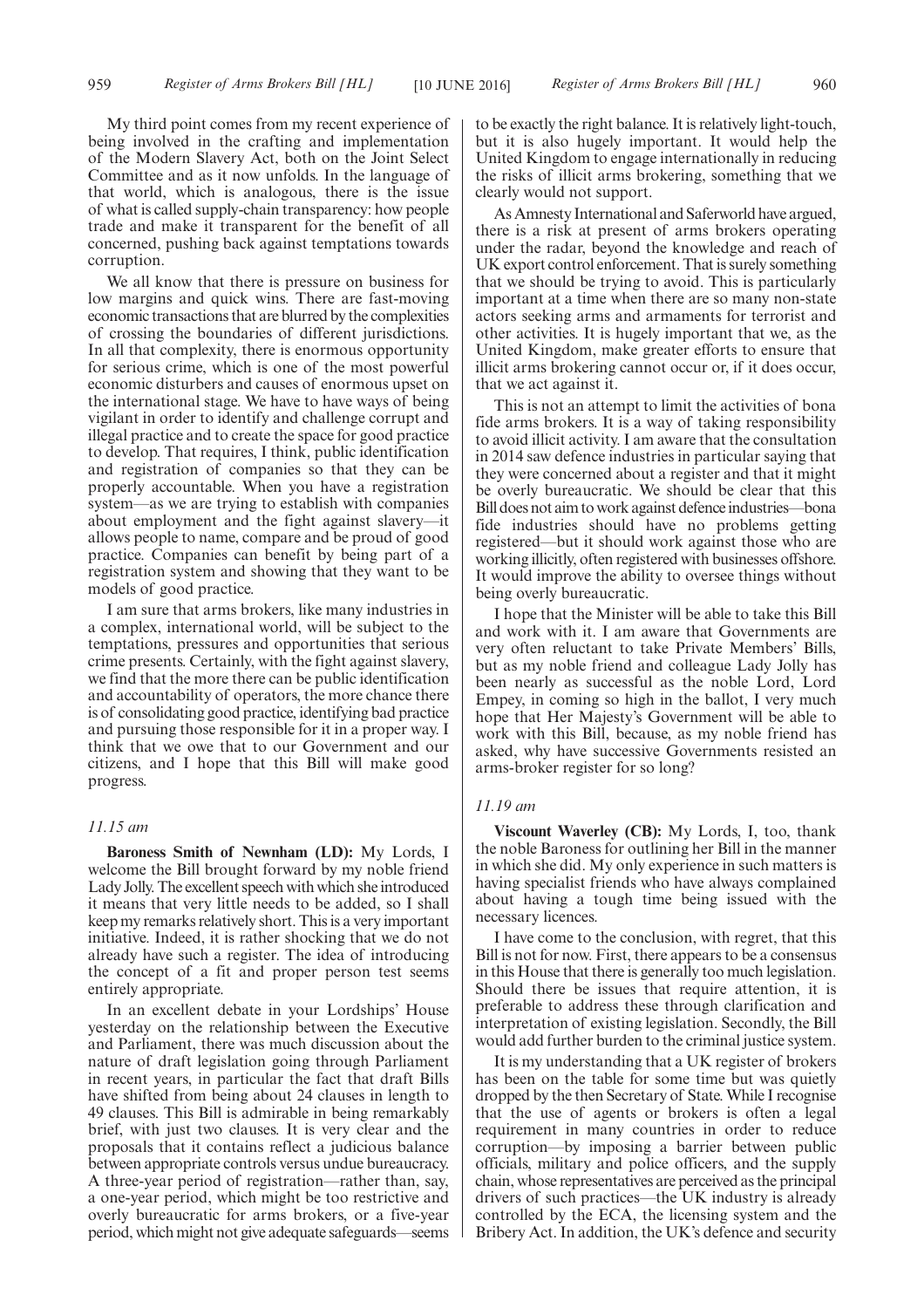#### [VISCOUNT WAVERLEY]

industry has undeniable respect worldwide as a driver for innovation, manufacturing excellence and other added values, including reputational.

If the result of the upcoming referendum vote is to remain, would it not be better to co-ordinate this with our European competitors to ensure a level playing field? I listened carefully to what the noble Baroness, Lady Jolly, said about the European-wide arrangements, but I disagree somewhat in that there is a register that has the effect of including the players in it. Therefore, I suggest that we do this in unison with our European Union partners. Conversely, if the outcome is to leave, we will require all the comparative advantages that can be mustered.

In conclusion, I feel unable to support the Bill, since a public register would also be seen as a security risk. Its effect would probably lack enforcement followthrough and would cause damage to trade competitiveness for no perceptible benefit.

#### *11.23 am*

**Lord Stoneham of Droxford (LD):** My Lords, I am very pleased to join my noble friends Lady Jolly and Lady Smith in advocating support for this Bill. The noble Viscount has just put what I thought was going to be the principal argument of the Government: that licensing is adequate and that they have a complete aversion to needless regulation. I, too, have an aversion to that, but I have to ask: is the problem easing and getting better or is it becoming more complex, more illicit and therefore more dangerous, both in this country and internationally?

I know, having spoken in this Chamber many times with the noble Baroness, Lady Neville-Rolfe, that the Government are prepared, when they think they have a problem, to consider extra regulation. I did not think there was any need at all for the extra regulation that they introduced on trade unions, but they were quite prepared to do it. But this situation seems to be a critical national interest, so we should give it attention.

The Government have to ask themselves the following questions. Will they be open to blame if they have not done all in their power to regulate arms dealing? Is this problem becoming more difficult because of mobile technology such as drones and therefore it is more immediate that we have closer regulation? Do they have absolute confidence in licensing, where the onus is on investigating the country of destination and not giving the scrutiny we think they should be giving to the backgrounds of people involved in these arms deals and their operations, and doing a proper test of fit and proper people?

The Government have to answer four key arguments. First, they have to argue that we do not need these controls and that the problem is not becoming more complex. Secondly, they have to ask themselves: why do we require similar processes in this country when we are talking about the Section 5 firearms registration process for UK-based arms dealers? Why do they require a process of registration for national security vetting for contractors in the MoD? Are we saying that arms brokers internationally should not be aligned with these processes? It is illogical that individuals brokering overseas arms deals are not subject to an eligibility test. Therefore, the Government have to say why that is the case. Are they confident that they have the processes in place to safeguard public and international interests?

Thirdly, all the evidence is that illicit arms dealing is often associated with offshore tax avoidance. With their efforts in that area of tax avoidance and arms dealing, the Government have to ask themselves: would a registration process actually help deal with both problems that the Government should be concerned about?

Fourthly, the Government have to answer the question posed by my noble friend Lady Jolly: why does a registration and licensing system operate in countries such as the USA, Australia, Canada and 18 EU nations? We may have difficulties, as the noble Viscount, Lord Waverley, said, with regard to the exact details of those, but should we be trying to align those processes? It makes sense for us to learn from those processes. The Government have to ask themselves: why are those processes suitable in those countries, and would similar processes not help the exchange of information between these vital nations?

This issue is becoming more complex and illicit, and the Government need to consider action beyond simple licensing to deal with it.

**Viscount Waverley:** My Lords, if the noble Lord will allow me, there is much in what he said in his last substantive point that I agree with. I apologise to him that my mind wandered just a little at a key time. It is particularly in relation to Section 5, which I heard him refer to, where there is a tough regime where these friends of mine have difficulty in getting the appropriate licences, or at least they have to put their case very firmly through the normal channels.

#### *11.28 am*

**Lord Judd (Lab):** My Lords, I warmly congratulate the noble Baroness, Lady Jolly, on having brought forward this very important Bill. It is not a little Bill; it is a Bill of immense significance. It is good to follow the noble Lord, Lord Stoneham. We all wish him and his family well with the arrival of the new grandchild.

It is always a bit difficult to say this—it seems like boasting or something—but my life experience has totally convinced me of the importance of this issue. When I talk about my life experience, I have until recently been a trustee of Saferworld, I am a one-time chair of International Alert, and of course I worked with Oxfam, VSO and others over quite a number of years.

Significantly, I also look back to my ministerial days, when I had the privilege of serving at defence, overseas development and the Foreign Office. My experience in all those parts of my life convinced me of the significance of the issue with which this Bill is dealing. I do not see how you can have a relevant, effective and convincing foreign and security policy unless your disarmament policy, and your objectives within the context of that policy, are prominent. Furthermore, the arms trade and arms sales must have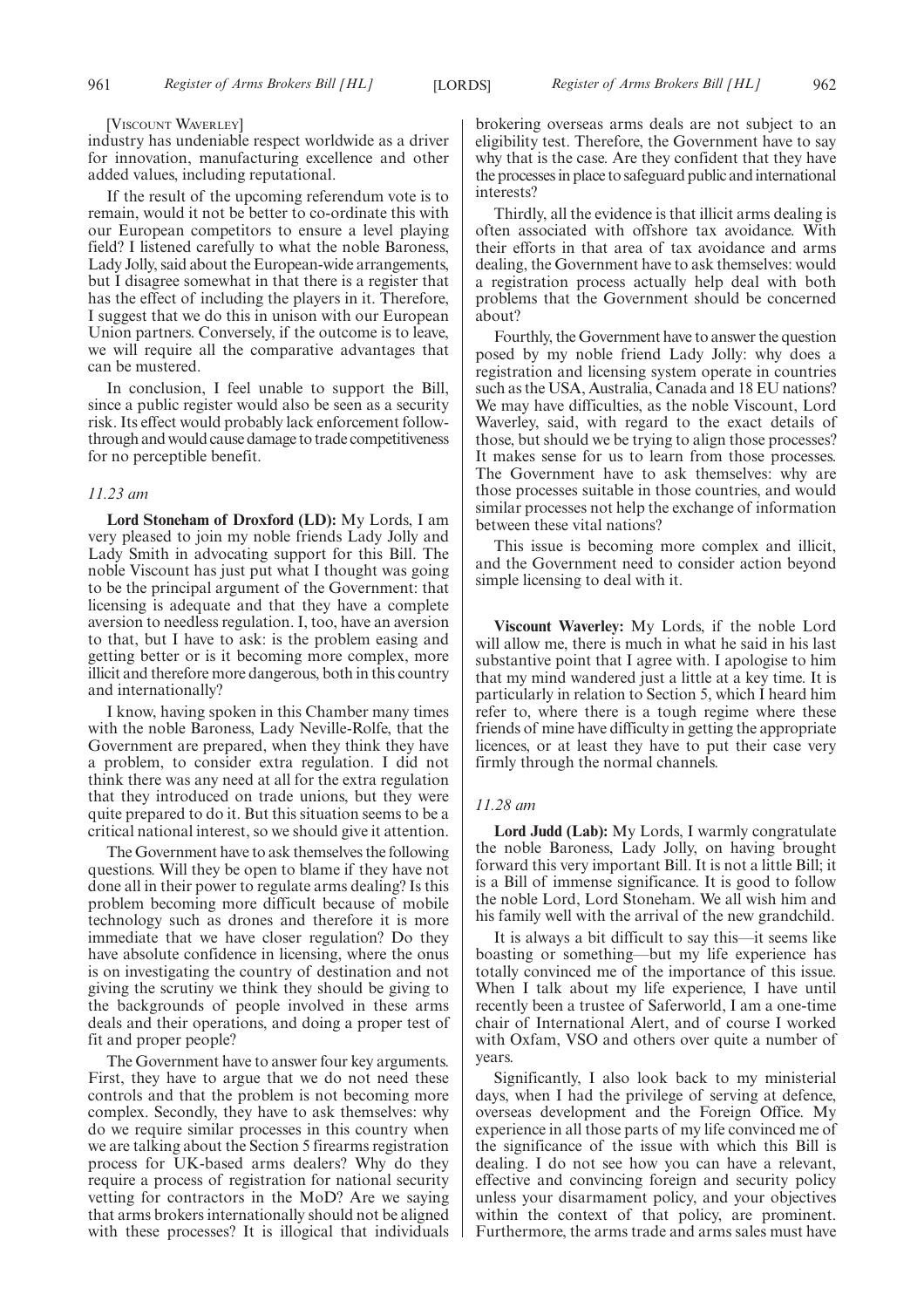priority consideration in that policy. My own view is that, with arms as desperately lethal as they are now and with the degree of instability in the world, we should really only ever export arms to our allies or to close friends that can be trusted, and for a specific purpose. They are not just another product to be exported; they are the means of death and slaughter.

We all know the problems in controlling end use and the rest, when sales take place. The closest monitoring is therefore vital. It is also why the arms trade treaty was so important, as a beginning. I try not to be a cynic in my old age but what I worry about, looking back at my own ministerial days, is that there is always an element of tokenism floating around. We may have great celebrations in the Foreign Office to welcome the arms trade treaty, but does that treaty indicate a real and serious priority commitment in foreign policy to the importance of this work, or is it something to have on paper as our theoretical position, with in practice a minimalist approach to its application? That is why this Bill becomes such an important contribution to the right solution.

It is naive to suppose that arms cause conflict, but when I look back to my Oxfam days, 25 years ago now—it is difficult to imagine that when it is all so vivid—I used to be dismayed by the amount of our work which was affected by conflict. Well over 50% of it in parts of the world was dealing with the consequences or the immediate effects of conflict. How can you talk intelligently about your commitment to development and humanitarian priorities if you do not see this issue as central? But conflict starts in the minds of people; what would be naive is to suppose that arms cause it. They do not. People cause conflict. It is very easy in some situations—one thinks of Rwanda and Burundi in the past—for handmade weapons to be used to terrible effect. The availability of weapons, particularly given their modern potential for destructiveness, is a dangerous element amid all this instability and unpredictability.

Of course, the arms issue becomes as important as ever when we consider the deep political and strategic issues involving Russia, China and the rest. But what is happening on the ground in much of the world, where there is immediate killing and slaughter, is the result of local and regional conflicts in which a small number of people can cause havoc and appalling suffering. That is why it would be unthinkable not to take this Bill seriously and see it as much needed. I congratulate most sincerely the noble Baroness, Lady Jolly, and her supporters on having given us the opportunity to start taking our responsibilities as seriously as we should.

#### *11.35 am*

**Lord Stevenson of Balmacara (Lab):** My Lords, this has been a very good debate and I, like others, congratulate the noble Baroness, Lady Jolly, on coming so high in the ballot that she has been able to introduce this Bill. In private conversation with me before today she mentioned that she was doing this because it was a sort of stick to try to encourage the Government—perhaps she had in mind a herd of cattle, but that would be an unkind thing to say about the Government—towards a solution for which they already have the powers but which they seem reluctant to take forward. In a sense, that was the tone she set with her speech. It was not a speech of high rhetoric or overzealous comment but made a measured and good case which, as I understand it, seeks to seal up a little more securely our procedures in this rather difficult area. All the speeches we have heard so far have been along these lines, with a touch of emotion from my noble friend Lord Judd—but justifiably so from his experiences, which bring us back to the rather important point that the Bill deals with death and destruction, not fluffy toys. We should always have that at the back of our minds as we go forward to consider it.

My concern here is not so much to re-emphasise the well-made points about how the Government appear to be standing out against what is becoming a common approach in the world. That is not only to provide a detailed examination of those companies and individuals who wish to participate in this trade but to do so in the context of a wider understanding of the market, and thus necessarily having a pre-licensing procedure. It is not at all clear to me why the Government have taken their view. I will come back to that point but I also wish to put it in a wider context and will therefore start my remarks with a rather broader take on this issue.

From this side of the House, we accept that developing and maintaining a thriving global trade in goods and services, including defence materiel, is a vital component of modem life and that it underwrites our economic and social benefits. We should be very careful about attacking it. However, the direct impact of the operation of individuals, companies and states has not always worked to protect human rights, nor afforded protection to those affected by acts of commission or omission by those involved in these trades. Increasingly, we hear the argument that respecting human rights is good for business. We are grateful that it is gaining wider acceptance but it is still not the default position. Indeed, it is not uncommon to hear it argued that there can and should be a policy trade-off between business on the one hand and human rights on the other. That is simply not the case.

I accept that the UK now has one of the toughest export regimes in the world, particularly in defence materiel. The previous Labour Government were part of that process. However, the sales of military equipment have always raised moral and ethical issues, as my noble friend Lord Judd mentioned, and recent experiences such as the Arab spring and the fallout from it have pointed out difficulties even with our existing systems. If we are to make progress on this, we not only have to focus on the broader policy context but continue to work with companies to make the case for a respect for human rights in what they do. In preparation for a previous role in the party, while trying to develop a broader context for business and human rights and the relationship with how trade operates, I talked to companies which understand that by involving themselves in human rights, they will help to protect and enhance their brand as well as protect and increase their customer base, as customers are increasingly seeking out ethical companies. It also helps the companies themselves attract and retain good staff, contributing to lower rates of staff turnover and therefore higher productivity,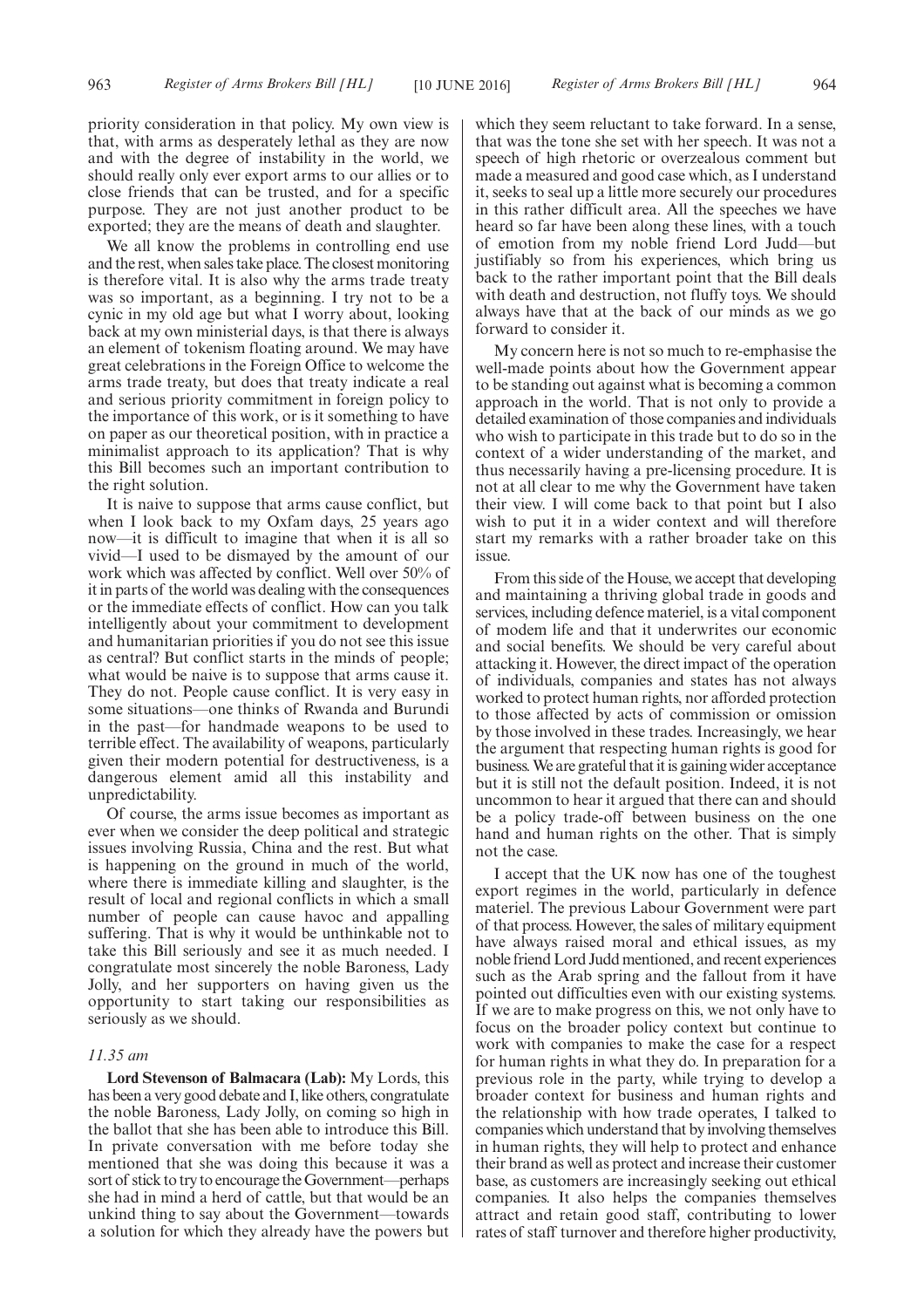#### [LORD STEVENSON OF BALMACARA]

which we desperately need. It reduces risks to operational continuity resulting from conflict inside the company itself, such as strikes or other labour disputes, or with the local community or other parties with which they might wish to trade. That goes under the common term "social licence to operate", which is very important and increasingly so these days. It appeals to institutional investors, including pension funds, which are increasingly taking ethical factors, including human rights, into account when making their investment decisions.

This is a trend which we need to anticipate and work with. Government has a role to provide clear policy statements around this, and where the Government fall down at a particular level, that will interrupt the progress that we are seeing. Companies have told us that they need policy coherence and clear and consistent policy messaging from the Government. Where that consistency is faulty, there are problems.

I have looked at the Government's recent consultation on this, which has already been mentioned. I am very confused about it. It is easy to criticise government consultations: sometimes the methodology is strange, while sometimes it is not so much the methodology but the reporting that is difficult. In this case, it is both the methodology and the response. This was a six-week consultation carried out in April and May 2014. It was not a very large one, as it was admitted in the government response that it would not be.

It admits from the very start—I would be grateful if the Minister could comment on this when she comes to respond—that there were two completely different viewpoints. A group of people from the industry responded—some 70 or so responses were received from industrial companies—who were broadly against any further red tape or burden of regulation. Well, they would be, wouldn't they? A smaller number of respondents—in my view, probably equally vociferous wanted to make the case that we have heard today, advocating the benefits of a comprehensive registration system based on thorough vetting, eligibility and an assessment criteria in order to act as a preventive measure to guard against undesirable broking activity.

It does not take a very long time to come to the conclusion that where you have a bifurcated response, you are not going to find a consensus, so it is not unreasonable for the Government to respond that it was not possible to find any consensus view. They say that there were,

"no … sufficiently powerful arguments in favour of implementing a comprehensive register",

but they do not give the detail of what those arguments would be. It is a little unfair of a Government to say that they had a vision in mind of a comprehensive response to the question they were asking, but that since it did not come—or nobody actually wrote it out in the terms that they had envisaged it—the argument was not sufficiently convincing. I do not think that that is sufficient for a government response.

The Government go on to say that they have concluded that,

"introducing a register would not be sufficiently beneficial so as to justify additional regulation of legitimate UK businesses".

Again, however, they do not give the details of what would be sufficient.

They then fall back into the problem, which I think we have heard about, that assessing on a case-by-case basis does not give the broader context that other countries and partners of ours seem to feel is necessary and so distances us from them. The Government respond with what I think must be the weakest argument I have ever seen:

"continuing to maintain the status quo of case-by-case licensing assessment is compatible with Article 10 of the Arms Trade Treaty, which requires countries to regulate arms brokering but does not stipulate the means of doing so".

Well, that is great. That is such a terrific tick in the box. It did not stipulate it, therefore we do not have to put it down. The response continues:

"The Government is not convinced that the introduction of a pre-licensing register would substantially enhance the enforcement of brokering controls and that it would place considerable extra burdens on legitimate defence companies".

Well, we did not get those, and we do not know what those extra burdens would be. Indeed, the argument has been made today—which we should listen to—is that, yes, there are additional burdens, but regulation of itself is not bad. Good regulation makes markets fair, opens up issues for consumers and makes our commercial operations better than they would otherwise be. We must be mature about this and not simply have the knee-jerk reaction that regulation must be bad. It is not always bad; it can be very good. The case I have heard today has been utterly convincing that this is a good set of regulations which would be appropriate for this situation. If your Lordships have any doubts at all about why this might be appropriate, they should look at the list of respondents in the government response. There were 78 responses to the call for evidence, and of those, fewer than one-third were prepared even to have their names listed as having submitted evidence to the consultation—which, as I said, was not exactly the most searching examination.

A pre-licensing system seems to me to be a missing link in an otherwise pretty good system, but as we have heard, there are gaps. We would only be moving to the point where other countries have already moved to, and we would be responding to those of us, particularly people such as my noble friend Lord Judd, who feel that the present arrangements, although good, are not reaching out as far as they could do in a way that would make this a more effective system even than it is at present. Good companies should not fear transparency. If they are already supplying in other parts of the world, they are probably already doing this with other Governments. We should not be seduced by the idea that this is somehow an exceptional burden. As I have said, even if it is a burden, we must avoid the knee-jerk reaction of saying that regulation is bad. I wish the Bill well.

#### *11.46 am*

**TheParliamentaryUnder-Secretaryof State,Department for Business, Innovation and Skills and Department for Culture, Media and Sport (Baroness Neville-Rolfe) (Con):** My Lords, I thank the noble Baroness, Lady Jolly, for bringing this matter to the attention of the House today. I congratulate her on being number three in the ballot and on her thoughtful opening speech. She and I worked together on my first Bill as a Minister, the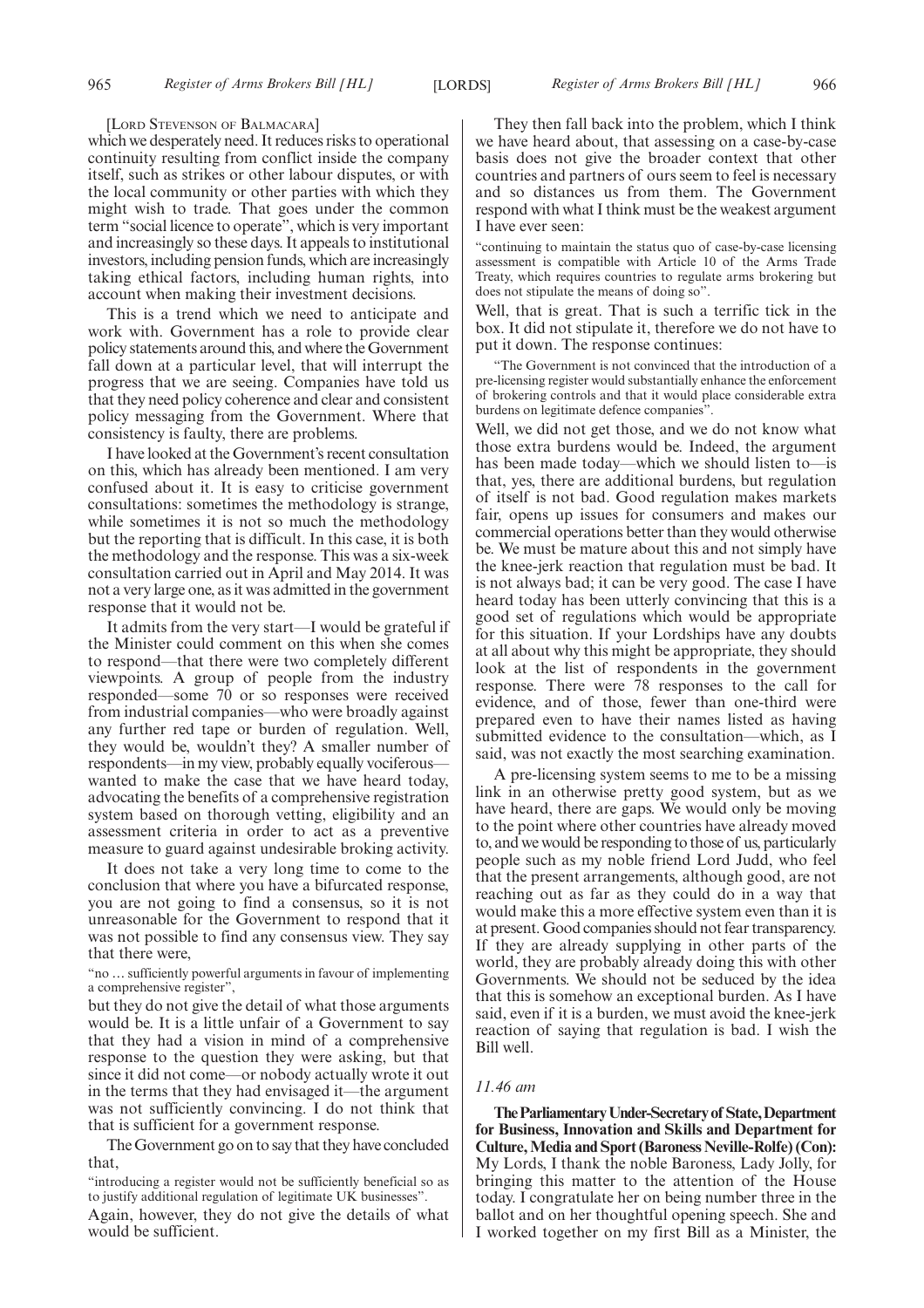Consumer Rights Bill, and I learned a lot from her. I am also glad to see her so well supported by her fellow Peers today, and to hear in particular from the noble Baroness, Lady Smith of Newnham, whose comments about the principle of legislative brevity I agree with wholeheartedly—although this is in fact a rather wide-ranging Bill, as I will come to explain, with some problems. This is of course an issue which raises emotions, as the nobleLord,LordJudd,madeveryclearinhiscontribution. I am delighted that the noble Viscount, Lord Waverley, is here. He rightly struck a sceptical note about the Bill, which he did from a degree of experience—both his own and that of people he has consulted.

This Government support a responsible defence and security industry that helps meet the legitimate defence needs of other states and contributes to their security and law and order. Such exports are worth some £11.9 billion a year and 600,000 jobs to the UK economy. The reputation for innovation, the "added values" in the words of the noble Viscount, Lord Waverley, and respect for human rights, which the noble Lord, Lord Stevenson, talked about—of course supported by a strong legislative regime that includes the Export Control Act and the Bribery Act—are all very important. We are also committed, as the noble Lord, Lord Stevenson, acknowledged, to better regulation, which means, in my book, regulating only when there is evidence of harm and introducing new regulation that specifically tackles that harm.

The Government agree, as I have said, on the need for comprehensive arms control measures. We take our responsibilities in this area very seriously and operate a robust and transparent control system—as robust as any state's. It includes comprehensive controls on the trafficking and brokering of military goods: that is, controls on activities which facilitate or promote the transfer of military goods between third countries.

These controls have been in place since 2004, under the previous Government, following implementation of the Export Control Act 2002, and were significantly updated in 2009 with the introduction of the Export Control Order 2008, under which we operate. The controls were amended again in April 2014 to fully implement the UK's obligations under the international Arms Trade Treaty.

Under our controls, a person in the UK may carry out an arms-brokering activity only if they have been granted a licence to do so by the Secretary of State for Business, Innovation and Skills. These controls apply to UK persons wherever in the world they are located—an important provision. Every licence application is individually assessed against the consolidated EU and national arms export licensing criteria. The criteria provide a robust risk assessment process that takes account of all available information, drawing on advice from the Foreign and Commonwealth Office and the Ministry of Defence. A licence would not be granted if there was a clear risk that the goods might be used for internal repression, would provoke or prolong conflict or be used aggressively against another country. We also take into account the risk that the goods might be diverted to undesirable end-users, including terrorists.

Any person who is subject to these controls and who carries out a brokering activity without a licence may be subject to criminal prosecution with a maximum penalty of 10 years' imprisonment. These controls are rigorously enforced and the UK remains one of the few countries worldwide to have successfully prosecuted individuals for breach of arms-brokering controls.

The right reverend Prelate the Bishop of Derby, whose intervention was extremely thoughtful, asked about transparency. The UK publishes details of all export and trade licences granted, refused or revoked. These are published annually and quarterly. Publishing names may have commercial sensitivity issues, but there is a degree of transparency there which I regard as very important.

The noble Baroness, Lady Jolly, referenced the Committees on Arms Export Controls, which call for a register. The Government conducted a wide review of export control legislation in 2007, as I said, and concluded that a register would not justify the burdens on business at that stage. Then in 2014, as the noble Lord, Lord Stevenson, explained at some length, the Government considered the case for a pre-licensing register of brokers along the lines we are discussing today. A comprehensive call for evidence was conducted which considered whether there was a need further to regulate brokering activities within the legitimate defence industry and prevent illicit activity The consultation exercise sought evidence from all interested parties, including businesses, individuals and civil society groups, on the benefits and costs of introducing a register. As has been said, we received a total of 78 responses.

The Government's response was published in July 2015. As the noble Lord, Lord Stevenson, said, there were two viewpoints. That there was no consensus is a fair conclusion to draw from that exercise, and we did not feel that there were sufficiently powerful arguments in favour of a register to justify the additional burdens that would be imposed on legitimate businesses.

I have already gone through some of the arguments made, so perhaps I may turn to the Bill. Any register of arms brokers, as proposed by the noble Baroness, would be in addition to the existing controls that I have described in some detail for the benefit of noble Lords. In considering the case for such a wide-ranging register, we would need to consider a range of factors. These include not only the extent to which a register might improve enforcement of existing controls but the impact on legitimate trade.

A key concern with a register is that it would do little or nothing to prevent the activities of unscrupulous brokers who operate outside existing brokering controls. Anyone who is currently prepared to broker without a licence is highly unlikely to be concerned about applying to be listed on a register. Such a list would represent a list of legitimate brokers and its creation would contribute little to dealing with those who seek to evade the controls. Where we have evidence of existing illegal brokering, we investigate and take appropriate enforcement action, including in the most serious cases, referring the case to the Crown Prosecution Service for criminal prosecution.

If someone was brokering without being registered and therefore, by definition, without being licensed—we would need the same level of evidence to take action against them as we do now. The existence of a register would not improve our ability to enforce the controls,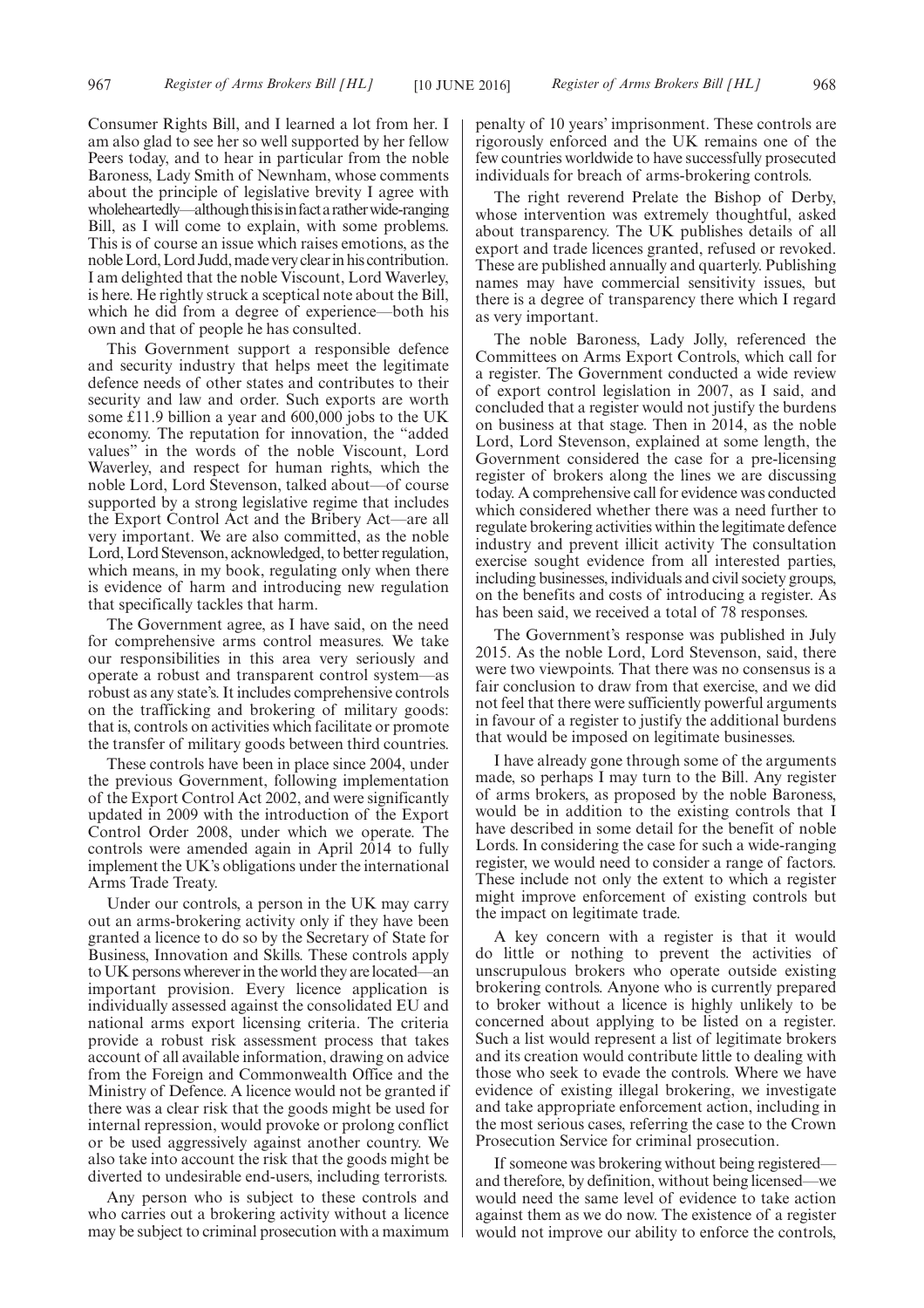[BARONESS NEVILLE-ROLFE]

nor would it significantly aid intelligence-gathering. The UK already shares information internationally where licence applications have been refused.

We would also need to set out a list of criteria against which applicants for admission to a register would have to be assessed. We do not believe that the proposed concentration on tax status and criminal history would be as helpful as may be suggested, given the likely range of licence applicants—from individual applicants and small businesses to large corporates including ancillary services such as transport, insurance and finance industries: a very wide net.

Another problem is that there is no correlation between tax status, criminal history and the potential end-use or end-user of the goods in question. Concentration on these aspects could serve to distract from the two main aspects on which strategic licensing controls are based: the nature of the goods and the nature of the end-use. We would also need to devote resources to making any such assessments, and to setting up fair processes and perhaps an appeal process for those refused registration. There would of course be an administrative burden on legitimate businesses in submitting an application and undergoing such an assessment.

We could reject an application to be added to a register only if there were sufficient grounds to do so, and any such decision could be open to legal challenge by the unsuccessful applicant. This raises further questions about how a register would operate which would need careful consideration.

The noble Lord, Lord Stevenson, talked about registration in other countries. It is of course true that a number of states operate a register. However, these registration models are introduced on the basis of different national legislation and in a business and regulatory environment structured differently from the UK, so we do not see a direct comparison with the system here, where the Arms Trade Treaty is key—and is a key part of UK foreign policy, to respond to a point made by the noble Lord, Lord Judd.

Taking the United States as one example, I say that any person wishing to engage in the brokering of defence articles or services must register with the US Department of State and pay a registration fee. However, this is effectively in place of a detailed licensing system of the kind we have, and I do not think that that is the intention here.

Maintaining the status quo in terms of the UK's existing case-by-case licensing procedures is, as has been said, compatible with Article 10 of the Arms Trade Treaty, which requires countries to regulate arms brokering but does not state exactly the means of doing so.

We believe that our system is strong and covers the ground we need to cover.

The noble Baroness, Lady Jolly, also referred to Section 5 registration requirements for the holders of firearms licences. A Section 5 registration is a stand-alone regulatory obligation that serves a useful purpose. However, the Bill would impact on export licensing by imposing an extra regulatory burden on legitimate trade that would, as I said, do nothing to prevent the activities of unscrupulous brokers.

I should probably end there but, wherever noble Lords come from, one reason not to support the Bill is that, as the noble Lord, Lord Stevenson, made clear in his intervention, a register could be introduced under existing powers in primary and secondary legislation. There is no need to amend the Export Control Act 2002 to allow a register to be introduced.

In summary, the Bill could lead to a disproportionate impact on a surprisingly wide range of industries and businesses, introduce powers that we do not believe are needed, and could entail administrative costs and problems. We prefer, as I think I have made clear, to base our approach on a system of licensing controls which takes account of relevant risks by means of a thorough pre-licensing assessment. We believe that our current system is sufficiently robust and that we have the legislative powers to take further action if the situation changes.

#### *11.59 am*

**Baroness Jolly:** I thank the Minister for her reply, which I shall come to in a moment, and other noble Lords for their contributions to this excellent and important debate. I should not finish without thanking the Library for producing its briefing and Amnesty International and Saferworld for theirs, as well as expressing my gratitude for the support—in a sense—of the Minister and her officials, who found time in a busy schedule to meet me, and to all those who have given me encouragement.

The right reverend Prelate the Bishop of Derby, whom I thank for his support, talked about the Modern Slavery Act and the parallels there, which was really quite interesting. He talked about supply chain transparency, which is very much what the Bill is calling for. With modern slavery and arms-broking, when things are done illegally, you have the opportunity for crime, but also for people to make very big money. That is one of the issues here. He also mentioned good practice. One thing that we would call for is for training for arms brokers in various instances, so good practice can be exemplified.

My noble friend Lady Smith of Newnham talked about a fit and proper person. We should not really baulk at fit and proper people. FTSE boards are now called upon to have fit and proper people sit on them, and you cannot be a charity trustee without being deemed fit and proper. Arms brokers should not be excluded from that.

The noble Viscount, Lord Waverley, made some interesting points about his colleagues and friends being given a tough time. I hope that it was not too tough, but these are serious things that are being considered. Questioning needs to be done and, if they were given a tough time in getting their licence, I would not apologise for that—I would say that was absolutely appropriate. Not all British brokers are whiter than white.

There was the government consultation, to which both the noble Viscount and the noble Lord, Lord Stevenson of Balmacara, referred. It was published, or put up on the website, with no announcement that it was there—it just suddenly appeared; then, all of a sudden, the whole thing was dropped. So the consultation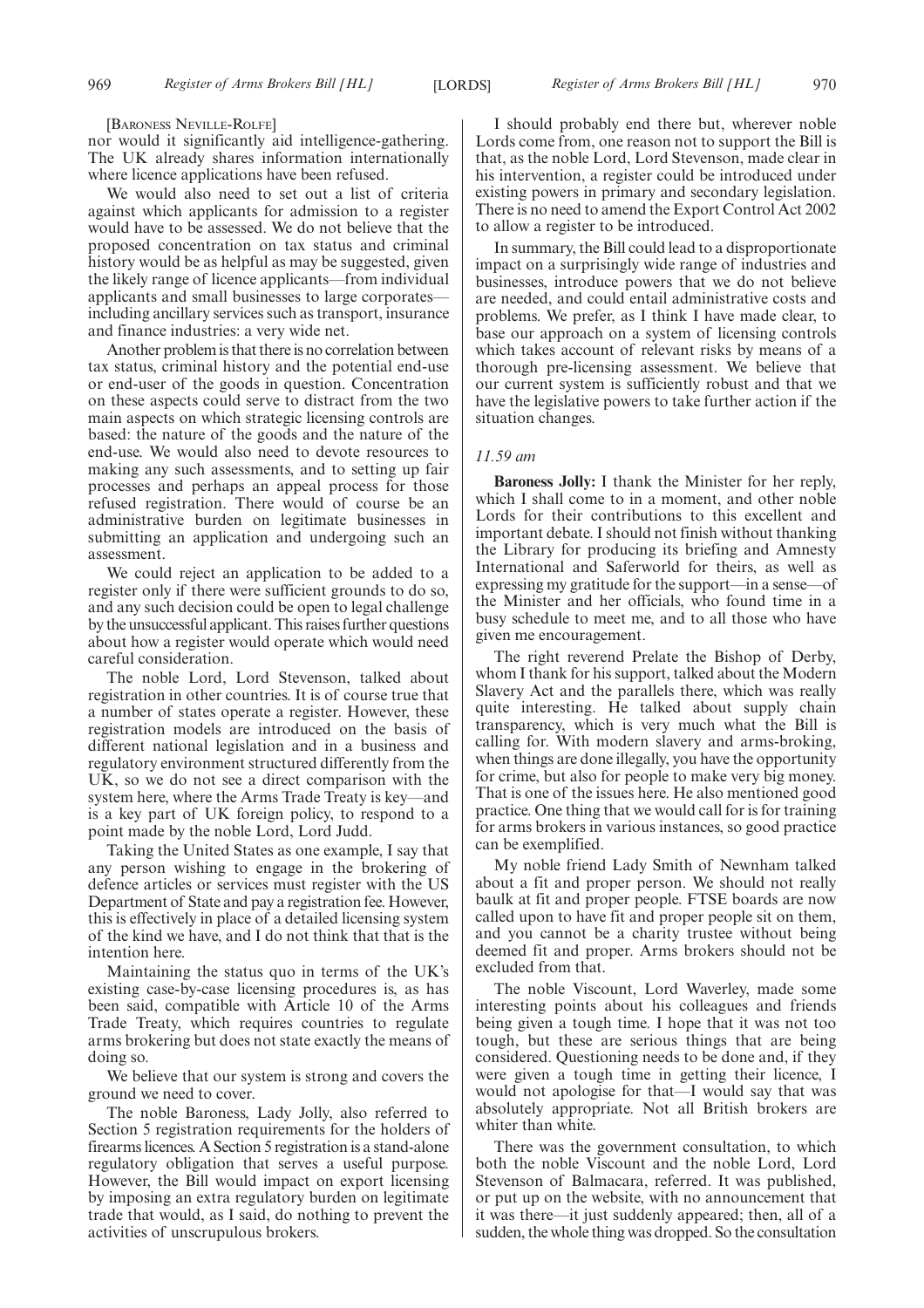My noble friend Lord Stoneham of Droxford gave the Minister four pointers. She might reflect and have a look at *Hansard* with her officials afterwards to see whether they might be applied.

I give many thanks, too, to the noble Lord, Lord Judd, who has given me a lot of support. I really value having on my side a renowned and doughty campaigner—but, not only that, an experienced and expert parliamentarian. He flagged up the relationship between foreign policy and the arms trade. That is really critical; the arms trade and brokering arrangements have to reflect the Government. The eight criteria go some way towards that but, when one looks at some of the deals that have been made, one questions how those criteria have been met. It looks as if they might have been shoe-horned. He talked also of transparency, and we do need that in this trade; we do not need muddy waters.

The noble Lord, Lord Stevenson of Balmacara, talked about a conversation that he and I had in advance—and I must be careful next time when I talk to him before going into a debate on a Bill. I do not recollect talking about cattle, but there we go. I might have used the expression, "a stick". He talked about death and destruction, and at the end of the day that is what these deals can produce—not fluffy toys. I am not a pacifist; there are times when arms are absolutely appropriate, but they have to be absolutely appropriate, and we must not forget that people have human rights. Very often, arms—not just weaponry but other things that come under the list—seriously infringe people's human rights, and abuse them. We need trade, but we need legal trade deals, and it is important that that is the case. We need to be absolutely clear that the people undertaking these deals are the sort of people who we feel should be doing it.

Human rights should be good for business. On Monday afternoon, I am meeting ADS, which fully understands the need for human rights—it is up for this and understands this. But there are a few unscrupulous brokers, for whom the concentration is not on the human rights but on the money; we are not talking about hundreds but about tens of people, and maybe fewer.

I have been used to calling the Minister my noble friend, and we are still friends—and I come to her response. The noble Viscount, Lord Waverley, made the point about drafting Bills; it is for experts, and we are not experts in drafting. That is not our area of expertise but, with the assistance of officials, I am sure that we can come up with fit and proper amendments in Committee.

We need to talk about evidence of harm, which I deliberately talked about only from a policy perspective. I have seen a catalogue of harm, which I could have brought before the House if I had chosen to. I chose not to, partly because of time and partly because I did not want to get muddled or muddied, but I can give noble Lords chapter and verse. I am sure that the Minister will have seen some of it as well.

The Minister outlined the eight criteria, but I question some of the decisions that must have been made. I would like an opportunity to talk to people who make decisions based on those criteria, and how they fit in. The committee recommendations to which she referred went back to 2007. The Commons arms committee has more recently been much more vociferous on this matter.

It is sometimes up to a Government to make a decision. The Minister made the point that there was no huge enthusiasm for this particular measure or move in the consultation, but it is up to a Government to make decisions that people will sometimes not be happy with. We make decisions because it is the right thing to do. I think that this is the occasion. In talking about small numbers, the Minister in a sense made my argument; there is no need for huge numbers—it is the right thing to do, so please do it. I would be grateful if she could meet me afterwards, perhaps with the Minister, Anna Soubry.

*Bill read a second time and committed to a Committee of the Whole House.*

### **Renters' Rights Bill [HL]**

*Second Reading*

*12.08 pm*

*Moved by Baroness Grender*

That the Bill be now read a second time.

**Baroness Grender (LD):** My Lords, the natural consequence of the chronic lack of social housing and the prohibitive cost of buying a home means that we now have a growing number of people who live in the private rented sector. Sometimes it would appear that this ever-growing customer base—almost one in five of the population, one-third of them families with children—have more consumer rights when they buy a white good, such as a fridge, than they do when they rent the home to put the fridge in. That cannot be right. The Bill aims to address that current imbalance. The rising demand for rented homes is pushing up costs and allowing some landlords and letting agents to take advantage of tenants who have relatively little power to object to high prices or poor conditions, or to make choices about which letting agent to use.

The law needs to change to make renting cheaper, safer and more secure for tenants. The Bill will reduce the costs of moving for renters by banning letting agents charging fees to tenants, a practice already outlawed in Scotland. The Bill will also make renting safer through mandatory electrical checks and give tenants greater protections against rogue landlords. The Government have helped tenants by introducing legislation on rogue landlords in the Housing and Planning Act 2016, but they stopped short of giving real power to tenants through information so that tenants know who those rogue landlords are. Under Clause 1, tenants would have access to that information. This change would put transparency and choice into the hands of the consumer, the customer, the tenant. A landlord can require a tenant to provide a reference,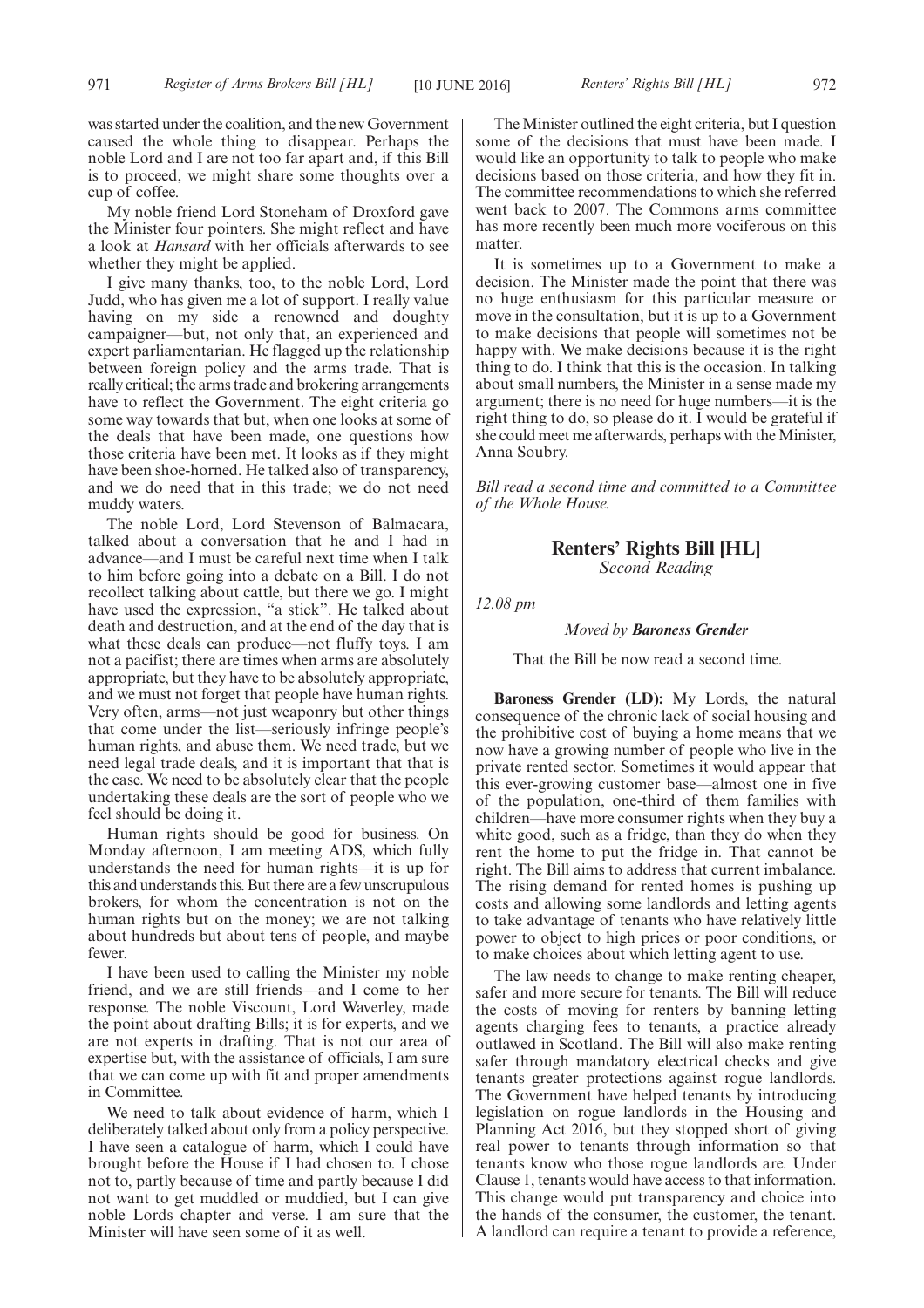#### [BARONESS GRENDER]

yet tenants are unable to apply the same principle to their landlord. If the list of employers who flout national minimum wage legislation can be made public, why cannot rogue landlords be made public, too?

In Clause 3, we return to an issue debated during the passage of the Housing and Planning Bill, which is that electrical safety checks should be compulsory. Clause 4 would prevent a rogue landlord obtaining an HMO licence. The points covered by Clauses 1, 3 and 4 were recently debated during the passage of the Housing and Planning Bill, and my noble friends Lord Foster and Lord Palmer will elaborate on them. I shall concentrate the rest of my remarks on Clause 2, which aims to end letting fees for tenants.

The cost of living for private renters has reached crisis point. Renting is the most expensive form of housing to live in, and with rising rents and increasing demand, renters are trapped, with limited choice. Tenancies are increasingly very short—often of only six months or perhaps 12—so renters often lack security and, as we all know, they constantly have the imminent threat of a rent rise hanging over their heads.

Unlike people in the owner-occupied market, one in four renters moved home in 2013-14. Just under a third of renters have moved three times or more in the past five years, and just under a quarter of them in London. Each time they move, the up-front costs are often the greatest barrier of all. In London, the median amount that renters must pay before moving is £1,500, and in many cases the cost is several thousand pounds. It goes up disproportionately for those on low incomes, who are viewed as a higher risk and so may be required to provide several months' rent in advance. Indeed, of those who rent on a very low budget, a third have to borrow or use a loan to pay up-front fees and, disgracefully, 17% have to cut down on heating and food to cover the up-front cost of moving.

Costs vary from agent to agent and range from £40 to £780, with the average cost just under £400 per move. Many of those charges seem completely arbitrary. A credit check, for example, costs about £25 today, but some agencies charge a tenant £150 or more to carry one out. Marta, a lady who contacted the Debrief's Make Renting Fair campaign, had asked to sign a three-year tenancy agreement. The agent said, "Fine, but you'll have to pay three times the fee": that was three times £360 just to re-sign. I spoke to a young woman this week who is in a two-bedroom flat. She is the main tenant and happily paid £150 for an inventory check and other things at the start of her tenancy, but every time her flatmate changes, the new tenant is charged a £150 for an inventory check which, of course, never happens—what a rip off!

Citizens Advice, which in the past year has seen 80,000 people with a problem in the private rented sector, has seen an 8% increase in complaints about letting agents. One tenant described a fee of £180 to renew a tenancy agreement that is staying exactly the same, except for a change of dates. It requires a simple printing or photocopying job, and it is the renters who go into the office and sign the form, but they are charged almost £200 for it.

We all accept that letting agents have some genuine costs in moving tenants into a property, but the appropriate payer of these costs is the landlord, not the tenant. It is the landlord who is the client, and most of the fees charged to tenants would be costs landlords would expect already to be covered in the amount they pay the agent. It is the landlord who can choose which agents they use and which is the most competitive agent in the marketplace. The tenant is choosing where to live, what the rent is and whether they can afford the deposit. They have no ability to pick and choose which letting agency they will use. Let us take the example of Jess, a client of Citizens Advice. She found a property that she wanted to rent in her local area, and the letting agent requested £600 to run credit checks and get references—let me remind the House that a credit check costs about £25—which was non-refundable if the landlord did not accept her as a renter. I am sure she would have loved to choose which letting agent she used, but she was not in a position to do that.

These agents are charging both landlords and tenants because they can get away with it. That needs to end, and that is what the Bill does. Imagine if this model were applied in a different market, say, to employment agencies. A company would ask the employment agency to find it a temp. On this model, the temp would be charged a fee as well as the company employing him or her. It just does not make sense.

Fees for tenants have already been successfully banned in Scotland following legislation in 1984, which was clarified in 2012. Research into its impact commissioned by Shelter shows that it has had only minimal side-effects for letting agents, landlords and renters, and the sector remains healthy. Only 17% of letting agents increased fees to landlords, and only 24% reported a small negative effect on their business. Not one agency manager interviewed said it had a large negative impact on their business, while 17% said they considered the change to be positive for their business. Research by Shelter suggests that even if the charges are passed on to landlords, in Scotland this has not led to an increase in rental charges. However, for the sake of argument, let us say it did. Instead of an up-front, prohibitive cost of £1,500 to move, that amount would be absorbed into a weekly or monthly rental sum. There would be no up-front charges, and those on housing benefit would have the possibility of the amount being absorbed into the monthly or weekly rent. Dorrington Residential, one of London's largest residential landlords, works only with letting agencies which agree not to charge renters any fees. In its words:

"Dorrington is able to run a successful residential investment business and give renters a fair deal by avoiding unnecessary charges, and we can't see why other landlords—and the Government —do not follow suit".

There is a clear case for the Government to take action in support of renters and end these fees once and for all.

We have debated many aspects of the housing crisis in this Chamber, and I recognise many faces from those debates. There are many things that are difficult to solve, but this is a simple thing that is very easy to solve. Today on the green opposite Parliament I met a group of young renters. The work that Generation Rent has done to stand up for renters' rights and the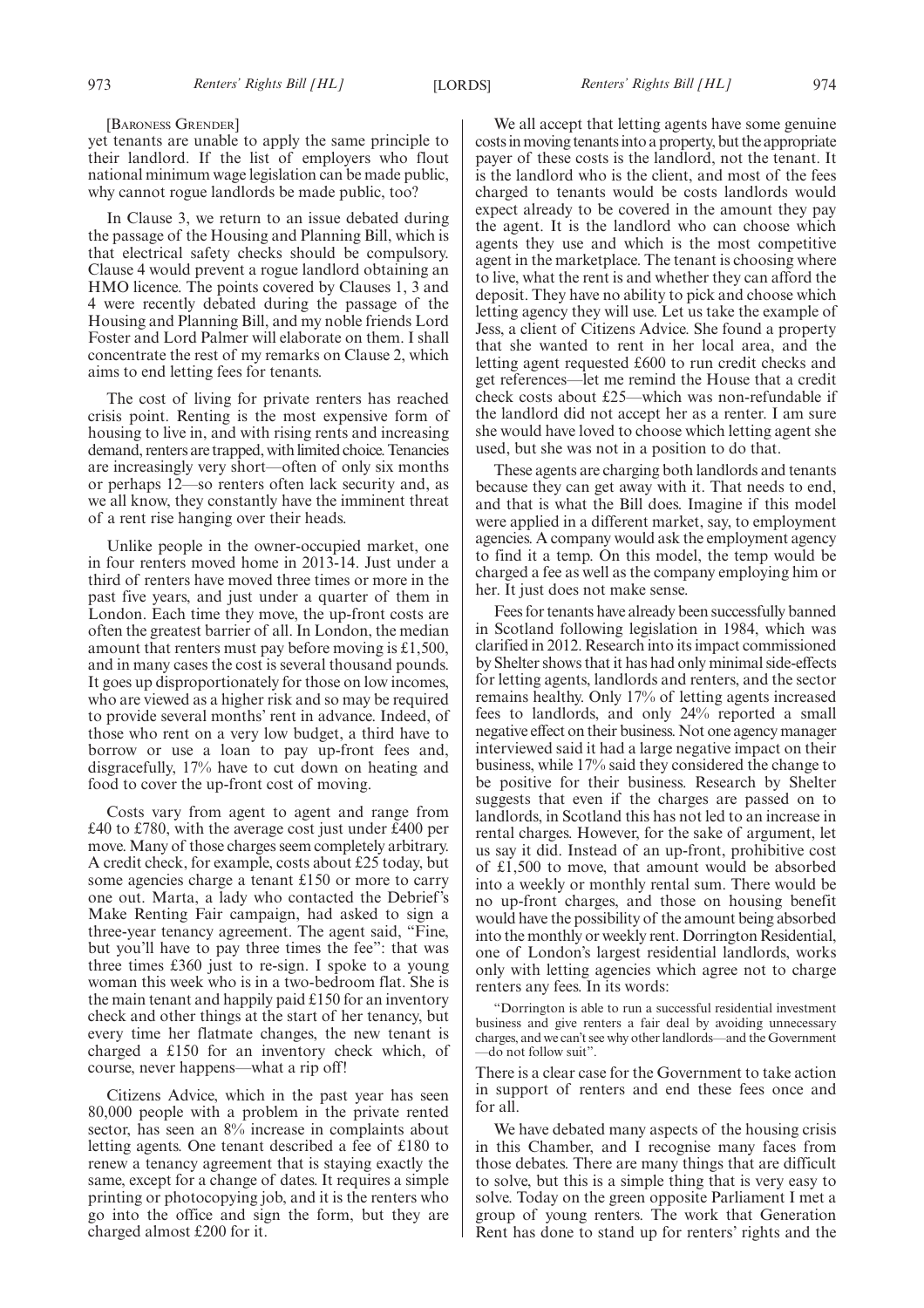Debrief's Make Renting Fair campaign have provided a strong voice on these issues. There are more than 250,000 signatures on their Change.org petition. They support this Bill. This is a broken market where the consumer has little or no power, but it is a growing market and one the Government should serve well, like any other. Transparency has been tried, but evidence suggests that it is not enough as little has changed. We should ban these fees, clarify that the landlord pays the fee and make it a fairer marketplace for those who rent. I beg to move.

#### *12.19 pm*

**Baroness Gardner of Parkes (Con):** My Lords, I declare my interests as set out in the register. Since the 1960s, when I had tenants in the self-contained basement of a large house in which I then lived, I have usually been a small landlord. The ideal situation is to have landlords and tenants who have good relations, and neither feels cheated or treated unfairly. Sadly, there are too many instances where that is not the case, and ill will arises and tensions can build up. The aim of the Bill is to set out clearly the position of each party so that each knows and respects the other's rights. There should be no suggestion of exploitation on either side.

The purpose of the Bill is good but there are many aspects that need detailed thought, and possibly even piloting, to avoid potentially disastrous unintended consequences. The noble Baroness, Lady Grender, talked about making rents cheaper. Although I have not prepared anything in my speech about that, it is unrealistic to think that anything in this world comes down. Stabilising rents and making them fair value for money is the more important feature.

I mention unintended consequences because I recall clearly, at the time when I was letting my basement, the rent freeze that was introduced by the Labour Government in the 1960s. As landlords' costs rose, restrictions could not be sustained. When the limitation was removed, rents rose dramatically, making things much more difficult for renters, who were faced with a sudden jump in living costs, whereas otherwise the costs would have just gradually increased over that time.

I have read the Bill carefully, along with the excellent briefings from the Library and Shelter. I have a number of points that I wish to place on record for further consideration. Clause 1 could be helpful. We need to have some idea of the cost to the local authority, as all local authorities are hard-pushed for funds at present. What type of information is kept on a database, and is such information open to anyone? If so, what is the cost of that?

Clause 2 lists charges that may not be made. I am concerned about this clause and wonder if the full implications of such changes have been considered. The noble Baroness referred in her speech to an inventory that never happened. Of course, it is scandalous to charge for something that never happened but, on the other hand, why did it not happen and whose fault was that? She also mentioned double-charging, to which I am 100% opposed. It has to be clearly decided who is responsible for a cost, and people need to know that in advance. She quoted £600 being charged for credit checks. I have never encountered that, so it must be that the type of agent she is quoting is a bit slippery. I understood that all letting agents now have to be registered with the Association of Residential Letting Agents, so I do not understand why these cases are not being reported to ARLA, which should be able to check with its members and see why these claims are being made and whether they are justified.

There are costs associated with the creation of any tenancy, and they have to be funded in some way. The law now obliges landlords to carry out checks on any prospective tenant to see whether they are legally entitled to be in the UK. Some have said in the past that landlords are now being asked to act as immigration officers, and there is quite a degree of resentment at that. It can be a time-consuming process. Recently, when I had a tenancy available, I had as many as five would-be tenants who failed to meet the necessary requirements. To have to do this check for tenant after tenant can be quite expensive.

An inventory check is essential for any tenant, so that they have a basis on which to determine any change or damage to the property at the end of the tenancy. It protects both tenant and landlord. It means that the situation is being independently assessed and people are not just arguing one against the other about how things were when they moved in.

To me, an exit fee, which has been mentioned, is a bad phrase, but I am not entirely sure what it means in this context. I associate it with a fee charged to people leaving retirement housing schemes. I know it is being phased out by many major providers of retirement homes, which in fact are trying to persuade all the rest to phase out exit fees.

I return to my earlier point. If these expenses have to be funded and the tenant is not asked to meet the cost, it will have to be met from somewhere. Without doubt, that will result in it being included in the rent element. Sometimes it will be a once-only payment for a tenancy but, in Clause 2, which amends the Landlord and Tenant Act 1985, there is mention of,

"a tenancy extension or renewal fee",

which would apply on each renewal. I have not come across that myself, but I am interested to learn that it might exist and I take the noble Baroness's word for it. However, has she considered that if the inventory cost for the landlord is built into the rent, then on every rent renewal the tenant is going to pay an increase on whatever that inventory cost was, whereas if they had paid their inventory bill separately it would not be included in anything that was going to have an increase in the renewal after the first year and every successive year? I am not good at maths, but I am not sure that that quite adds up.

Whatever the terms of a tenancy agreement, it is available for the tenants to negotiate before signing up. It is important that the Government keep up to date the advice that they provide for prospective tenants. I was pleased that during the recent Housing and Planning Act debates, the noble Baroness, Lady Miller, was able to confirm that a correction had been made just at the time when we were all asking for it, and included on the website of information and advice for renters.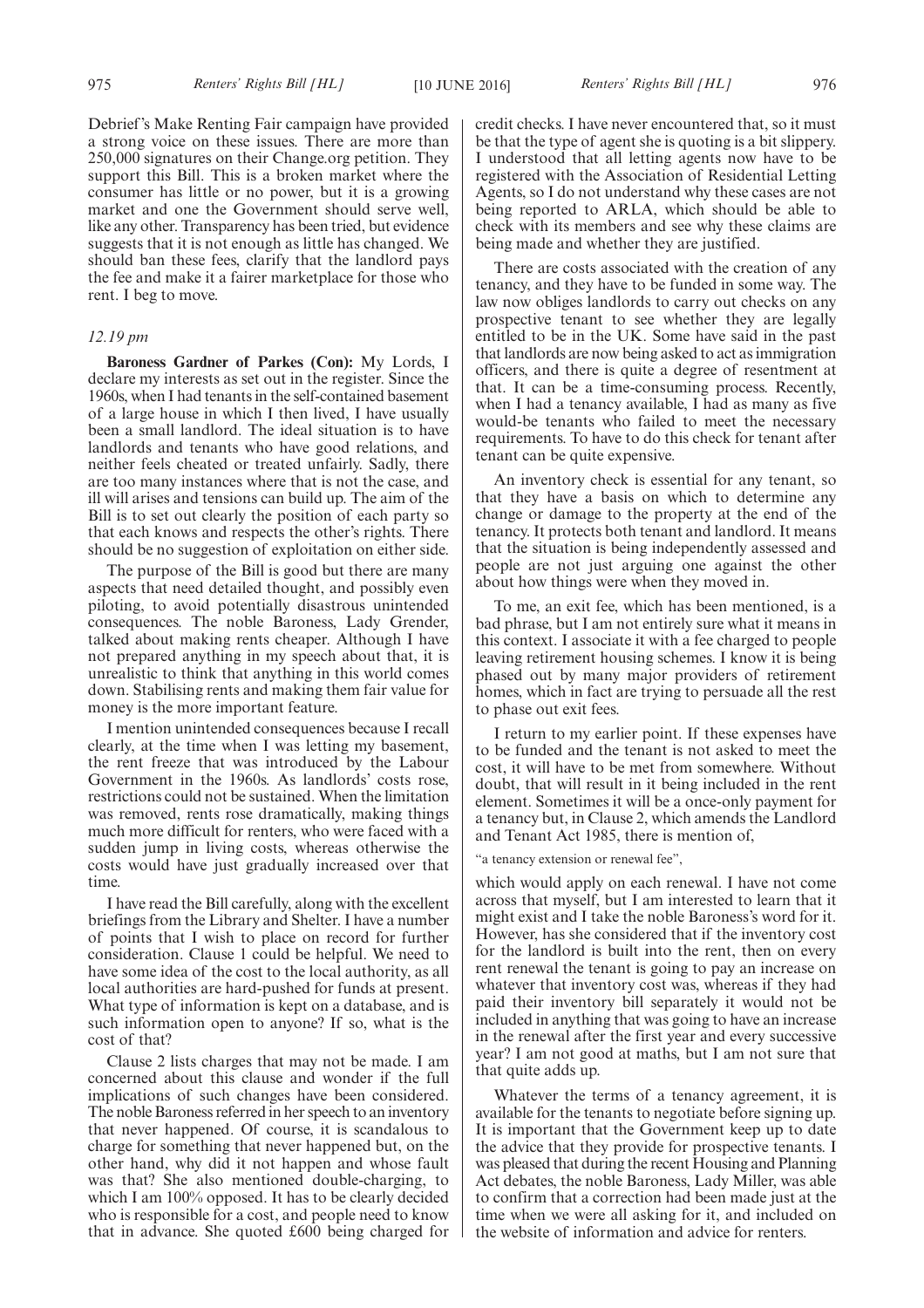#### [BARONESS GARDNER OF PARKES]

The loss of the leasehold valuation tribunals has resulted in a much more costly and difficult situation for both tenants and landlords. This change, under Statutory Instrument 1036, came into force on 1 July 2013. Sadly, I was the only person to speak against that instrument, which could not be amended. Whereas in the past tenants could easily bring their problems to the leasehold valuation tribunal without fear of higher costs, which had a normal maximum of £500, now, the minimum fee to apply to the property chamber of the First-tier Tribunal, to which you now have to apply, is £500. The leasehold valuation tribunals had extensive powers covering the determination of the price to be paid by tenants if they were compulsorily acquiring either a freehold or a lease extension; the determination of whether a service charge was payable; granting dispensations to landlords from compliance with statutory consultation regarding service charges; on a tenant's application, preventing the landlord treating the costs of proceedings as relevant costs—that is, adding them to the tenant's service charge; determining the appointment of managers, and so on. They played a lot of roles, and they were readily available for ordinary people. I believe that the re-creation now of some easily accessible and financially possible body to deal with renters' problems is necessary to make this Private Member's Bill workable for most tenants and landlords. To push all these matters into the hands of the legal profession is not good; it will certainly be very costly and will probably reduce the effectiveness of the Bill.

Clause 2 contains a list that is unclear, in that it says:

#### "A letting agent may not charge".

I agree that there should be no double charging, as I have said, but what is a chargeable expense to the tenant is as agreed in the terms of the letting agreement. Such agreements are amazingly complicated. For any letting I receive 10 or more pages of small print covering a huge range of items, prepared by a solicitor specialising in property matters. That is in contrast to the system in Australia, where I still have my flat that I let, and one person has occupied it for many years now. A tenancy agreement out there is something that you buy from the local paper shop. The last price that I recall was 7 Australian dollars and 50 cents, although I am not up to date with the current pricing. However, the terms are as considered necessary for the legal letting of any property, and are easily understood by most people. If a large legal bill does not have to be paid for preparing a special agreement, that reduces the landlord's costs and therefore helps to reduce the tenant's costs. On what is about the size of an A4 double-fold of printed terms, a two-inch white space is left for any special condition agreed by both parties. Why can we not have something equivalent to that system? It would mean that renters would be in no doubt about the terms of their tenancy.

Meanwhile, it is in the interests of all good landlords and good tenants to co-exist and ensure that properties are maintained in a good condition, with occupancy providing a fair tenancy for both parties. I hope that the Bill will help and I support it.

#### *12.30 pm*

**Lord Palmer of Childs Hill (LD):** My Lords, I thank my noble friend Lady Grender for producing this Bill and allowing us to have this debate, which furthers all the things that we dealt with during the passage of the Housing and Planning Bill. I support the Bill and draw attention to my interests in the parliamentary register.

I would like to link this Bill to our debates and decisions during our recent consideration of the Housing and Planning Bill. One of the successes of that Bill was the decision to include a power to require property agents to join client money protection schemes. I remind noble Lords that a manuscript amendment was agreed with Ministers to require a property agent to be a member of such a scheme, thus protecting tenants and landlords from an agent not keeping safe the rent paid or the repairs money received and held by the agent. It was an enabling amendment, so it said:

"The Secretary of State may by regulations require".

As I said during the debate on that amendment, I would have preferred "must" rather than "may". However, I am confident that we will get there, subject to the successful conclusion of the review to be conducted by the noble Baroness, Lady Hayter, who has not been able to be present today, myself and others. Similarly, my noble friend Lord Tope put forward an enabling amendment on electrical safety checks containing the word "may" rather than "must".

With the Bill before us today, we try to tackle further the rights of renters. How can there be any doubt that anyone seeking a tenancy should have access to a database of rogue landlords? If necessary, it could be a database where one enters the name of the landlord or agent and there is a response as to whether the person or company is on the "Danger: beware" list. Why should that be made secret and not be available to tenants? Of course, as another noble friend pointed out at Second Reading of the housing Bill, we have to clarify the definition of "rogue", which could mean many things.

I turn to the part of the Bill concerning letting fees for tenants. As my noble friend Lady Grender said, often tenants are not affluent but it is hoped that they can meet the monthly rent. They may also have to put up a deposit, which should now be covered by ombudsman schemes. They may be required to put up rent in advance, which is what we seek to protect, as detailed in the Housing and Planning Act. However, the question that this Bill raises is whether the often impecunious prospective tenant should also be asked to pay up front—I shall list them again, although the noble Baroness, Lady Gardner, set them out clearly—a registration fee, an administration fee, an inventory fee, a reference check fee, a tenancy renewal fee and a so-called exit fee. Why should these fees be paid by the tenant and not the landlord, or—this was not mentioned by the noble Baroness, Lady Gardner—be subsumed into the fees or commission received by the letting agent?

At the moment, the consumer law position on fees is that they should be transparent, fair and not excessive and that they must be proportional to the work undertaken. I think it is fair to say that a letting agent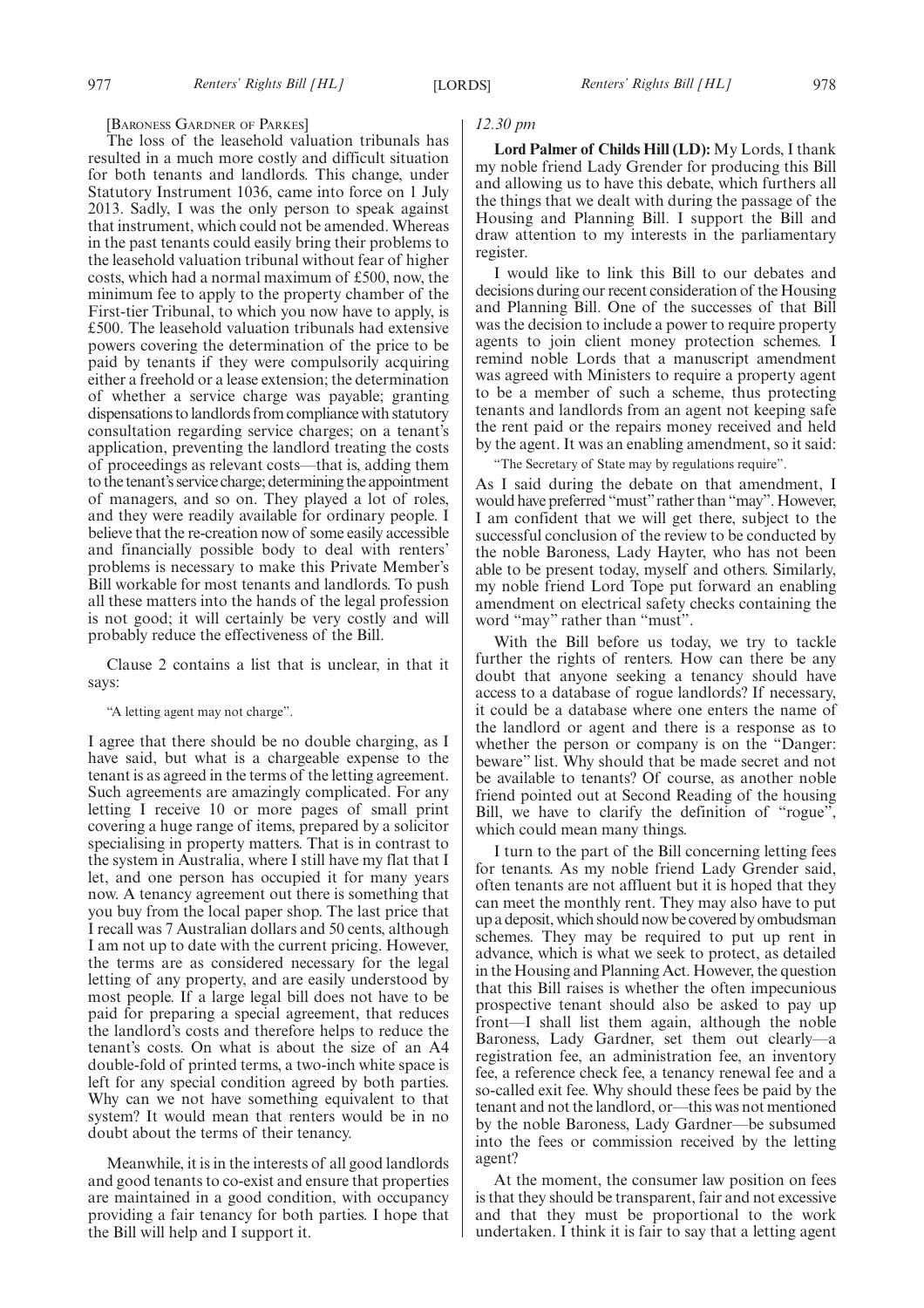will take a commission from a landlord, so why are these additional fees necessary? Why should a tenant pay a fee to register, or pay an admin fee to the agent, who in reality acts for the landlord? There is an argument for a fee being charged for an inventory check—I have some sympathy with the comments that have just been made—which would then contractually give the tenant ownership of the inventory list. If it is done for the tenant rather than just for the landlord, there is therefore a contractual arrangement. Perhaps that could be explored further in Committee. A modest reference check fee could also be appropriate, but who should pay this—the landlord or the prospective tenant? Fees have been banned in Scotland. Shelter says that there is no evidence that this has increased rents, although it has to be said that the suggestion worries some in the industry in England.

I return to the subject of electrical safety, which I mentioned in my opening remarks. On 3 June, my honourable friend Tom Brake in the other place asked the Secretary of State for Communities and Local Government,

"when he plans to bring forward regulations on the testing of electrical installations in rental properties".

Yesterday we on these Benches gave the Minister notice of the following question, and when he sums up we would like to hear what progress has been made. Electrical Safety First received a letter from the noble Baroness, Lady Williams, explaining the Government's amendment just after the Bill received Royal Assent. That encouraged the organisation to continue correspondence with the DCLG at an official level. Since then, however, it has had no response to its queries on the state of play concerning the regulations or to its offer to help draft them. It is asking two things: first, when the work on the regulations will start—a reasonable request—and, secondly, what the Government now think about mandatory checks, given the "may" not "must" issue, to which I have already referred.

Electrical Safety First has decided to push ahead with drafting its own regulations on this and will present them to DCLG. The Scottish model for this has been law since December of last year and this matter should not just be put—if noble Lords will excuse the expression—on the back burner.

I trust that the Minister will agree that no one, regardless of age, income or where they live, should be put at risk of electrical faults in their home. There is also concern that amendments made during the passage of the Housing and Planning Bill to include electrical safety checks are to be introduced through regulations. Will any regulations that are brought forward make electrical safety checks mandatory every five years or thereabouts? Very often a tenant believes that because checks are mandatory for gas, electrical checks are also mandatory, but they are not.

My noble friend quite rightly ended, according to the protocols of this House, with the words "I beg to move". When considering the Bill, noble Lords need to know that renters more often "beg to stay"—they cannot afford to move. I support the Bill.

#### *12.37 pm*

**The Lord Bishop of Derby:** My Lords, I too wish to offer some thoughts about the importance of the issues raised by the Bill and the sense of direction in which it seeks to travel.

First, I note the point made by the noble Lord, Lord Palmer, regarding a definition of so-called "rogue" landlords. The Housing and Planning Act has introduced a database of rogue landlords and property agents, which is to be made available to local authorities so that they can check for compliance, but there is a question over whether tenants should have access to that kind of information.

I recognise that there may be some reluctance by the Government to demonise landlords who may be on a register for relatively minor issues, and it might be important to consider some kind of two-tier system so that anonymity is lost at the point of conviction. If a landlord were convicted of a serious banning order offence, for instance, it would seem very proper that any would-be tenant should know that that was part of the hinterland, whereas if there had been a fine for a more minor offence, that might not require to be so readily available in the public domain. We could think imaginatively about the degree of seriousness of malpractice and making very serious malpractice available as a matter of right to would-be tenants.

I have a second thought about Clause 2 and the issue of so-called letting fees. It seems to me that the major point, as stressed by the noble Baroness, Lady Grender, is that, very often, we are talking about extremely vulnerable people in vulnerable situations with very limited resources. It is a matter of balance between recognising the legitimate costs of letting agencies and needing to charge for that, and not subjecting people to unpredictable and often unaffordable fees.

I also read the report on the Scottish system and the fact that the withdrawal of fees there does not seem to have raised rents, according to Shelter's research. However, if there is a case for a fee, it would help the folk involved if it was a fixed fee of a modest nature, rather than a fee that seems to go up and down. Two weeks ago, one of my colleagues in the diocese where I work wanted to secure a property and was asked to pay £380 just to be able to go and view it. As the noble Baroness, Lady Grender, said, the variety of fees is unacceptable. The Government should look at what has happened in Scotland and perhaps consider not allowing that particular fee. And, if it is allowed, it needs to be controllable, predictable and modest.

My third point is about the clause that deals with mandatory electrical safety checks, which the noble Lord, Lord Palmer, has just mentioned. It seems strange to those of us who are not experts that gas checks are mandatory but electrical safety checks are not. Currently, there are about 70 deaths a year involving electricity and only 18 involving gas. Therefore, the risk is equally, if not more, substantial. If there is a proper case for mandatory gas checks, I hope that the "may" will go in the direction of "must". We are very concerned with proper standards of health and safety, and electricity is a potentially very dangerous factor in homes if it is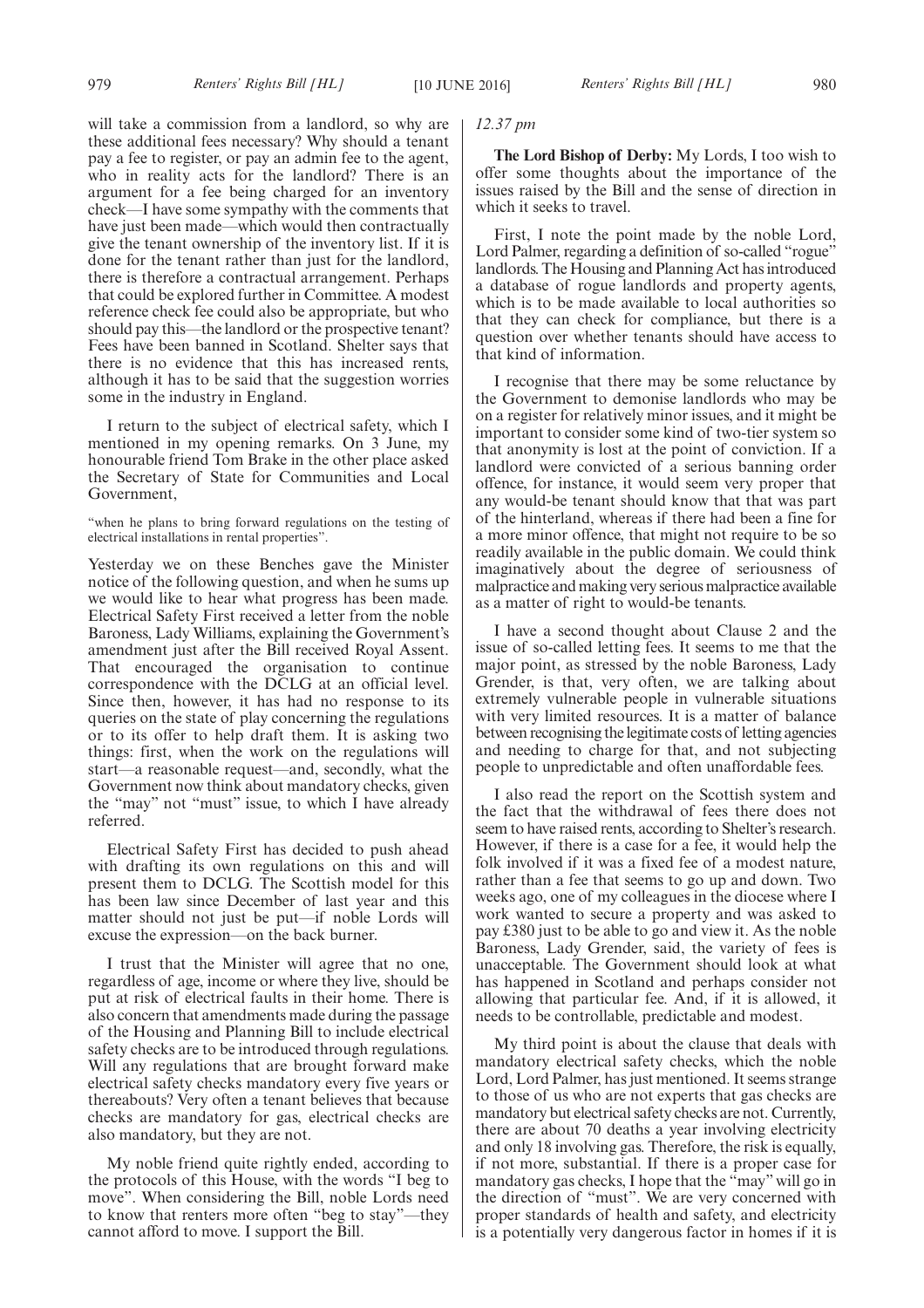#### [THE LORD BISHOP OF DERBY]

not checked and operated with care. A tenant who is paying rent is entitled in their contract to a proper system of mandatory checks and standards.

The proposals in the Bill are very worthwhile and I endorse them warmly. I hope that the Government will look very seriously at the rights of a tenant to know whether a prospective landlord has had a serious conviction and to have a predictable and low letting fee—or perhaps the Scottish system could be looked at. The Government must take very seriously the dangers of electricity and I hope that we can pursue making that check mandatory.

#### *12.43 pm*

**Lord Foster of Bath (LD):** My Lords, like others who have spoken, I am delighted to support my noble friend's Renters' Rights Bill. It builds on the work done by Liberal Democrats and others during the coalition to improve renters' rights. Measures at that time included protections for renters against "revenge evictions", so that landlords could not simply evict a tenant because, for instance, they had asked for an electrical safety check to be carried out. Also introduced was a new model tenancy agreement giving tenants a much clearer guide to what should be included in a rental contract. There was also the £1 billion investment in the Build to Rent fund to provide equity finance for purpose-built private rented accommodation. After all, we all acknowledge that, if we want to reduce rents, the very best thing that we can do is have more properties made available. The measures also included £4.1 million to tackle rogue landlords and £2.6 million to tackle "beds in sheds". They also introduced something that I thought was very important at the time: new requirements on the energy efficiency standards of private rented accommodation.

That work started to address one of the issues raised in my noble friend's Bill, which the right reverend Prelate and others referred to: fees. At that time, transparency regulations were brought in for letting agent fees requiring agents to publish their fees on their website and in their main offices so that consumers had an opportunity to complain and seek compensation if agents' fees were not transparent and they were hit by an unexpected fee.

All these actions were a very good start in giving more rights to renters. I am the first to acknowledge that further improvements have come, not least in relation to rogue landlords, in the Housing and Planning Act, which we recently debated in your Lordships' House. However, more can be done, and my noble friend's Bill is a move to achieve just that.

As I said, the Housing and Planning Act has made further improvements in relation to rogue landlords. However, as my noble friend Lady Grender said in her opening remarks, it stops short of giving real powers to renters. That is why, during the passage of the Bill, my noble friends and I argued that the register of rogue landlords should be available to potential renters so that they can identify rogue landlords and letting agents and protect themselves from taking on a new tenancy with a landlord, or through an agency, who, based on past actions, may well cause them problems.

After all—this relates to the questions asked by the right reverend Prelate—it is worth remembering that people who are on that register have already been identified by local authorities as either banned, convicted of housing offences or issued with two civil penalties relating to housing, which are all quite serious reasons to be on the register. These are the very people whom renters need to know about to avoid choosing them and being caused significant misery by them in the future.

Clause 1 empowers renters so that they are better equipped to identify rogues and limit the risk of being exploited. The noble Baroness, Lady Gardner of Parkes, asked the obvious question: what is this going to cost and who is going to pay for it? I remind her that during the passage of the Housing and Planning Bill we agreed to the establishment of a database. I assume the Minister will perhaps confirm it—that the cost of this will be covered by government funding to local councils through the new burdens principle, so the only additional cost would be the modest one of making the register available to rather more people than is currently planned. I do not think that a significant cost would accrue from that.

There are other very good reasons why the measure should be welcomed. First, the ability of a tenant to discover more about a landlord or letting agent's history would serve as a deterrent to those who attempt to operate with low standards. Secondly, as my noble friend pointed out, it would right an imbalance, because at present a landlord can obtain a lot of information about a potential tenant and whether to accept them, but the reverse simply does not apply—a prospective tenant cannot get the information about a landlord. Clause 1 would balance the situation.

Clause 3 on electrical safety checks is also important, as is Clause 4, which prevents rogue landlords gaining a house-in-multiple-occupation licence, but I believe that Clause 2 is by far and away the most important. As we have heard, this measure has already been accepted in Scotland, where the charging of fees to tenants by letting agents has been outlawed, and we should do the same in England.

I mentioned earlier the requirement that letting agents publish information—the transparency rule that has already come in. When that measure was introduced in 2015, Liberal Democrats argued with Conservative colleagues in the coalition that we should go further, but the Conservatives argued—and they put a good case—that all we needed was transparency and "the market" would then sort out the problem of sky-high fees. Yet, to date, that "transparency" has not brought about any significant change. My noble friend Lady Grender has already given many examples of rip-off fees being charged. I was particularly taken with the example that she referred to, since it came from near my old constituency of Bath. It was of Cherie, who said, "Just moved into a rented property near Bath. Paid £300 just for a credit check. Ridiculous. You can do a credit check yourself for just £20 online". There is huge variation in fees around the country and within different localities, which demonstrates just how arbitrary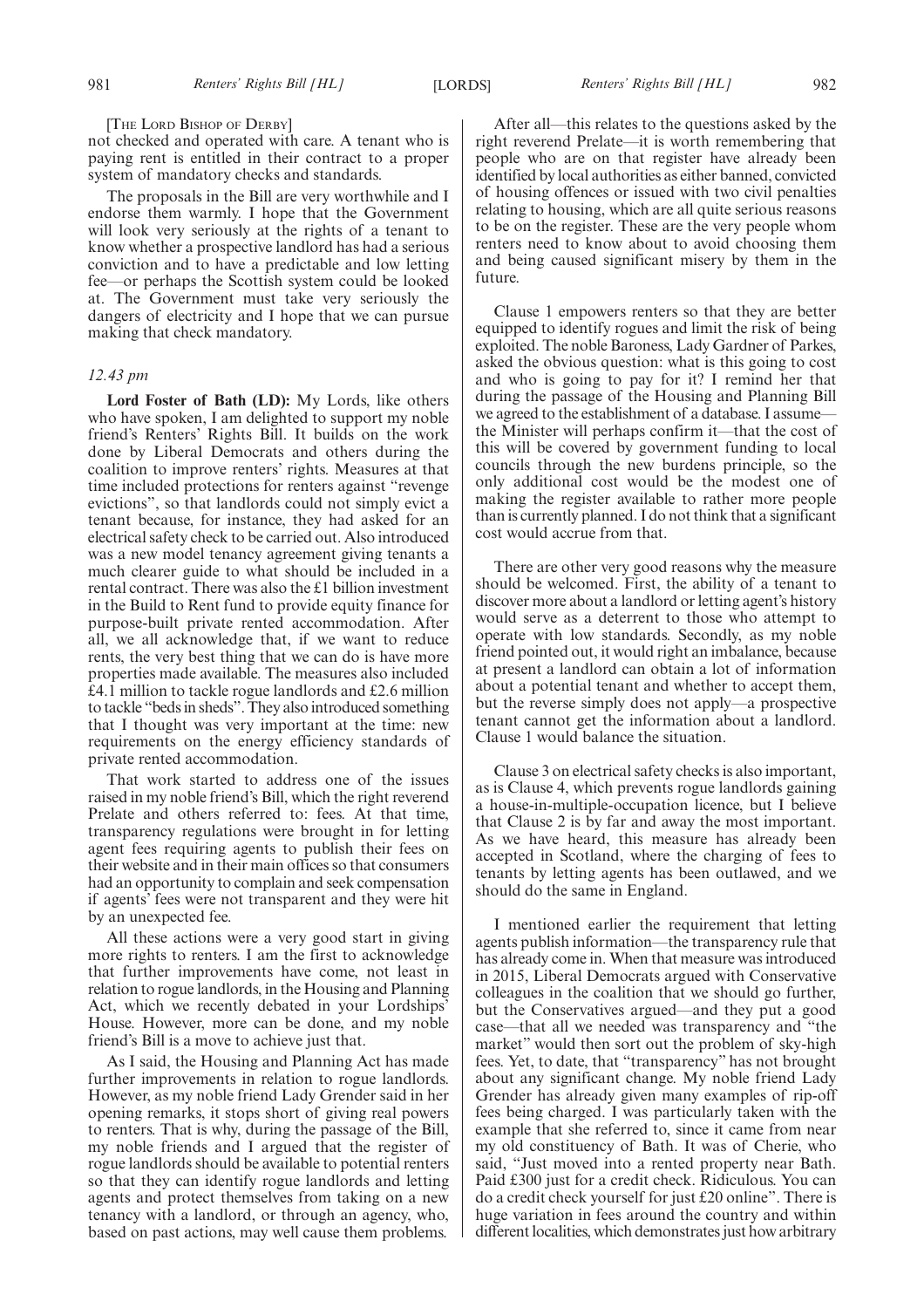they are. There is not the predictability that the right reverend Prelate referred to, and people simply do not know.

A further point, which has not yet been referred to, is that it appears that the requirements of existing legislation are simply not being adhered to anyway. Some excellent work is being done by the Association of Residential Letting Agents, which constantly reminds its members of the importance of the transparency law. It has even gone so far as to provide some helpful templates for agents to use to make the process easy, yet all the research that has been carried out by various groups indicates that in many cases agents are simply not abiding by the law.

Last October, a campaign group in Brighton and Hove found that 80% of letting agents in its area were in breach of the law, as were 35 agencies in Tower Hamlets. The organisation Generation Rent, which has researched 720 agency websites, has found that 96 have no fees published and that 240 do not list, as they should, which redress scheme they belong to. A *Guardian* reporter recently looked at highly-respected letting agencies and found that, even where fees appear somewhere, they are often buried within websites and do not meet the requirement of being prominently displayed. I would be interested to hear from the Minister what action the Government are taking in light of the fact that many agencies are not even abiding by the transparency requirements of the 2015 legislation.

More importantly, it is increasingly clear that, because so few properties are available to renters, even if all the data were made clear and transparent, renters would not have much choice. They could not do anything with the data. We simply have a supply-and-demand problem; there is no choice, so very often renters are forced to take the hit of those exorbitant fees, whether they like it or not, simply so that they can have a roof over their head. The market will not fix it, so the Government have to do so. I do not believe, as the then Housing Minister, Kris Hopkins, said in 2015, that the measure would be a gimmick leading to rocketing prices and rocketing rents. As my noble friend said, the evidence in Scotland is clear; even though fees have been abolished, there has been no huge hike in rents. Like my noble friend and others, I accept that there are some legitimate, limited costs—for example, the check-in inventory, which is very important because it gives protection to both landlord and tenant—but it is quite clear that if those costs were added in small amounts to the monthly rent, it would not lead to a huge increase in the rent and for many would be far better than taking a huge hit at a time when they are most vulnerable and trying to get a roof over their head.

This is a small but important Bill that will build on work already done. It will further improve the rights of tenants, and I hope that it will have the support of your Lordships' House.

#### *12.54 pm*

**Lord Kennedy of Southwark (Lab):** My Lords, I refer the House to my registered interests and declare that I am an elected councillor of the London Borough of Lewisham.

I join other noble Lords in congratulating the noble Baroness, Lady Grender, on securing her Private Member's Bill so high up in the ballot. It is an excellent Bill which these Benches fully support. We wish it well as it begins its journey through this House.

The issues in the Bill will be familiar to noble Lords. They occupied a considerable amount of time when we debated the Housing and Planning Act in the last Session. During those discussions we were unable to persuade the Government of the merits of all the areas covered by the Bill and it is fortunate that we can return to them so soon.

The first part of the Bill seeks to give private renters access to the database of rogue landlords and property agents. It is a welcome provision but the Government have resisted it. The database contains a list of people identified by the local authorities as either banned, convicted of housing offences or issued with two civil penalties relating to housing. Local authorities can access the database and use it to more effectively monitor those at risk of breaking the law. By allowing prospective tenants access to the database, they can check if the landlord from whom they are considering renting is on the list. The landlords would know that prospective tenants could check to see if they were on the list, and that could serve as a deterrent. It could also help drive up standards as landlords would not want to be on the list in the first place. It is disappointing that the Government have not accepted this, but with this Bill they have the opportunity to look at the matter again.

The next section of the Bill seeks to end certain fees that letting agents charge tenants. These fees add hundreds of pounds to the cost of moving home and they are not fair. As we have heard, the tenant is the customer of the landlord and pays rent, while the landlord is the letting agent's customer and pays various fees. To seek to levy further charges on the tenant as well is not fair. The fees that tenants are charged are listed in the Bill. Moving home is expensive and these unnecessary charges can add hundreds of pounds to the bill at the start when tenants do not have much money.

The third part of the Bill strengthens the Housing and Planning Act. Progress was made on the question of mandatory electrical safety checks, and that is welcome, but this Bill strengthens the measures further through the replacement of the word "may" with "must" and makes the checks mandatory every five years. When we last discussed these matters the Government said that they were going to introduce these checks and I hope that the noble Viscount will confirm that today. Given that expressed intention, it is surprising that the Government have been so resistant to having the word "must" in the Housing and Planning Act.

Privately rented homes and those built before 1919 are more likely to have a higher risk of fire. The figures are stark: 350,000 people injured through contact with electricity, around 70 people killed and approximately 20,000 house fires every year; and there are around 300 injuries and approximately 18 deaths each year from carbon monoxide poisoning, gas leaks, fires and explosions. The evidence is there for all to see. There is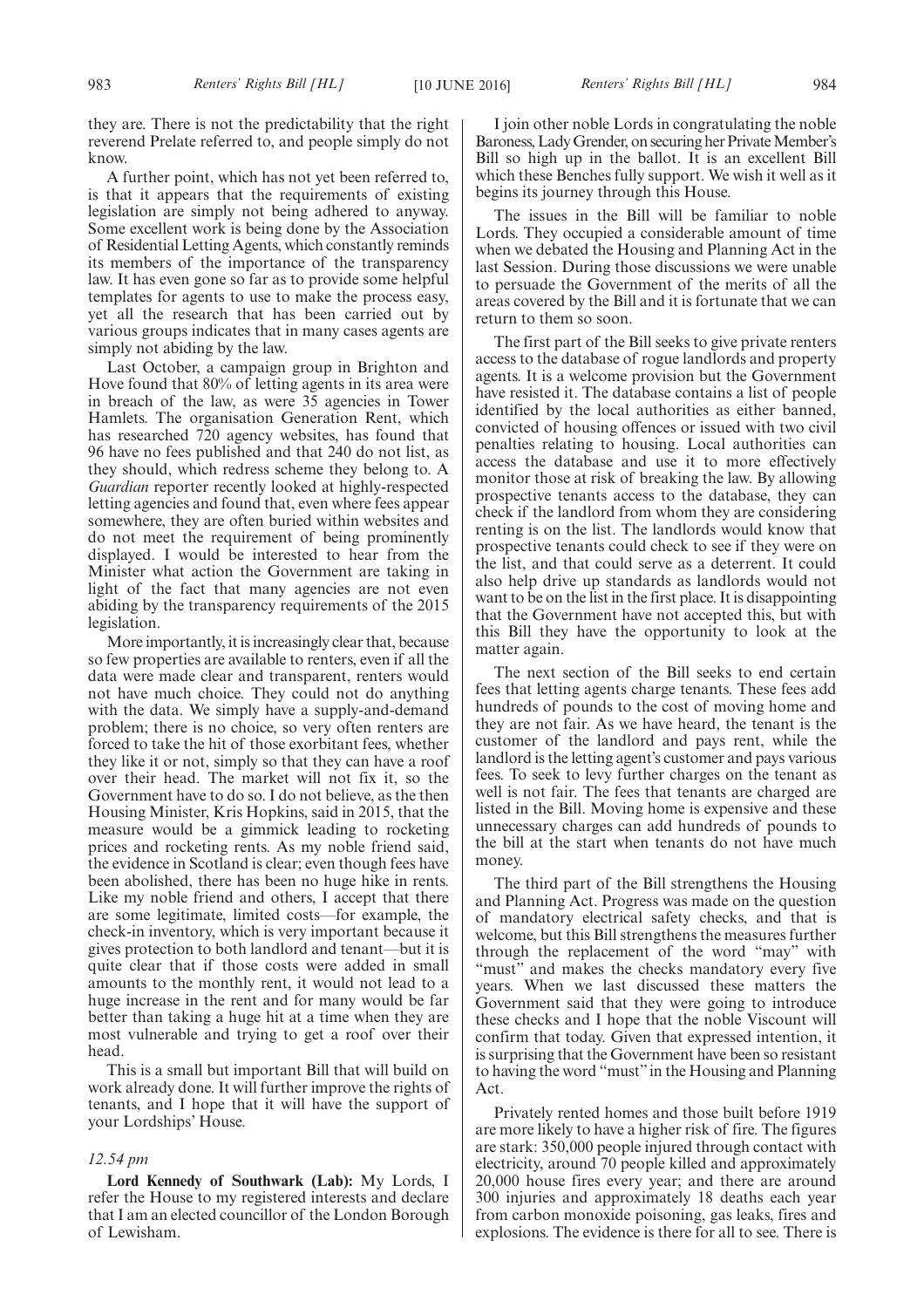#### [LORD KENNEDY OF SOUTHWARK]

support from a range of organisations and we need to make clear that this important safety check has to be carried out.

The final provision relates to houses in multiple occupation. It prevents a landlord from being granted an HMO licence if they are on the database of rogue landlords. Tenants who live in houses of multiple occupation are often some the most vulnerable people and the Government should support this measure to prevent rogue landlords from getting a licence to operate in such premises. This, again, was resisted when it was suggested during the passage of the Housing and Planning Act. I do not understand the Government's resistance to this measure. Perhaps the noble Viscount will explain the reason for it when he responds to the debate.

This Bill is most welcome. It has the full support of noble Lords on these Benches and we wish it every success in its passage through your Lordships' House.

#### *12.58 pm*

**Viscount Younger of Leckie (Con):** My Lords, I thank the noble Baroness, Lady Grender, for setting out the purpose of her Bill about the rights of renters. I know she is concerned about this issue and I congratulate her on bringing the Bill before this House.

The noble Baroness may not be surprised to hear that the Government have some reservations about the Bill, some of which have been raised already by noble Lords, and I would like to explain these for the benefit of the House. I have listened carefully to the debate. Of course, many of these issues were discussed at some length during the passage of the Housing and Planning Act, as the noble Lord, Lord Kennedy, has stated. I welcome the opportunity to debate these issues further and offer clarification where I am able to do so, and of course to answer a number of questions that have been raised.

The Housing and Planning Act 2016, recently before this House, introduces a strong package of measures that will enable local authorities to do more to improve standards in the sector and ensure that rogue landlords are forced to either improve or leave the sector. Measures include establishing a database of rogue landlords and property agents, for the first time introducing banning orders for the most prolific offenders, as well as enabling powers on electrical safety and client money protection.

The Bill before us contains five clauses, although for the sake of avoiding too much bureaucracy I shall leave out the fifth clause on the Short Title at the end. The first clause provides for tenants to have access to the database of rogue landlords and property agents. As the Government explained when introducing provisions for the database in the Housing and Planning Act, the purpose of the database is to allow local authorities to use the information to protect tenants, targeting enforcement action and promoting compliance. Giving tenants or potential tenants access to the database might be fine if the purpose of the database was to blacklist landlords and drive them out of business. However, that is not the purpose of the database. Where a landlord should not be in business, the local authority should apply for a banning order.

The proposed database is primarily for the purpose of ensuring that those landlords and property agents who have committed banning order offences can be monitored by local authorities to ensure future compliance with the law. It also ensures that where necessary those authorities can target enforcement against them. The database will help local authorities to drive up standards in their areas and ensure that those landlords entered on to it raise their game, so that their properties are safe and well managed for the benefit of tenants.

My noble friend Lady Evans, who is not in her place today, made a good analogy during the Report stage of the Housing and Planning Act that I should like to use. Rather similar to penalty points on a driving licence, a person will remain on the database for a specified period—a minimum of two years. Also like someone who has incurred penalty points, continuing to breach the law may result in a ban. While it is important that people who commit banning order offences should be liable to be monitored through their entry on to the database, this does not mean that the public at large should have a right to know about those offences, especially if they are not so serious as to warrant the local authority immediately seeking a banning order. Again there is an analogy with driving offences because there is no right for the public at large to know whether a person has received penalty points on their licence. The information on the database will relate to criminal records and is highly sensitive. Releasing this information to tenants or prospective tenants could jeopardise individuals' rights to privacy and cause unnecessary anguish. I have heard noble Lords' strength of feeling about this, but it is right that a tribunal should consider the evidence and decide whether a ban is appropriate. A tribunal will look at the seriousness of the offence, which can vary considerably, as noble Lords will be aware, as well as evidence of the likelihood of reoffending. This is the appropriate route for a ban, not effectively blacklisting landlords by publicising their convictions.

I move on to Clause 2, to which most of the comments of the noble Baroness, Lady Grender, were addressed. This concerns banning letting agent fees. The Government are clear that the vast majority of letting agents provide a good service to tenants and landlords and that most fees charged reflect genuine business costs. I note that the noble Baroness did acknowledge this briefly in her comments. I do not believe that a blanket ban on letting agent fees is the answer to tackling the small minority of rogue letting agents who exploit their customers by imposing inflated fees for their service. However, I did listen carefully because several examples were highlighted by the noble Baroness. It is true that there are such examples around and I do not want to dismiss them.

While landlords and letting agents are free to set their own charges, under existing consumer protection legislation they are prohibited from setting unfair terms or fees. The noble Lord, Lord Palmer of Childs Hill, went into more detail on this, for which I am grateful. However, we have gone further through the Consumer Rights Act 2015 by requiring letting agents to publicise a full tariff of their fees, and by saying whether or not they are a member of a client money protection scheme and of which redress scheme they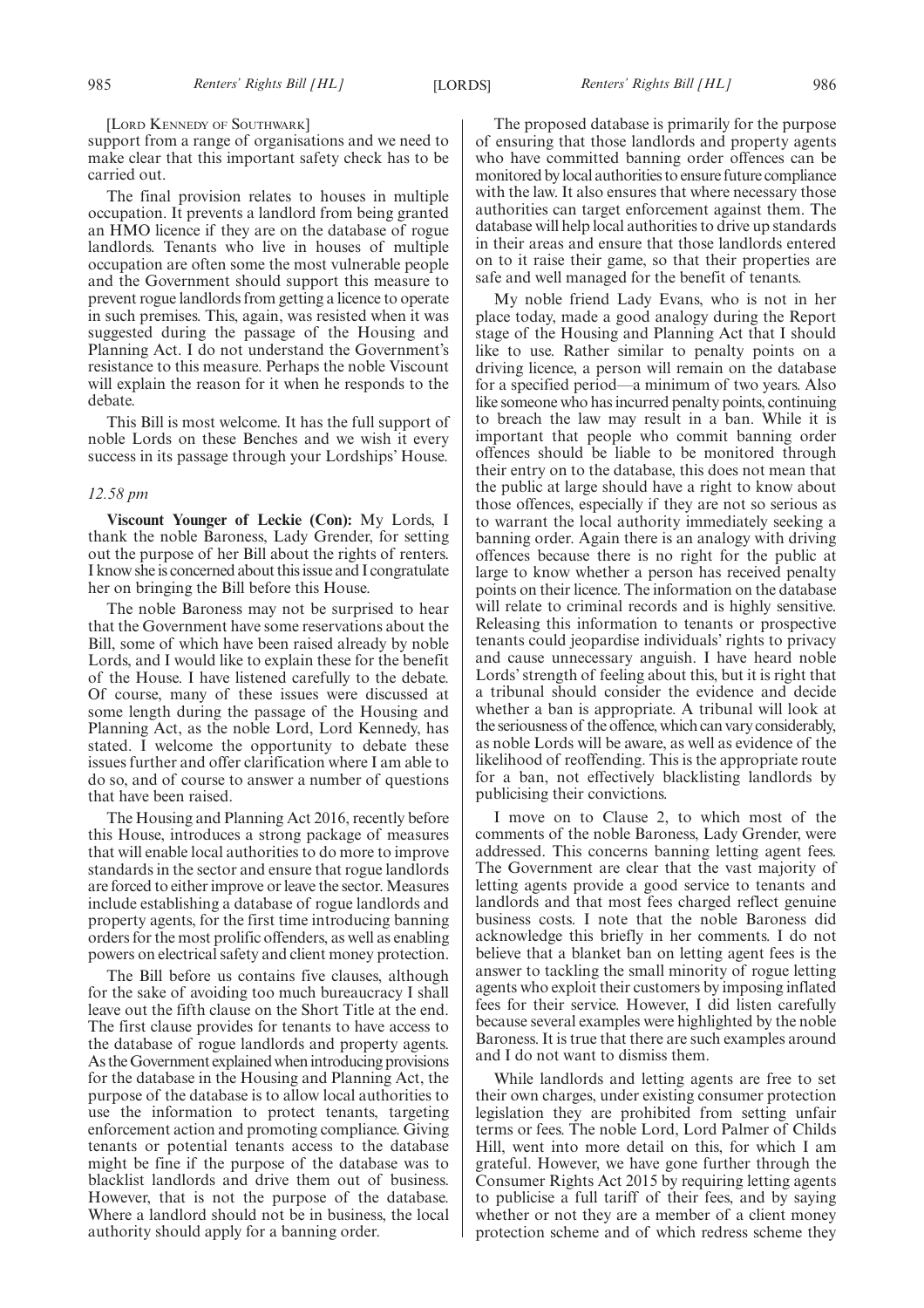are a member. These details must be displayed prominently in their offices and on their websites, and for the first time a fine of up to £5,000 has been introduced for agents who fail to do this.

I have taken note of the comments raised by the noble Baroness, Lady Grender, and the noble Lord, Lord Foster, and in particular by the right reverend Prelate the Bishop of Derby, all of whom alluded to the experience in Scotland. As mentioned, the Scottish Government clarified rent laws a little while ago in 2012, banning any letting agents' fees beyond rent and a refundable deposit. I believe this was raised by the right reverend Prelate, but the research conducted by Shelter since this clarification suggests that only 18% of letting agency managers believe that the enforcement or penalty measures for non-compliance were robust enough. In August 2015, Shelter Scotland reported that around 1,500 people have tried to reclaim nearly £250,000 since the law was clarified. Its research suggests that around 10% of letting agencies do not comply with the ban. We should take note of that. The right reverend Prelate suggested that the fee should be predictable and ideally moderate. I acknowledge that. He also suggested the possibility of a fixed fee and the House should take note of that. My overall conclusion, however, is that the Scottish experience may not be a panacea for the way forward.

The Government want to strengthen the hand of consumers to tackle the minority of agents who offer a poor service and engage in unacceptable practices. Since 1 October 2014, it has been a legal requirement for letting and managing agents in England to belong to one of the three government-approved redress schemes, which offer a clear route for landlords and tenants to pursue complaints, to weed out the so-called cowboys who give agents a bad name, and, of course, to drive up standards, which we all want.

Banning letting agent fees would not make renting any cheaper for tenants. Tenants would still end up paying, but through higher rents. That is why the Government believe that ensuring full transparency is the best approach, by requiring letting agents to publicise a full tariff of their fees, giving consumers the information that they want and supporting the majority of reputable letting agents. Such transparency will help to deter double charging by letting agents—my noble friend Lady Gardner alluded to this issue—and enable tenants and landlords to shop around, encouraging agents to offer competitive fees. I also took note of the comments made by my noble friend Lady Gardner about the Australian experience. If I read her correctly, this is the opportunity for consumers to go and buy a generic agreement in an Australian post office. I thought the costs rather high, but my maths might be bad in trying to convert Australian dollars to the UK. I hope my noble friend will forgive me. However, and this might help answer the question raised by the noble Lord, Lord Foster, we still believe that it is too early to say how successful these measures are. They need time to bed in and the Government have committed to reviewing the impact of letting agent fee transparency later this year.

Clause 3 is an important clause on electrical safety. After listening to the strength of support from the sector, and in this House during the passage of the Housing and Planning Act, the Government now have an enabling power to allow and enforce requirements to protect private sector tenants from electrical hazards in the home. I remind noble Lords that this is secondary legislation subject to the affirmative procedure. This is a very important issue and the Government are committed to ensuring that private sector tenants are protected. However, it is also a highly technical area and we need more time to explore appropriate options with the relevant experts in the sector to test the most effective approach. We plan to conclude further research as soon as possible, but we must ensure we take sufficient time to work with the sector so that any requirements are properly assessed. However, we are mindful of the need to ensure any requirements are beneficial and strike that important balance between protecting tenants and not overburdening the sector.

I took note of the comments raised by the noble Lord, Lord Palmer of Childs Hill, and I thank the noble Baroness, Lady Grender, for writing to me on electrical safety in advance of the debate. I reassure the House that officials have spoken to Electrical Safety First, following a letter written by my noble friend Lady Williams of Trafford. We will be in touch in due course. In other words, there is something happening, but we want to involve industry experts in ensuring detailed options. Electrical Safety First is one of the key stakeholders we will involve.

Before I address some questions that were raised, I turn to Clause 4 on the licensing of houses in multiple occupancy, so-called HMOs. Local authorities fully consider the past behaviour of landlords and agents who apply for a licence for an HMO. A local authority is already required to have regard to a range of factors when deciding whether to grant a licence under the Housing Act 2004. These include: whether the applicant has committed any offence involving fraud or other dishonesty, violence or drugs, or certain serious sexual offences; whether they have practised unlawful discrimination; or whether they have contravened any provision of the law relating to housing or of landlord and tenant law. These factors would be likely to include all the offences leading to inclusion in the database.

The database will be a key source of information for local authorities when taking decisions on whether to grant a licence. These safeguards are important as it is clearly essential that the local authority can be confident that a licence is granted only to a landlord or agent who is a fit and proper person to operate a house in multiple occupancy, or a property subject to selective licensing, and will not pose a risk to the health and safety of their tenants, many of whom may be vulnerable. That issue was raised earlier in the debate. It is right that local authorities use the information on the database and other evidence to take a decision that reflects all the individual circumstances, rather than requiring a blanket ban. A blanket ban might have unintended consequences. For instance, it could mean that local authorities include landlords on the database for a shorter period, reducing its longer-term effectiveness.

Focusing on that issue of vulnerable tenants, the noble Baroness, Lady Grender, may like to note—this is not any form of complacency on our part; it is just a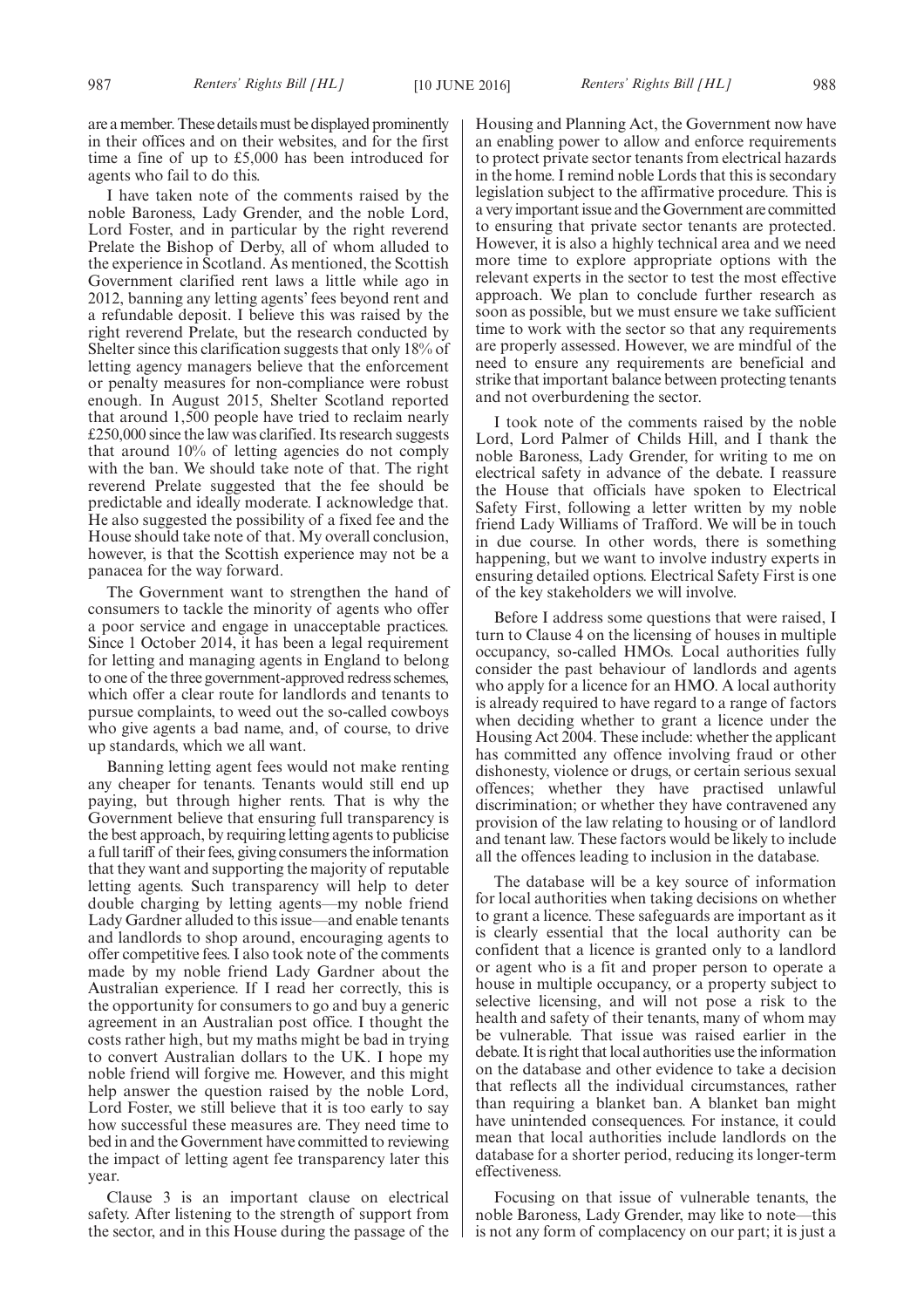#### [VISCOUNT YOUNGER OF LECKIE]

fact to present to her—that 82% of private renters are satisfied in their accommodation and 78% of private renters moving in the last three years ended their tenancies due to their wish to move, not for any other particular reason. Clearly there is more to do but that is just of interest.

The noble Lord, Lord Palmer of Childs Hill, raised briefly the issue of the definition of a rogue landlord. Anticipating that this question might crop up, I reverted to *Hansard* because my noble friend Lady Williams was asked this as a Written Question. I can only repeat what she said, which to me sounds quite plausible. She said:

"The term 'rogue landlord' is widely understood in the lettings industry to describe a landlord who knowingly flouts their obligations by renting out unsafe and substandard accommodation to tenants, many of whom may be vulnerable".

That is not the definition but it is a definition, and I hope it can be built upon.

The noble Lord also asked what we think about mandatory electrical safety checks, which comes to the core of Clause 3. Any regulations introduced must balance protecting tenants with not overburdening the sector. That is why we are taking time to explore the appropriate options with experts in the sector. It would not be appropriate to pre-empt the results of our planned further research. That takes account of what the noble Lord said earlier on whether electrical checks should take place every five years. Maybe that should be four or three, but these issues take time to work through. We realise that we should expedite this as soon as we can. He also asked when the work on introducing regulations would start. We are already making arrangements to set up a working group to explore the appropriate options with experts in the sector. That group is expected to meet later this summer.

My noble friend Lady Gardner of Parkes and the noble Lord, Lord Foster, asked about the cost of the database. Local authorities will be able to keep charges for civil penalties and use them for housing-related purposes. We are working with the stakeholders to develop this database on that basis. We have said that we will keep this under review. We will keep in touch with the noble Lord, Lord Foster, on that particular point.

The noble Lord also raised the issue of letting agent transparency, some of which I perhaps covered earlier, and the fact that the fees legislation is simply not working, as he put it rather succinctly. The regulations are enforced by local authorities, which are able to recoup fines from successful prosecutions and can use them to carry out their housing functions. We think this acts as an incentive to enforce the regulations. The maximum fine is set, as I said earlier, at £5,000.

I hope that I have covered all, or nearly all, the questions that were raised. If not, I will be very happy to write to noble Lords. In closing, I applaud the principles behind the Bill. I have much appreciated discussing these matters further so soon after the passage of the Housing and Planning Act. However, as noble Lords will expect, I express my reservations given the measures recently passed by this House during the passage of that Act. We need to allow time for many of these measures to bed in and take effect.

#### *1.14 pm*

**Baroness Grender:** My Lords, I thank all noble Lords who have participated in this debate, particularly the Minister. This Second Reading on the Bill occupies the third slot on a Friday and I much appreciate his contribution. I greatly admire the noble Baroness, Lady Gardner of Parkes, who is a champion of leaseholder rights, and I wish her more power to her elbow as she continues to seek clarification on the mess here. Australia sounds very interesting in that respect. I quite agree with her that this issue needs considered thought and piloting, although I believe that we have a very strong pilot. Scotland has always been reluctant to pilot certain things for the United Kingdom, but there has been a highly effective pilot in this case. I will come back to that.

The noble Baroness also raised the issue of rent. I do not want us to go too far down a cul-de-sac on this. She is right that rents may not come down, but the overall cost of renting will. I emphasise again that the biggest point I want to convey to the Government is the financial shock at the beginning of a tenancy, which is almost unaffordable for a lot of people. As I said earlier, the poorest 17% have to decide whether to eat or heat their premises after paying some of these exorbitant and, I believe, still very arbitrary, sums.

I turn to the ability to complain about an inventory that is not forthcoming and the ability to shop around to avoid slippery letting agents. I can shop around for a landlord and for the area where I am going to live. I can shop around for the rent and the deposit. However, the letting agent is imposed on me, because that is the landlord's decision. The arbitrary sums they may charge are also imposed on me. The Property Ombudsman may fulfil many of the roles to which the noble Baroness referred, but complaints in this area have gone up substantially. That may be a sign of its success as an organisation, but it is also a sign that people are making complaints. Surveys by organisations such as Citizens Advice reveal that a lot of people do not know that they have that opportunity to complain. We are all familiar with that conundrum in public policy. I thank the noble Baroness for her support for the Bill. We can tease out and examine some of these areas. I completely agree, for example, that an inventory is a really important document that enables a landlord to check what remains in a property when a tenant moves out. However, it is perfectly possible for the letting agent to charge the landlord for that.

I thank the noble Lord, Lord Palmer, the noble Lord, Lord Tope, who is now in his place, and the noble Baroness, Lady Hayter, for their continued resilience in campaigning on the deposits issue and on electrical safety checks. We think that the little word "must" would be a very good thing to include. The Minister said that the DCLG has now contacted Electrical Safety First. I will work on an assumption that that took place in the last 24 hours, unless he indicates otherwise. He nods assent, so I assume that is correct. It is good that this debate has generated that kind of involvement, because there has been a very clear promise to work with Electrical Safety First. That body is very keen to get shifting and to help out in this area, so that is good news.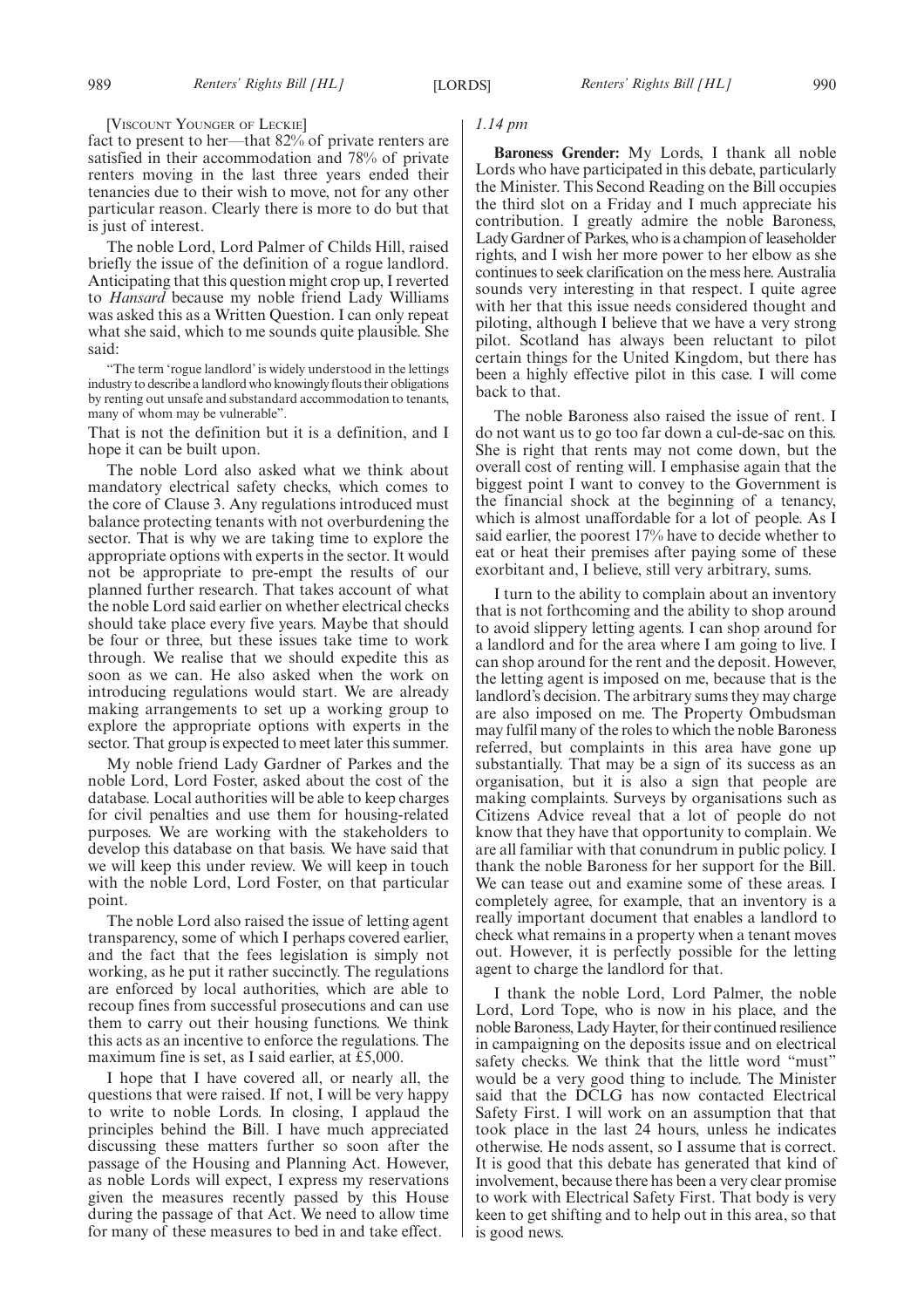I thank the right reverend Prelate the Bishop of Derby for his comments. Like him, I have heard stories about landlords everywhere charging people £380 for the pleasure of viewing a property, with the implication that they may or may not take that person on as a tenant. We are not plucking these arbitrary sums out of the air—they actually exist. If anything, the sums are arbitrary on the part of these letting agencies, which think that they can get away with this.

He has also asked whether we can explore the impact with regard to rogue landlords—a definition, by the way, that I never want to debate again. I was here for the original debate; I thought that it was ridiculous and I do not want to participate in any debate of that nature. For me, they are rogue landlords and I completely agree with everything that the Minister at the time said. I am very clear on that; let us never debate it again. But we do need to explore this and Committee stage is the perfect opportunity to do so.

I thank my noble friend Lord Foster for describing some of the achievements that were made under the previous Government; revenge evictions were an excellent example. I have a friend who made a complaint about her landlord and was then taken down a very nasty route. This is an incredibly important issue. You are so powerless in that situation; if you are on a very low income, you cannot shop around and you cannot make a choice, yet you have a landlord who is making your life almost impossible—and, for my friend, that was with two young schoolchildren who needed to be near their school. I am delighted that revenge evictions are now outlawed.

Regarding the transparency issue, I refer to some research done by Citizens Advice. It asked some of these questions, now that we do have transparency and are trying to go down that route. The vast majority of agents, even when asked, do not supply financial information. It is correct that complaints should be made about that and there is a simple, straightforward way to deal with this. I have already described a very large, residential private sector landlord who said that they employ only letting agencies which do not charge a fee to tenants. As a private sector, residential landlord, they expect to pay a fee and they expect it to be transparent. They can negotiate, shop around and make a decision about which reputable letting agents to use. The tenant has no power and no choice in that matter—that is the most important principle that I would like to convey. Given that there are 4.4 million—and increasing—customers in this market, it is also the particular area that I think the Government would do well to take another look at to see whether there is potential for change. I thank the noble Lord, Lord Kennedy, for his support in all these areas. I share his surprise that a little word such as "must" is not included regarding electoral checks. This is an excellent opportunity, with a very small four-clause Bill, to look at some of these issues, especially on landlords and letting agents.

With regard to what the Minister said about signing up and the database, I hope that in Committee we will be able to explore in more detail how a database could be accessed. It does not mean that you know where a person lives, who their children are or any of that kind of detail, but you might know that there is a traffic light scoring for that person and, at the moment, they have a red light. It might be as simple as that. The friend of mine who had very substantial issues with her landlord cannot for the life of her understand why it is not possible to get a reference check on a landlord, given the experience that she went through. As I said before—I do not think that there was a response on this—if it is possible that employers who flout the national minimum wage legislation can be included on an open register, it must be possible to explore this for landlords.

On Clause 2, regarding what was said about transparency, in the Citizens Advice survey, 81% of agents' offices are not publishing full information about their fees. I agree—we could all go to the Property Ombudsman and make a complaint about every single one of these examples. But there is a very simple solution: no letting agent fees to tenants and the costs absorbed by landlords.

Why was there no impact in Scotland? Why was there no substantial increase in rents? Why was there no substantial problem with the letting agency industry, which, by the way, is an entirely uncredited and unqualified industry, and pretty much unregulated? It is the difference between £25 and £150. It is thin air. Will it have an impact on letting agencies? At the moment it costs them only £25 to do a credit check and they charge £150 for it. No, because it is such a mark-up. That explains why in Scotland, according to the research from Shelter, there has been no hike in rents, no reduction in the letting agency sector and no increased costs to landlords as a result of this. The difference seems to be because the sum is so arbitrary.

I know that there was some talk about fixed costs. My understanding, having read up in this area, is that under trading standards that is a little bit complicated. Again, I am happy to explore that but I think in a free market and under trading standards fixed costs in this area might go against some of the other things that the Government may hold dear. It would be worth making sure that we are clear in that area.

In conclusion, this is a very simple single principle that I am pushing here with regard to the letting agents. It is perfectly possible to do. The impact is minimal, if not non-existent, where it has been done before in Scotland. It is worth very serious consideration by this House. There is very little that we can do about some of the more significant housing issues but this is something that with a very small change in legislation we can implement and make a massive change. As I said at the outset, the substantial up-front costs of moving for people who have very limited resources are what we need to focus on when we are considering this Bill.

*Bill read a second time and committed to a Committee of the Whole House.*

*House adjourned at 1.27 pm.*